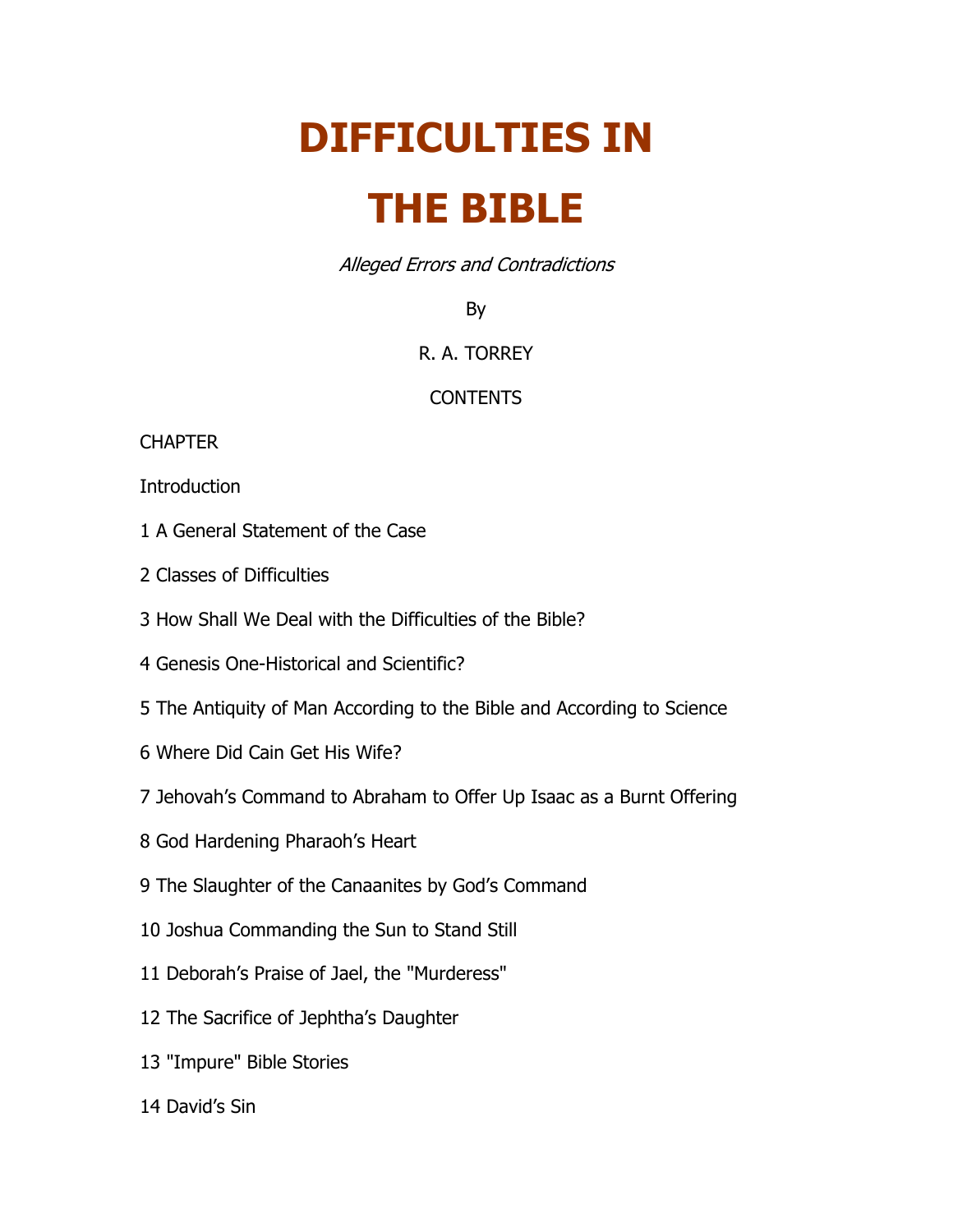15 The Imprecatory Psalms

16 Does the God of Truth and Love Send Lying Spirits and Evil Spirits to Men?

17 Jonah and the Whale

18 Some Important "Contradictions" in the Bible

19 "Mistakes" in the Bible

20 The Two Genealogies of Jesus, the Christ

21 Was Jesus Really Three Days and Three Nights in the Heart of the Earth?

22 How Could Jesus Commend the Action of the Unrighteous Steward?

23 Were Jesus and Paul Mistaken as to the Time of Our Lord's Return?

24 Did Jesus Go into the Abode of the Dead and Preach to the Spirits in Prison? Is There Another Probation After Death?

## **INTRODUCTION**

This book does not attempt to take up in detail every conceivable difficulty that could be found in the Bible. It would take many volumes to do that. I have simply taken up those objections of which the modern infidel makes the most, and which are most puzzling to many Christians. In going around the world, I have given people an opportunity to ask questions concerning matters that puzzle them. Pretty much everywhere I go, the questions are largely the same; and in this book I have taken up the questions which have been most frequently put to me, or which present apparently the greatest difficulties.

In regard to the questions which I have not touched upon, one can easily see that if so many difficulties are answered which they had supposed were unanswerable, the overwhelming probability is that all the other difficulties could be answered also if there were time and space to take them up.

1

## A GENERAL STATEMENT OF THE CASE

Every careful student and every thoughtful reader of the Bible finds that the words of the Apostle Peter concerning the Scriptures, that there are some things in them hard to be understood, "which they that are unlearned and unstable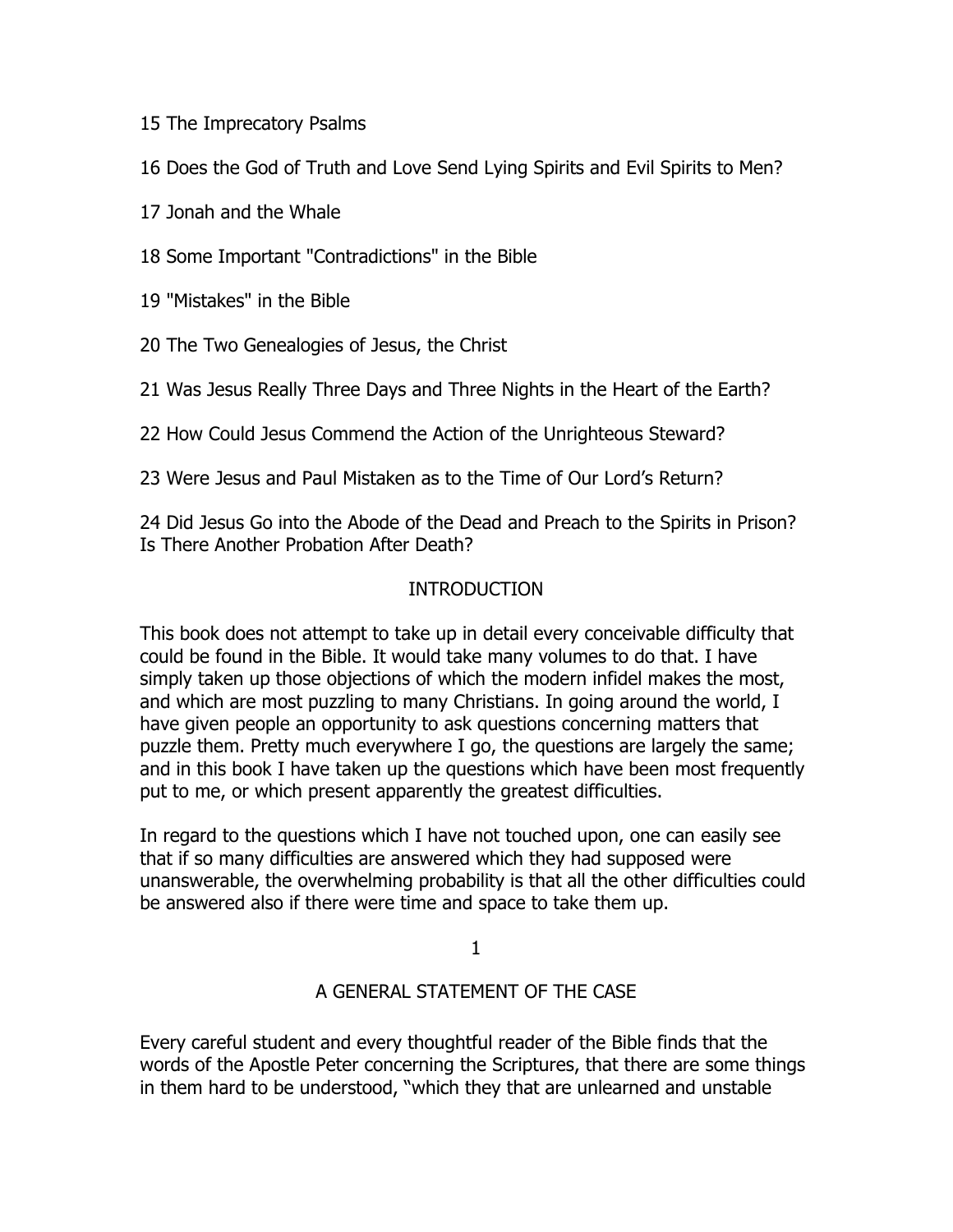wrest . . . unto their own destruction" (2 Peter 3:16), are abundantly true. Who of us has not found things in the Bible that have puzzled us, yes, that in our early Christian experience have led us to question whether the Bible was, after all, the Word of God? We find some things in the Bible which it seems impossible to reconcile with other things in the Bible. We find some things which seem incompatible with the thought that the whole Bible is of divine origin and absolutely inerrant.

It is not wise to attempt to conceal the fact that these difficulties exist. It is the part of wisdom, as well as of honesty, to frankly face them and consider them.

What shall we say concerning these difficulties that every thoughtful student will sooner or later encounter?

The first thing we have to say about these difficulties in the Bible is that from the very nature of the case *difficulties are to be expected.* 

Some people are surprised and staggered because there are difficulties in the Bible. For my part, I would be more surprised and staggered if there were not. What is the Bible? It is a revelation of the mind and will and character and being of an infinitely great, perfectly wise and absolutely holy God. God Himself is the Author of this revelation. But to whom is the revelation made? To men, to finite beings who are imperfect in intellectual development and consequently in knowledge, and who are also imperfect in character and consequently in spiritual discernment. The wisest man measured on the scale of eternity is only a babe, and the holiest man compared with God is only an infant in moral development. There must, then, from the very necessities of the case, be difficulties in such a revelation from such a source made to such persons. When the finite try to understand the infinite, there is bound to be difficulty. When the ignorant contemplate the utterances of one perfect in knowledge, there must be many things hard to be understood, and some things which to their immature and inaccurate minds appear absurd. When beings whose moral judgments as to the hatefulness of sin and as to the awfulness of the penalty that it demands, listen to the demands of an absolutely holy Being, they are bound to be staggered at some of His demands; and when they consider His dealings, they are bound to be staggered at some of His dealings. These dealings will appear too severe, too stern, too harsh.

It is plain that there must be difficulties for us in such a revelation as the Bible has proved to be. If someone should hand me a book that was as simple to me as the multiplication table, and say, "This is the Word of God; in it He has revealed His whole will and wisdom," I should shake my head and say, "I cannot believe it; that is too easy to be a perfect revelation of infinite wisdom." There must be in any complete revelation of God's mind and will and character and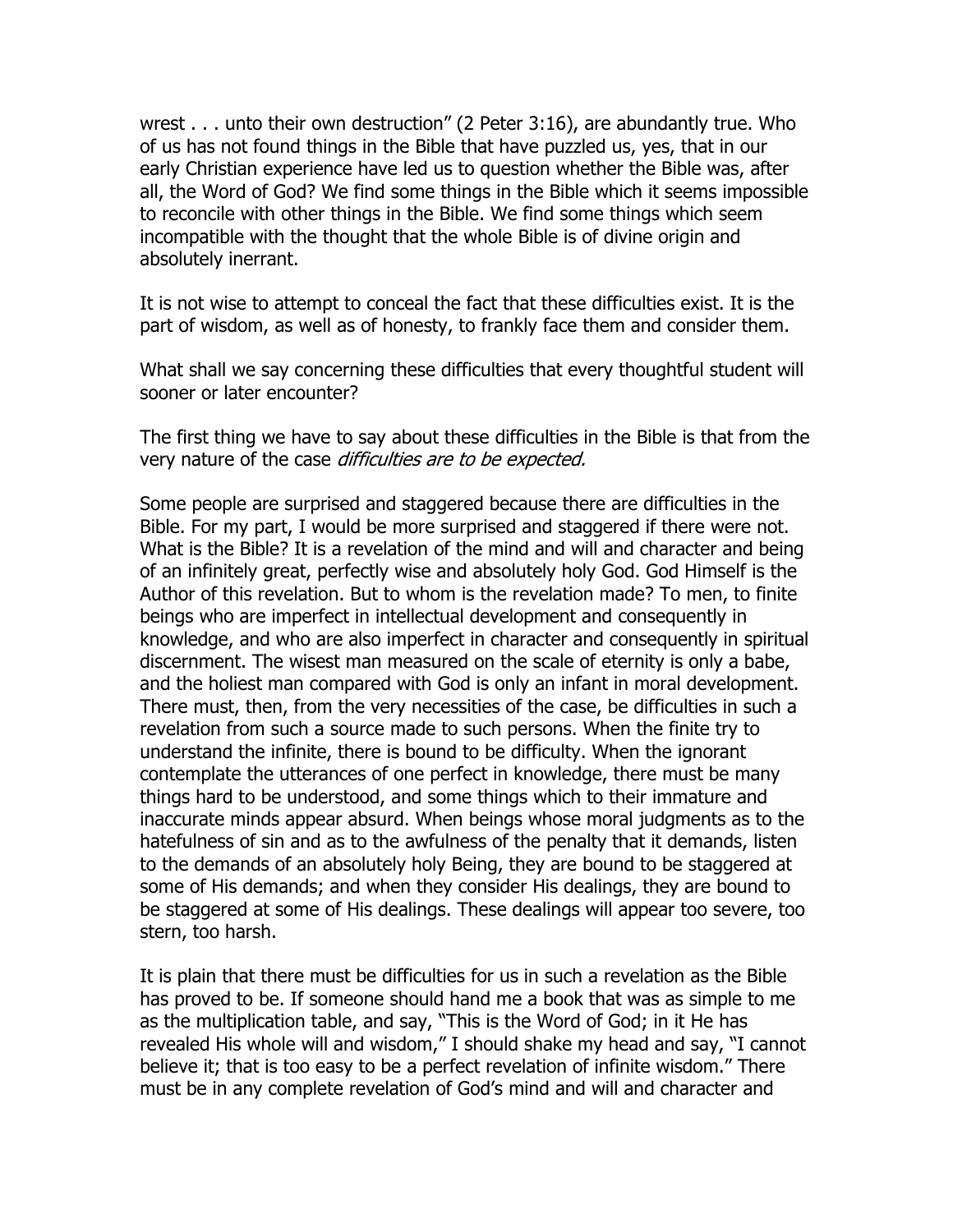being, things hard for the beginner to understand; and the wisest and best of us are but beginners.

The second thing to be said about these difficulties is that  $\alpha$  difficulty in  $\alpha$ doctrine, or a grave objection to a doctrine, does not in any way prove the doctrine to be untrue.

Many people think that it does. If they come across some difficulty in the way of believing in the divine origin and absolute inerrancy and infallibility of the Bible, they at once conclude that the doctrine is exploded. That is very illogical. They should stop a moment and think, and learn to be reasonable and fair.

There is scarcely a doctrine in science generally believed today, that has not had some great difficulty in the way of its acceptance.

When the Copernican theory, now so universally accepted, was first proclaimed, it encountered a very grave difficulty. If this theory were true, the planet Venus should have phases as the moon has, but no phases could be discovered by the best glass then in existence. But the positive argument for the theory was so strong that it was accepted in spite of this apparently unanswerable objection. When a more powerful glass was made, it was found that Venus had phases after all. The whole difficulty arose, as most all of those in the Bible arise, from man's ignorance of some of the facts in the case.

The nebular hypothesis is commonly accepted in the scientific world today. But when this theory was first announced, and for a long time afterward, the movements of the planet Uranus could not be reconciled with the theory. Uranus seemed to move in just the opposite direction from that in which it was thought it ought to move in accordance with the demands of the theory. But the positive arguments for the theory were so strong that it was accepted in spite of the inexplicable movements of Uranus.

If we apply to Bible study the commonsense logic recognized in every department of science (with the exception of Biblical criticism, if that be a science), then we must demand that if the positive proof of a theory is conclusive, it must be believed by rational men in spite of any number of difficulties in minor details. He is a shallow thinker who gives up a well-attested truth because there are some apparent facts which he cannot reconcile with that truth. And he is a very shallow Bible scholar who gives up his belief in the divine origin and inerrancy of the Bible because there are some supposed facts that he cannot reconcile with that doctrine. There are in the theological world today many shallow thinkers of that kind.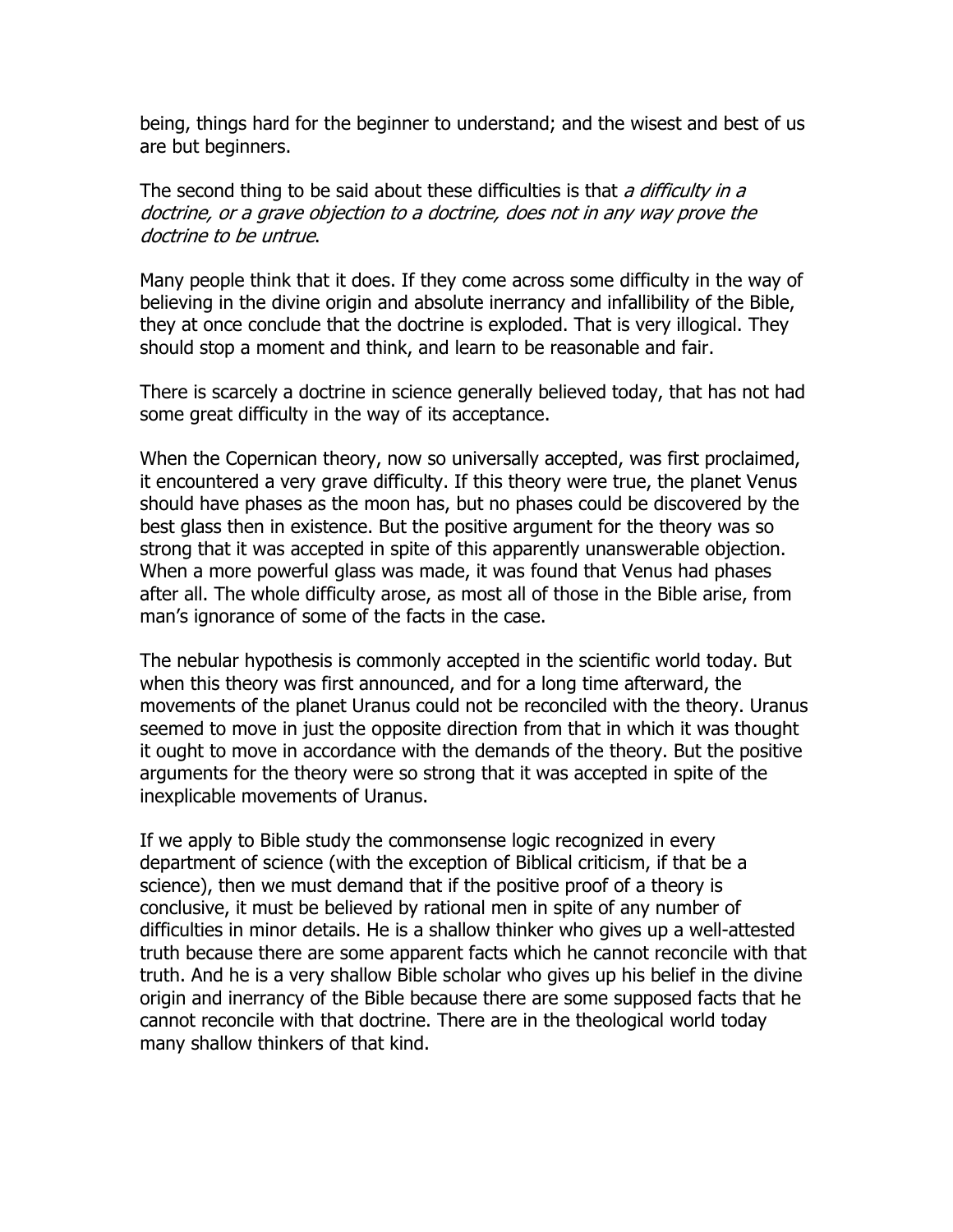The third thing to be said about the difficulties in the Bible is *that there are many* more, and much greater, difficulties in the way of the doctrine that holds the Bible to be of human origin, and hence fallible, than there are in the way of the doctrine that holds the Bible to be of divine origin, and hence infallible.

Oftentimes a man will put forth some difficulty and say, "How do you explain that, if the Bible is the Word of God?" You may not be able to answer him satisfactorily. Then he thinks he has you cornered. Not at all. Turn on him, and ask him, "How do you account for the fulfilled prophecies of the Bible if it is of human origin? How do you account for the marvelous unity of the Book? How do you account for its inexhaustible depth? How do you account for its unique power in lifting men up to God?" For every insignificant objection he can bring to your view of the Bible, you can bring very many more deeply significant objections to his view of the Bible. And any really candid man who desires to know and obey the truth will have no difficulty in deciding between the two views.

Some time ago a young man, who was of a bright mind and unusually well read in skeptical and critical and agnostic literature, told me he had given the matter a great deal of candid and careful thought, and as a result he could not believe the Bible was of divine origin.

I asked him, "Why not?"

He pointed to a certain teaching of the Bible that he could not and would not believe to be true.

I replied, "Suppose for a moment that I could not answer that specific difficulty; that would not prove that the Bible is not of divine origin. I can bring you many things far more difficult to account for on the hypothesis that the Bible is not of divine origin than on the hypothesis that the Bible is of divine origin. You cannot deny the fact of fulfilled prophecy. How do you account for it if the Bible is not God's Word? You cannot shut eyes to the marvelous unity of the sixty-six books of the Bible, written under such divergent circumstances and at periods of time so remote from one another. How do you account for it if God is not the real Author of the Book back of the forty or more human authors? You cannot deny that the Bible has a power—to save men from sin, to bring men peace and hope and joy, to lift men up to God—that all other books taken together do not possess. How do you account for it if the Bible is not the Word of God in a sense that no other book is the Word of God?"

The objector did not answer. The difficulties that confront one who denies that the Bible is of divine origin and authority are far more numerous and vastly more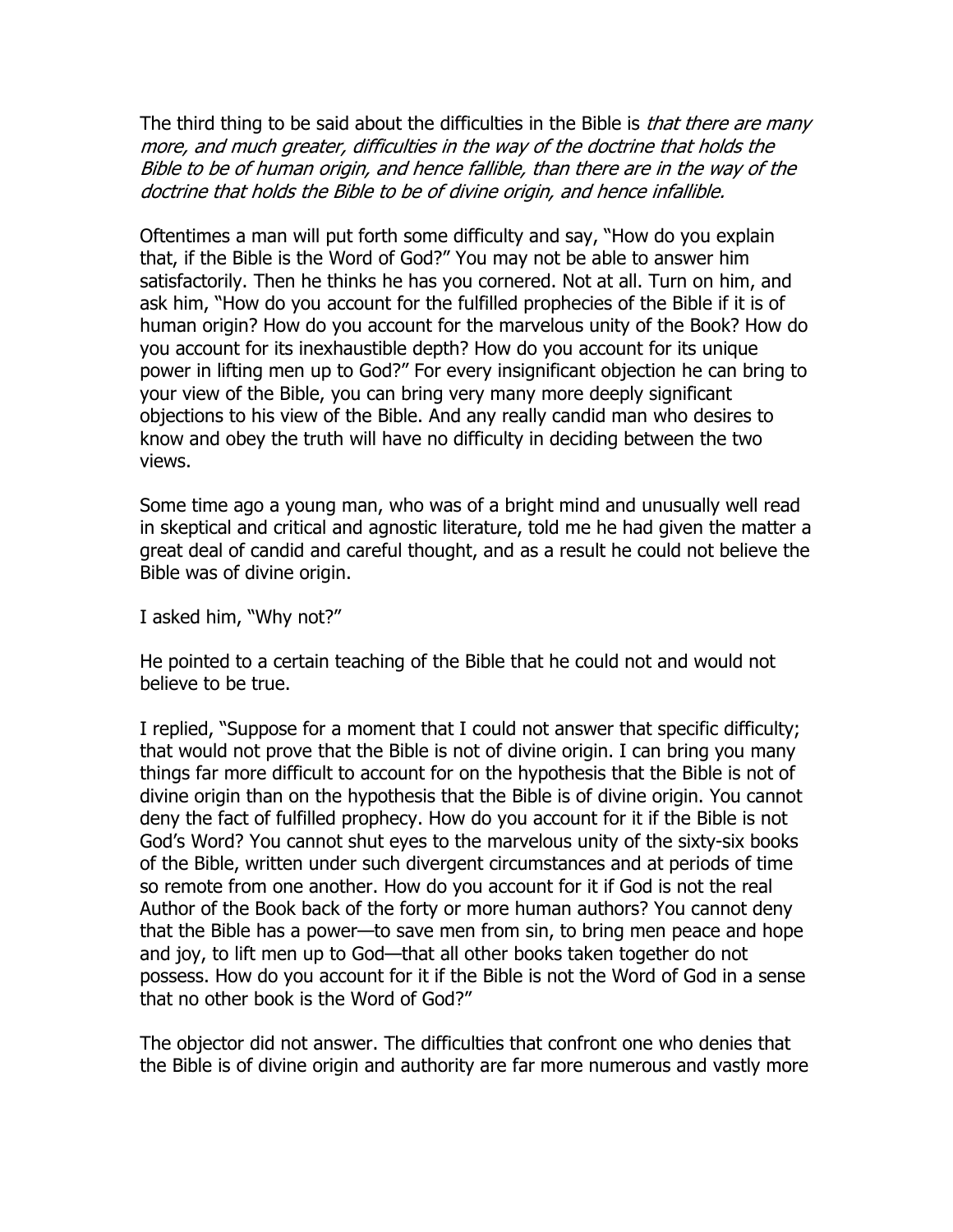weighty than those which confront the one who believes it to be of divine origin and authority.

The fourth thing to be said about the difficulties in the Bible is: the fact that you cannot solve a difficulty does not prove it cannot be solved, and the fact that you cannot answer an objection does not prove at all that it cannot be answered.

It is remarkable how often we overlook this very evident fact. There are many who, when they meet a difficulty in the Bible and give it a little thought and can see no possible solution, at once jump at the conclusion that a solution is impossible, and so they give up their faith in the inerrancy of the Bible and in its divine origin. Any man should have a sufficient amount of modesty, being so limited in knowledge, to say, "Though I see no possible solution to this difficulty, someone a little wiser than I might easily find one."

If we would only bear in mind that we do not know everything, and there are a great many things that we cannot solve now which we could very easily solve if we only knew a little more, it would save us from all this folly. We ought never to forget that there may be a very easy solution to infinite wisdom even for that which to our finite wisdom—or ignorance—appears absolutely insoluble. What would we think of a beginner in algebra who, having tried in vain for half an hour to solve a difficult problem, declared that there was no possible solution to the problem because he could find none!

A man of unusual experience and ability one day left his work and came a long distance to see me in great perturbation of spirit because he had discovered what seemed to him a flat contradiction in the Bible. He had lain awake all night thinking about it. It had defied all his attempts at reconciliation, but when he had fully stated the case to me, in a very few moments I showed him a very simple and satisfactory solution of the difficulty. He went away with a happy heart. But why had it not occurred to him at the outset that, though it appeared absolutely impossible to him to find a solution, after all, a solution might be easily discovered by someone else? He supposed that the difficulty was an entirely new one, but it was one that had been faced and answered long before either he or I was born.

The fifth thing to be said about the difficulties in the Bible is that *the seeming* defects of the Book are exceedingly insignificant when put in comparison with its many and marvelous excellencies.

It certainly reveals great perversity of both mind and heart that men spend so much time expatiating on such insignificant points which they consider defects in the Bible, and pass absolutely unnoticed the incomparable beauties and wonders that adorn and glorify almost every page. Even in some prominent institutions of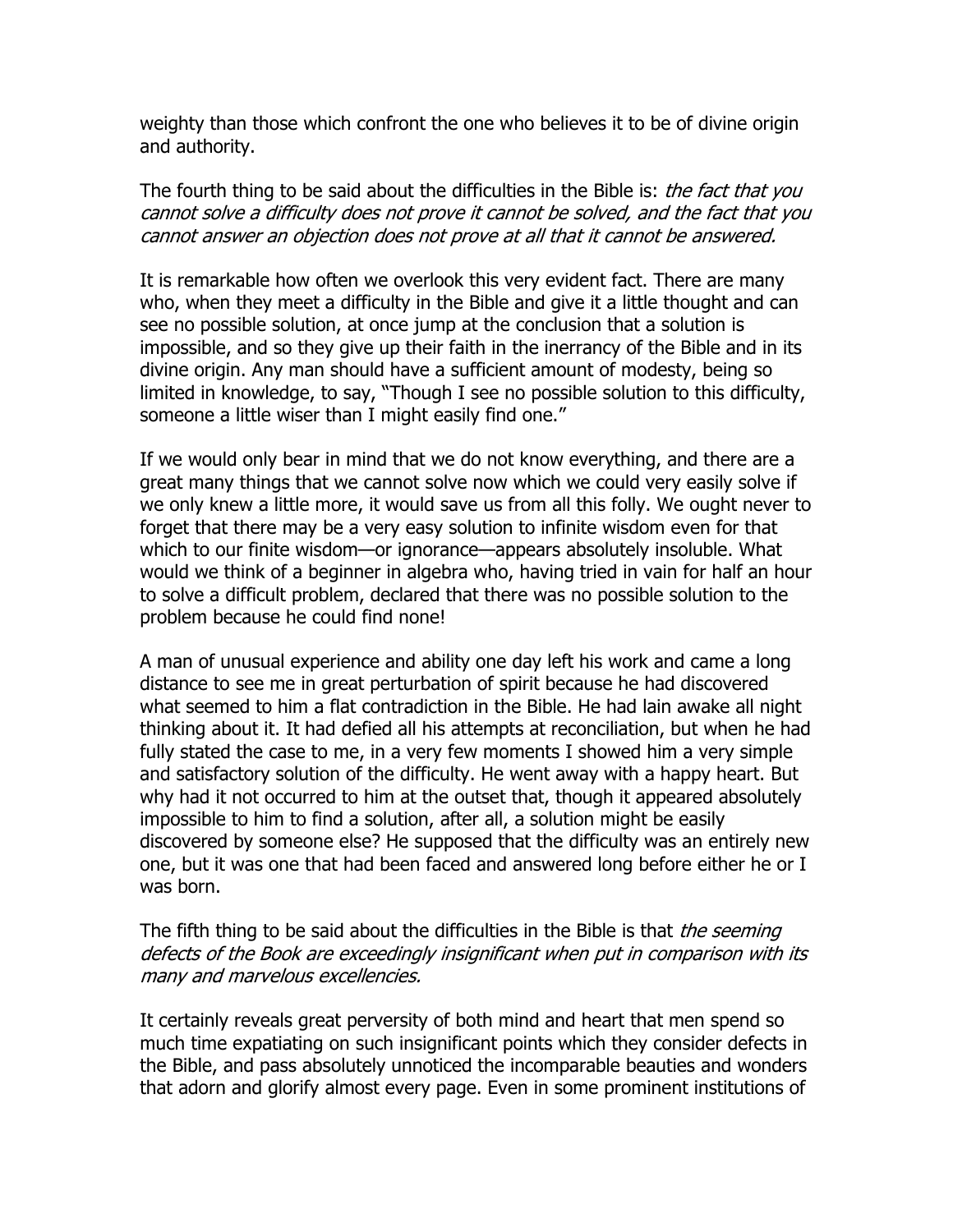learning, where men are supposed to be taught to appreciate and understand the Bible and where they are sent to be trained to preach its truth to others, much more time is spent on minute and insignificant points that seem to point toward an entirely human origin of the Bible than is spent upon studying and understanding and admiring the unparalleled glories that make this Book stand apart from all other books in the world. What would we think of any man who in studying some great masterpiece of art concentrated his whole attention upon what looked like a flyspeck in the corner? A large proportion of the much vaunted "critical study of the Bible" is a laborious and scholarly investigation of supposed flyspecks. The man who is not willing to squander the major portion of his time in this erudite investigation of flyspecks but prefers to devote it to the study of the unrivaled beauties and majestic splendors of the Book is counted in some quarters as not being "scholarly and up to date."

### The sixth thing to be said about the difficulties in the Bible is that *they have far* more weight with superficial readers than with profound students.

Take a man like Colonel Ingersoll, who was totally ignorant of the real contents and meaning of the Bible, or that class of modern preachers who read the Bible for the most part for the sole purpose of finding texts to serve as pegs to hang their own ideas upon. To such superficial readers of the Bible these difficulties seem of immense importance, but to one who has learned to meditate upon the Word of God day and night they have scarcely any weight at all. That rare man of God, George Müller, who had carefully studied the Bible from beginning to end more than one hundred times, was not disturbed by any difficulties he encountered; but to the man who is reading it through for the first or second time there are many things that perplex and stagger.

The seventh thing to be said about the difficulties in the Bible is that *they rapidly* disappear upon careful and prayerful study.

How many things there are in the Bible that once puzzled and staggered us, but which have since been perfectly cleared up and no longer present any difficulty whatever! Every year of study finds these difficulties disappear more and more rapidly. At first they go by ones, and then by twos, and then by dozens, and then by scores. Is it not reasonable then to suppose that the difficulties that still remain will all disappear upon further study?

2

## CLASSES OF DIFFICULTIES

All the difficulties found in the Bible can be included under ten general headings: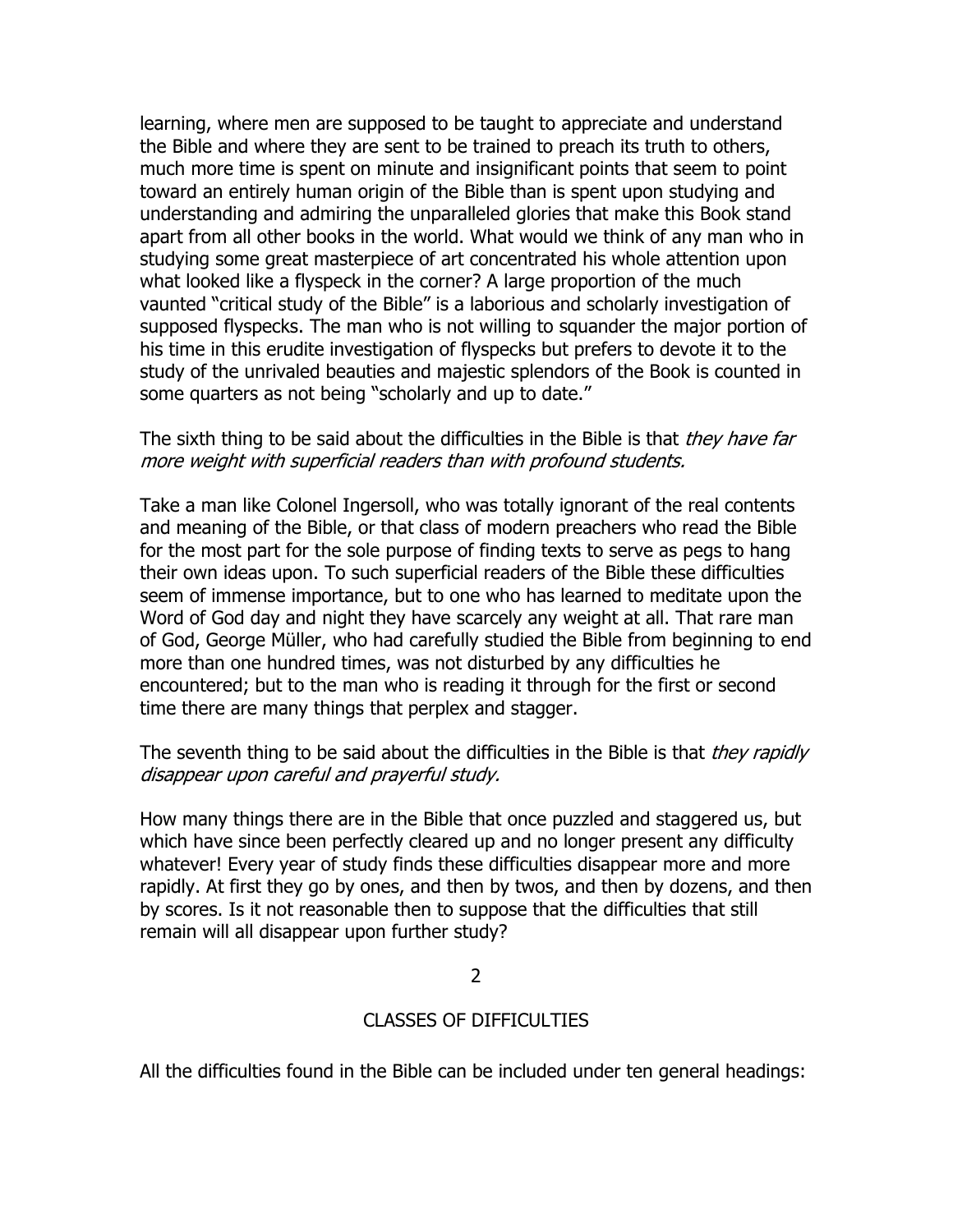1. The text from which our English Bible was translated. No one, as far as I know, holds that the English translation of the Bible is absolutely infallible and inerrant. The doctrine held by many is that the Scriptures as originally given were absolutely infallible and inerrant, and that our English translation is a substantially accurate rendering of the Scriptures as originally given. We do not possess the original manuscripts of the Bible. These original manuscripts were copied many times with great care and exactness, but naturally some errors crept into the copies that were made. We now possess so many good copies that by comparing one with another, we can tell with great precision just what the original text was. Indeed, for all practical purposes the original text is now settled. There is not one important doctrine that hangs upon any doubtful reading of the text. But when our Authorized Version was made, some of the best manuscripts were not within reach of the translators, and the science of textual criticism was not so well understood as it is today, and so the translation was made from an imperfect text. Not a few of the apparent difficulties in the Bible arise from this source.

For example, we are told in John 5:4 that "an angel went down at a certain season into the pool, and troubled the water: whosoever then first after the troubling of the water stepped in was made whole of whatsoever disease he had." This statement for many reasons seems improbable and difficult to believe, but upon investigation we find that it is all a mistake of the copyist. Some early copyist, reading John's account, added in the margin his explanation of the healing properties of this intermittent medicinal spring. A late copyist embodied this marginal note in the body of the text, and so it came to be handed down and got into the Authorized Version. Very properly it has been omitted from the Revised Version.

The discrepancies in figures in different accounts of the same events as, for example, the differences in the ages of some of the kings as given in the text of Kings and Chronicles, doubtless arise from the same cause, errors of copyists. Such an error in the matter of figures would be very easy to make, as in the Hebrew, numbers are denoted by letters, and letters that appear very much alike have a very different value as figures. For example, the first letter in the Hebrew alphabet denotes one, and with two little points above it, not larger than flyspecks, it denotes a thousand. The twenty-third or last letter of the Hebrew alphabet denotes four hundred, but the eighth letter of the Hebrew alphabet, that looks very much like it and could be easily mistaken for it, denotes eight. A very slight error of the copyist would therefore make an utter change in figures. The remarkable thing when one contemplates the facts in the case is that so few errors of this kind have been made.

2. Inaccurate translations. For example, in Matthew 12:40 Jonah is spoken of as being in "the whale's belly." Many a skeptic has made merry over the thought of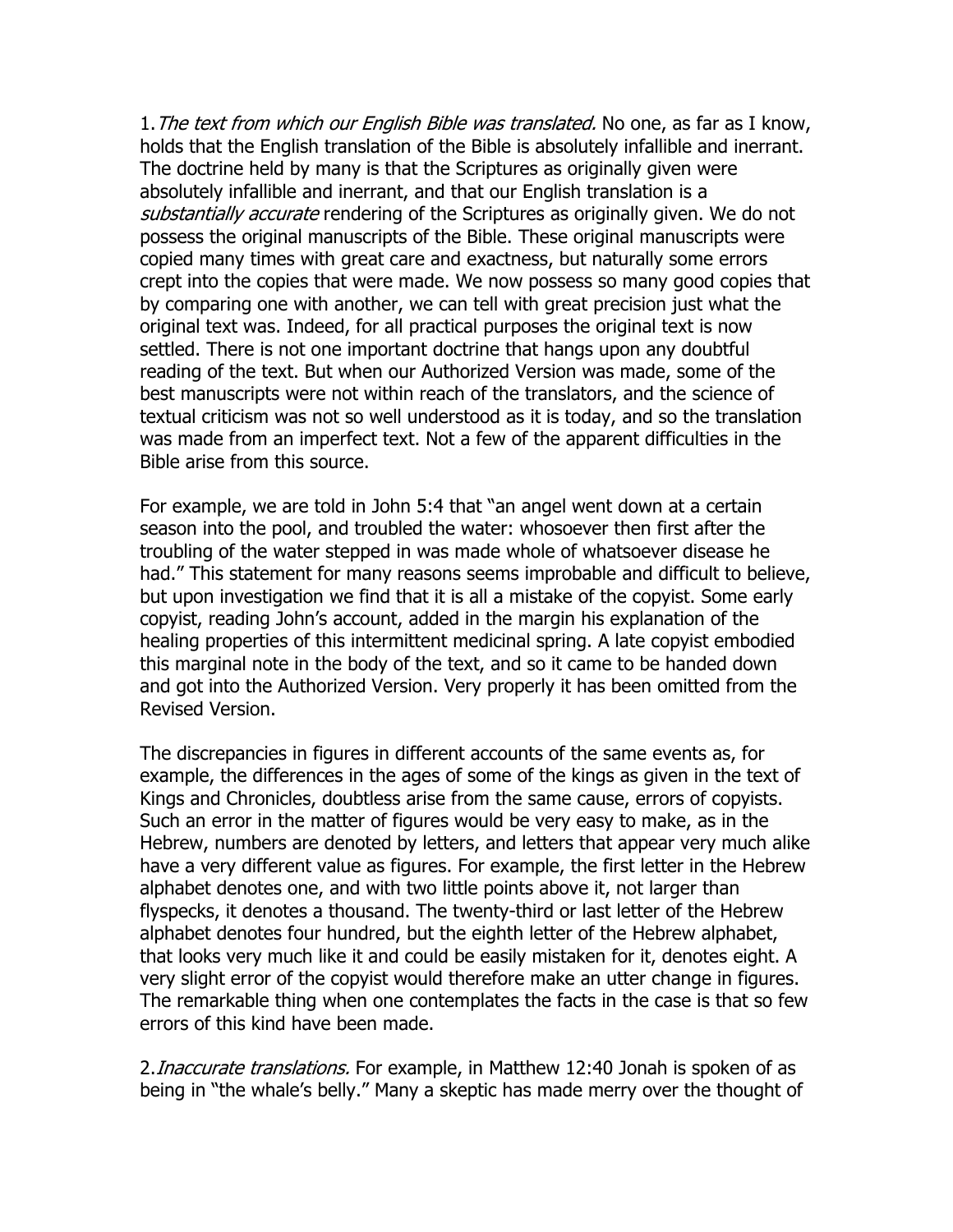a whale with the peculiar construction of its mouth and throat swallowing a man, but if the skeptic had only taken the trouble to look the matter up, he would have found the word translated "whale" really means "sea monster," without any definition as to the character of the sea monster. We will take this up more in detail in considering the story of Jonah. So the whole difficulty arose from the translator's mistake and the skeptic's ignorance. There are many skeptics today who are so densely ignorant of matters clearly understood by many Sunday school children that they are still harping in the name of scholarship on this supposed error in the Bible.

3. False interpretations of the Bible. What the Bible teaches is one thing, and what men interpret it to mean is oftentimes something widely different. Many difficulties that we have with the Bible arise not from what the Bible actually says, but from what men interpret it to mean.

A striking illustration of this is found in Genesis 1. If we were to take the interpretation put upon this chapter by many, it would indeed be difficult to reconcile it with much that modern science regards as established. But the difficulty is not with what Genesis 1 says, but with the interpretation put upon it. There is no contradiction whatever between what is really proven by science and what is really said in Genesis 1. This comes out clearly in chapter 4, "Is Genesis 1 Historical and Scientific?"

Another difficulty of the same character is with Jesus' statement that He would be three days and three nights in the heart of the earth. Many interpreters would have us believe that He died Friday and rose early Sunday morning, and the time between these two is far from being three days and three nights; but we shall see later that it is a matter of biblical interpretation, and the trouble is not with what the Bible actually says, but with the interpretation that men put upon the Bible. We will take this matter up at length in chapter 21, "Was Jesus Actually Three Days and Three Nights in the Heart of the Earth?" .

4. A wrong conception of the Bible. Many think that when you say the Bible is the Word of God, of divine origin and authority, you mean that God is the speaker in every utterance it contains; but this is not at all what is meant. Oftentimes it simply records what others say—what good men say, what bad men say, what inspired men say, what uninspired men say, what angels and demons say, and even what the devil says. The record of what they said is from God and absolutely true, but what those other persons are recorded as saying may be true or may not be true. It is true that they said it, but what they said may not be true.

For example, the devil is recorded in Genesis 3:4 as saying, "Ye shall not surely die." It is true that the devil said it, but what the devil said is not true, but an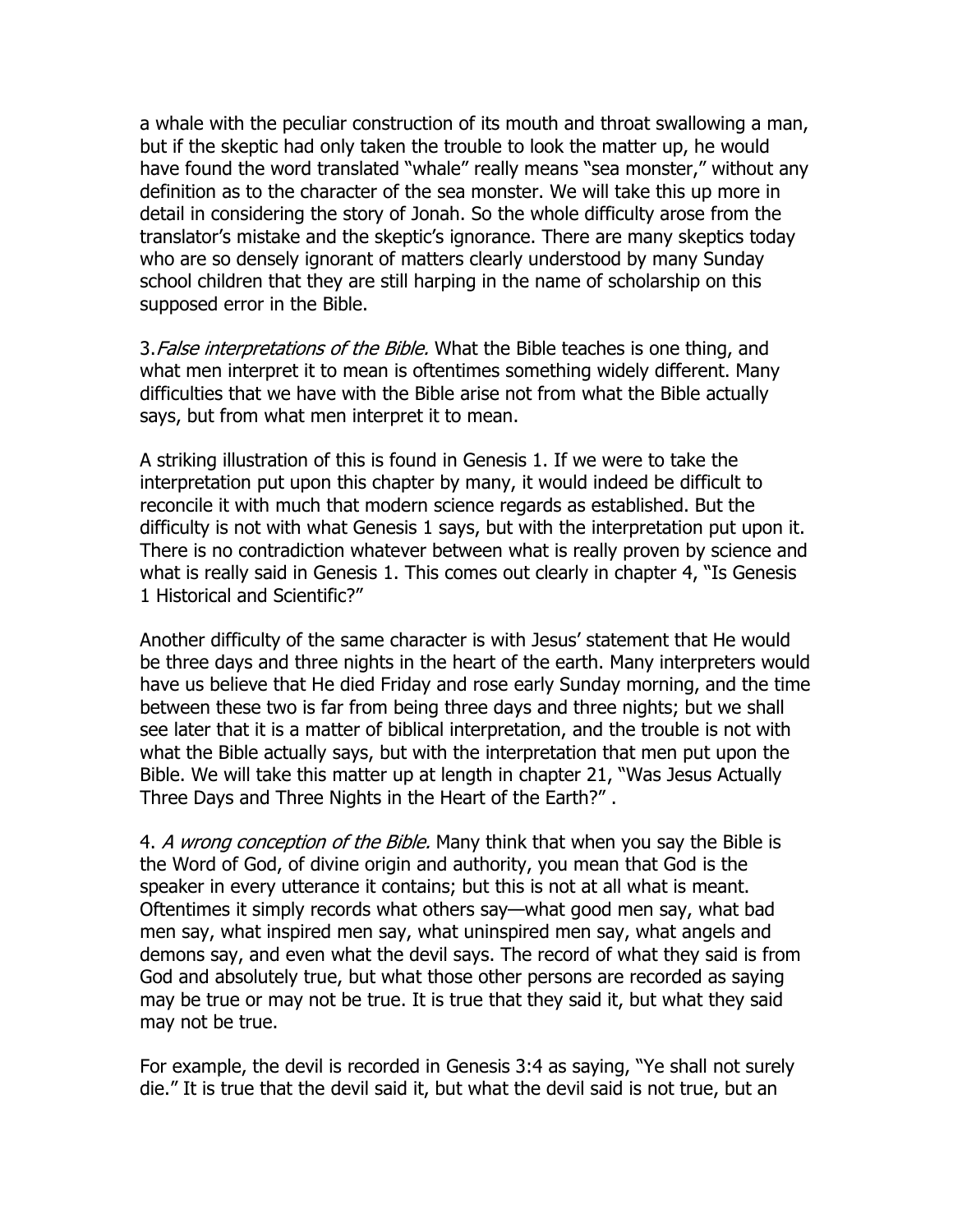infamous lie that shipwrecked our race. That the devil said it is God's Word, but what the devil said is not God's word but the devil's word. It is God's word that this was the devil's word.

Very many careless readers of the Bible do not notice who is talking—God, good men, bad men, inspired men, uninspired men, angels or devil. They will tear a verse right out of its context regardless of the speaker and say, "There, God said that." But God said nothing of the kind. God's Word says that the devil said it, or a bad man said it, or a good man said it, or an inspired man said it, or an uninspired man said it, or an angel said it. What God says is true, namely, that the devil said it, or a bad man, or a good man, or an inspired man, or an uninspired man, or an angel. But what they said may or may not be true.

It is very common to hear men quote what Eliphaz, Bildad or Zophar said to Job as if it were necessarily God's own words because it is recorded in the Bible, in spite of the fact that God disavowed their teaching and said to them, "Ye have not spoken of me the thing that is right" (Job 42:7). It is true that these men said the thing that God records them as saying, but often they gave the truth a twist and said what is not right. A very large share of our difficulties thus arises from not noticing who is speaking. The Bible always tells us, and we should always note it.

In the Psalms we have sometimes what God said to man, and that is always true; but on the other hand, we often have what man said to God, and that may or may not be true. Sometimes, and far oftener than most of us see, it is the voice of the speaker's personal vengeance or despair. This vengeance may be and often is prophetic, but it may be the wronged man committing his cause to Him to whom vengeance belongs (Romans 12:19), and we are not obliged to defend all that he said. In the Psalms we have even a record of what the fool said: "There is no God" (Psalm 14:1). Now it is true that the fool said it, but the fool lied when he said it. It is God's Word that the fool said it, but what God reports the fool as saying is not God's own word at all but the fool's own word.

So in studying our Bible, if God is the speaker we must believe what He says. If an inspired man is the speaker we must believe what he says. If an uninspired man is the speaker we must judge for ourselves—it is perhaps true, perhaps false. If it is the devil who is speaking, we do well to remember that he was a liar from the beginning; but even the devil may tell the truth sometimes.

5. The language in which the Bible was written. The Bible is a book of all ages and for all kinds of people, and therefore it was written in the language that continues the same and is understood by all, the language of the common people and of appearances. It was not written in the terminology of science.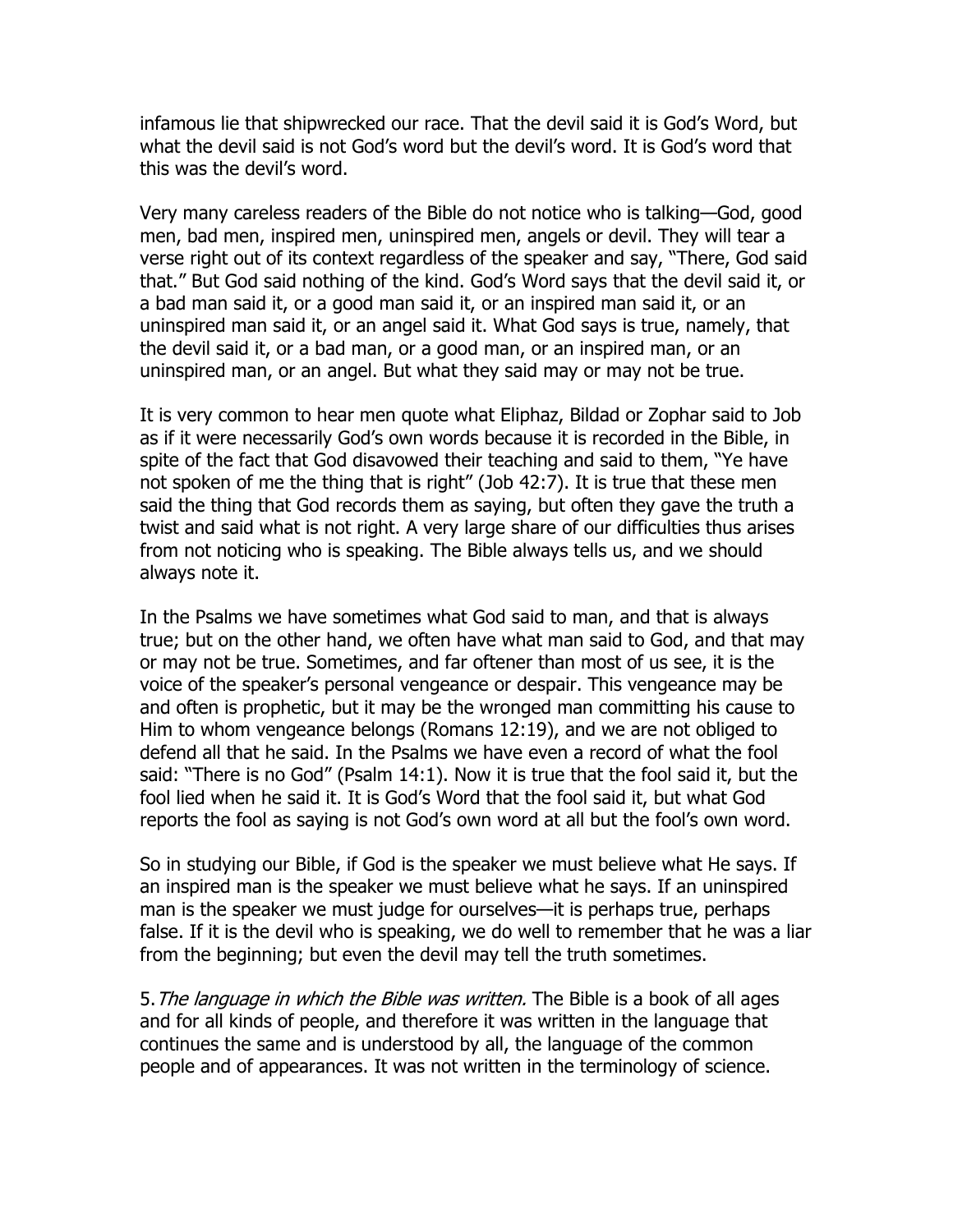Thus, for example, what occurred at the Battle of Gibeon (Joshua 10:12–14) was described in the way it appeared to those who saw it, and the way in which it would be understood by those who read about it. There is no talk about the refraction of the sun's rays, and so forth, but the sun is said to have "stood still" (or tarried) in the midst of heaven. It is one of the perfections of the Bible that it was not written in the terminology of modern science. If it had been, it would never have been understood until the present day, and even now it would be understood only by a few. Furthermore, as science and its terminology are constantly changing, the Bible if written in the terminology of the science of today would be out of date in a few years; but being written in just the language chosen, it has proved the Book for all ages, all lands and all conditions of men.

Other difficulties from the language in which the Bible was written arise from the fact that large portions of the Bible are poetical and are written in the language of poetry, the language of feeling, passion, imagination and figure. Now if a man is hopelessly prosaic, he will inevitably find difficulties with these poetical portions of the inspired Word.

For example, in Psalm 18 we have a marvelous description of a thunderstorm, but let the dull, prosaic fellow get hold of that, for example, verse 8: "There went up a smoke out of his nostrils, and fire out of his mouth devoured: coals were kindled by it," and he will be head over heels in difficulty at once. But the trouble is not with the Bible, but with his own stupid, thickheaded prosaicness.

6. Our defective knowledge of the history, geography and usages of Bible times. For example, in Acts 13:7 Luke speaks of "the deputy" (more accurately "the proconsul," see Revised Version) of Cyprus. Roman provinces were of two classes, imperial and senatorial. The ruler of the imperial provinces was called a propraetor, of a senatorial province a proconsul. Up to a comparatively recent date, according to the best information we had, Cyprus was an imperial province and therefore its ruler would be a propraetor, but Luke calls him a proconsul. This certainly seemed like a clear case of error on Luke's part, and even the conservative commentators felt forced to admit that Luke was in slight error, and the destructive critics were delighted to find this "mistake." But further and more thorough investigation has brought to light the fact that just at the time of which Luke wrote the senate had made an exchange with the emperor whereby Cyprus had become a senatorial province, and therefore its ruler was a proconsul. Luke was right after all, and the literary critics were themselves in error.

Time and again further researches and discoveries, geographical, historical and archaeological, have vindicated the Bible and put to shame its critics. For example, the book of Daniel has naturally been one of the books that infidels and destructive critics have most hated. One of their strongest arguments against its authenticity and veracity was that such a person as Belshazzar was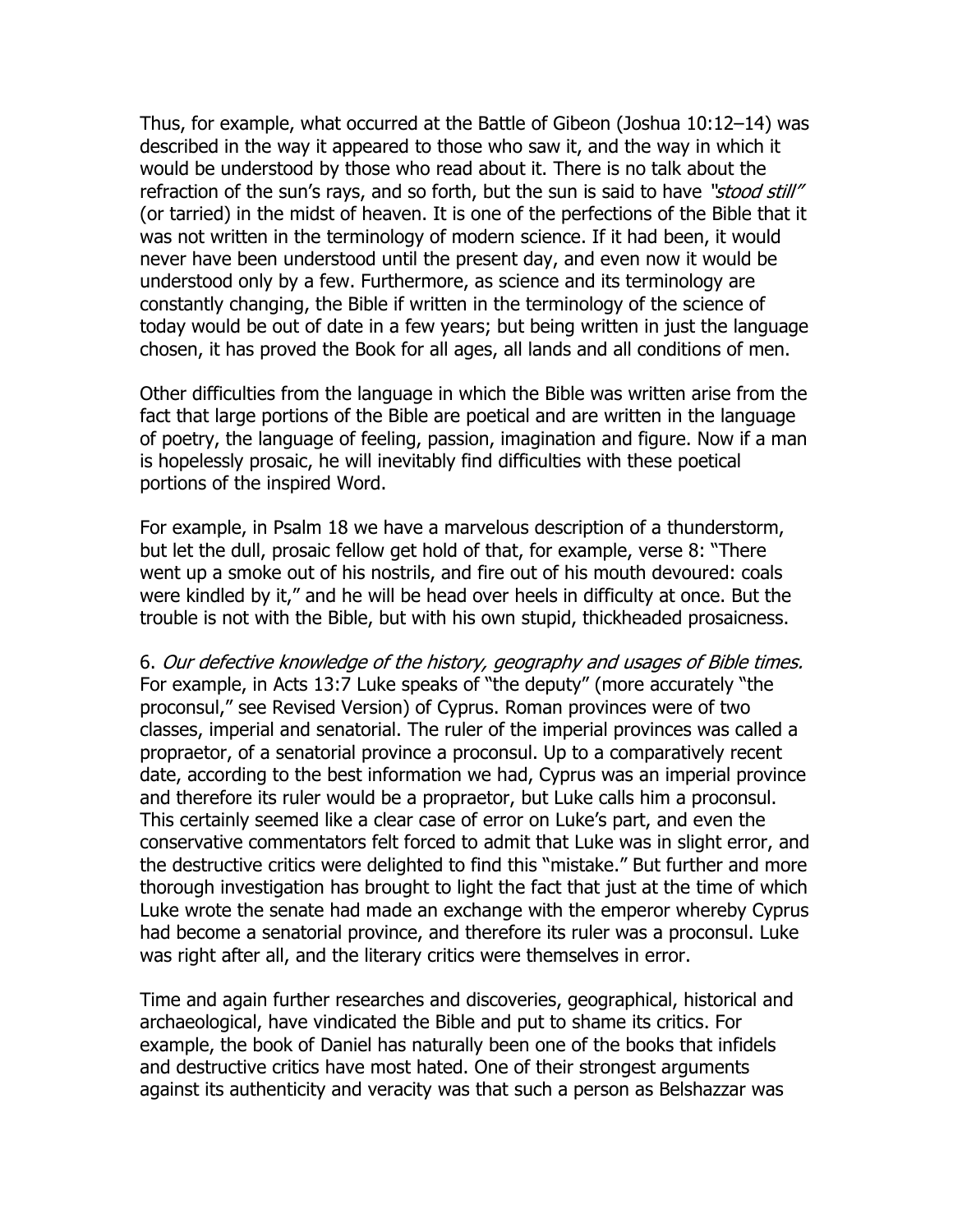unknown to history, and that all historians agreed that Nabonidus was the last king of Babylon, and that he was absent from the city when it was captured; so Belshazzar must be a purely mythical character, and the whole story legendary and not historical. Their argument seemed very strong. In fact, it seemed unanswerable. But Sir H. Rawlinson discovered at Mugheir and other Chaldean sites clay cylinders on which Belshazzar (Belsaruzar) is named by Nabonidus as his eldest son. Doubtless he reigned as regent in the city during his father's absence, an indication of which we have in his proposal to make Daniel third ruler in the kingdom (Daniel 5:16). He himself being second ruler in the kingdom, Daniel would be next to him. So the Bible was vindicated again.

The critics asserted most positively that Moses could not have written the Pentateuch because writing was unknown in his day. But recent discoveries have proved beyond a question that writing far antedates the time of Moses. So the critics have been compelled to give up their argument, though they have had the bad grace to hold on stubbornly to their conclusion.

7. The ignorance of conditions under which books were written and commands given. For example, to one ignorant of the conditions, God's commands to Israel as to the extermination of the Canaanites seem cruel and horrible, but when one understands the moral condition to which these nations had sunk, the utter hopelessness of reclaiming them, and the weakness of the Israelites themselves, their extermination seems to have been an act of mercy to all succeeding generations and to themselves. We will go into this more fully in chapter 9, "The Slaughter of the Canaanites by God's Command."

8. *The many-sidedness of the Bible.* The broadest-minded man is one-sided, but the truth is many-sided, and the Bible is all-sided. So to our narrow thought one part of the Bible seems to contradict another.

For example, religious men as a rule are either Calvinistic or Arminian in their mental makeup. And some portions of the Bible are decidedly Calvinistic and present great difficulties to the Arminian type of mind, while other portions are decidedly Arminian and present difficulties to the Calvinistic type of mind. But both sides are true. Many men in our day are broad-minded enough to be able to grasp at the same time the Calvinistic side of the truth and the Arminian side of the truth; but some are not, so the Bible perplexes, puzzles and bewilders them. The trouble is not with the Bible, but with their own lack of capacity for comprehensive thought.

So Paul seems to contradict James, and James seems sometimes to contradict Paul; and what Paul says in one place seems to contradict what he says in another place. But the whole trouble is that our narrow minds cannot take in God's large truth.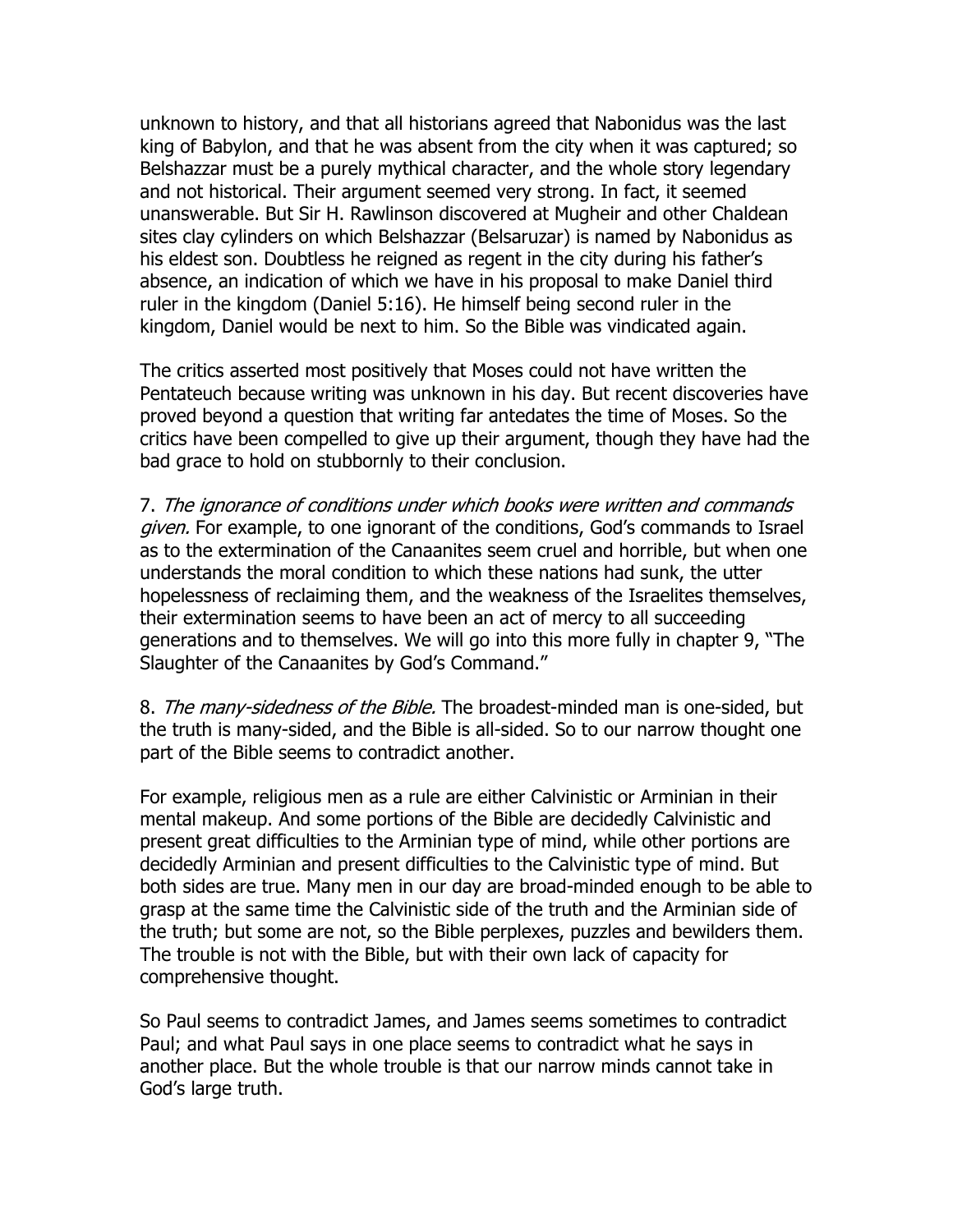9. The fact that the Bible has to do with the infinite, and our minds are finite. It is necessarily difficult to put the facts of infinite being into the limited capacity of our finite intelligence, just as it is difficult to put the ocean into a pint cup. To this class of difficulties belong those connected with the Bible doctrines of the Trinity and of the divine-human nature of Christ. To those who forget that God is infinite, the doctrine of the Trinity seems like the mathematical monstrosity of making one equal three. But when one bears in mind that the doctrine of the Trinity is an attempt to put into forms of finite thought the facts of infinite being, and into material forms of expression the facts of the spirit, the difficulties vanish. The simplicity of the Unitarian conception of God arises from its shallowness.

10. The dullness of our spiritual perception. The man who is farthest advanced spiritually is still so immature that he cannot expect to see everything yet as an absolutely holy God sees it, unless he takes it upon simple faith in Him. To this class of difficulties belong those connected with the Bible doctrine of eternal punishment. It often seems to us as if this doctrine cannot be true, must not be true, but the whole difficulty arises from the fact that we are still so blind spiritually that we have no adequate conception of the awfulness of sin, and especially of the awfulness of the sin of rejecting the infinitely glorious Son of God. But when we become so holy, so like God, that we see the enormity of sin as He sees it, we shall have no difficulty with the doctrine of eternal punishment.

As we look back over the ten classes of difficulties, we see they all arise from our imperfection, and not from the imperfection of the Bible. The Bible is perfect, but we, being imperfect, have difficulty with it. As we grow more and more into the perfection of God, our difficulties grow ever less and less, and so we are forced to conclude that when we become as perfect as God is, we shall have no more difficulties whatever with the Bible.

3

## HOW SHALL WE DEAL WITH THE DIFFICULTIES OF THE BIBLE?

Before taking up those specific difficulties and alleged "contradictions" in the Bible which have caused the most trouble to seekers after truth, let us first consider how difficulties should be dealt with:

1. Honestly. Whenever you find a difficulty in the Bible frankly acknowledge it. Don't try to obscure it. Don't try to dodge it. Look it square in the face. Admit it frankly to whoever mentions it. If you cannot give a good, square, honest explanation, do not attempt any at all. Untold harm has been done by those who in their zeal for the infallibility of the Bible have attempted explanations of difficulties which do not commend themselves to the honest, fair-minded man.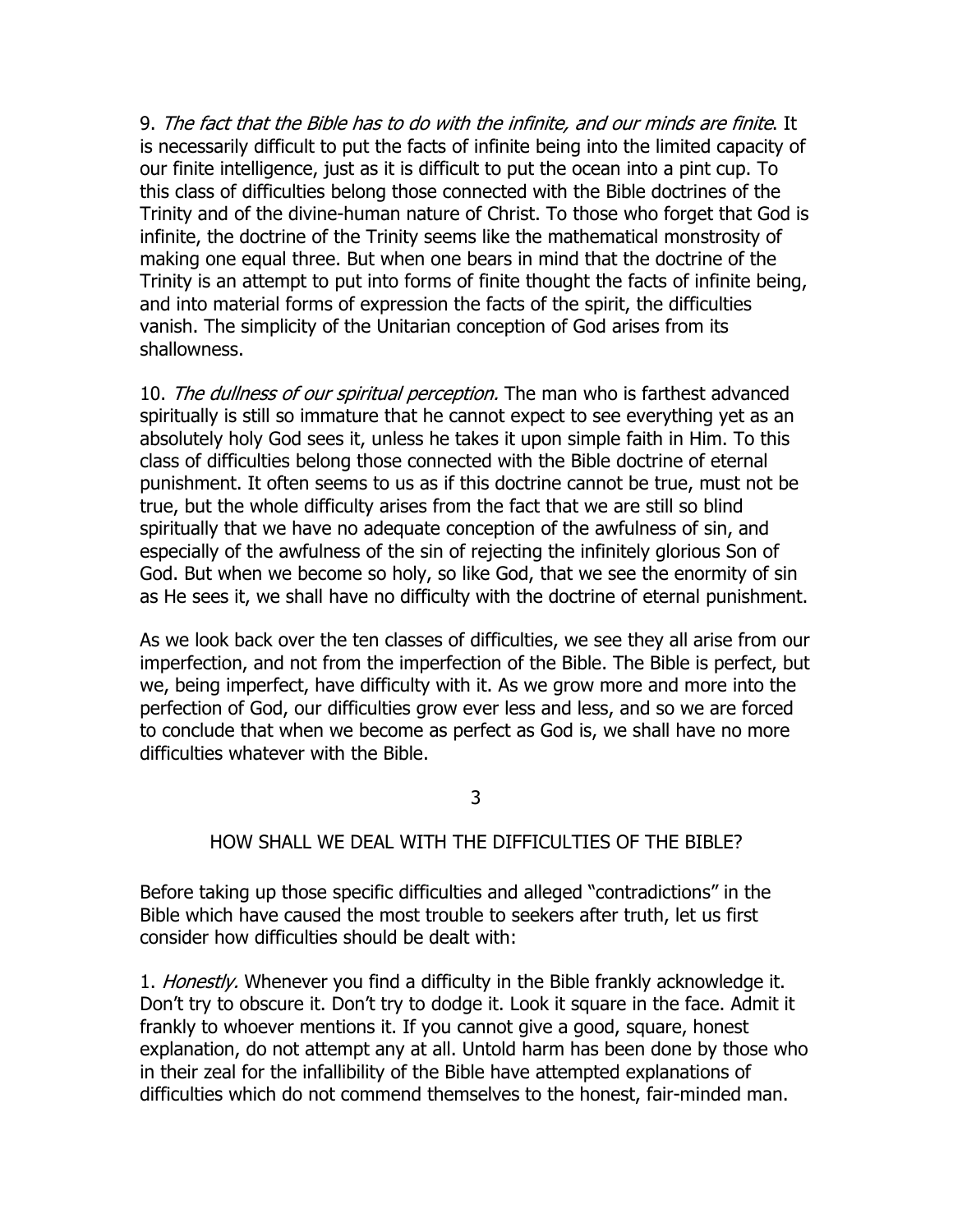People have concluded that if these are the best explanations, then there are really no explanations at all, and the Bible instead of being helped has been injured by the unintelligent zeal of foolish friends. If you are not really convinced that the Bible is the Word of God, you can far better afford to wait for an honest solution of a difficulty than you can afford to attempt a solution that is evasive and unsatisfactory.

2. Humbly. Recognize the limitations of your own mind and knowledge, and do not for a moment imagine that there is no solution just because you have found none. There is, in all probability, a very simple solution, even when you can find no solution at all.

3. Determinedly. Make up your mind that you will find the solution if you can by any amount of study and hard thinking. The difficulties of the Bible are our heavenly Father's challenge to us to set our brains to work. Do not give up searching for a solution because you cannot find one in five minutes or ten minutes. Ponder over it and work over it for days if necessary. The work will do you more good than the solution does. There is a solution somewhere, and you will find it if you will only search for it long enough and hard enough.

4. Fearlessly. Do not be frightened when you find a difficulty, no matter how unanswerable or how insurmountable it appears at first sight. Thousands of men have encountered just such difficulties, and still the old Book stands. The Bible that has stood eighteen centuries of rigid examination, and also of incessant and awful assault, is not likely to go down before your discoveries or before the discharges of any modern critical guns. To one who is at all familiar with the history of critical attacks on the Bible, the confidence of those modern critics who think they are going to annihilate the Bible at last is simply amusing.

5. Patiently. Do not be discouraged because you do not solve every problem in a day. If some difficulty persistently defies your very best efforts at a solution, lay it aside for a while. Later it will likely be resolved, and you will wonder how you were ever perplexed by it.

6. Scripturally. If you find a difficulty in one part of the Bible, look for another scripture to throw light upon it and dissolve it. Nothing explains scripture like scripture. Time and again people have come to me with some difficulty in the Bible that had greatly staggered them, and asked for a solution; and I have been able to give a solution by simply asking them to read some other chapter and verse, and the simple reading of that scripture has thrown such light upon the passage in question that all the mists have disappeared and the truth has shone as clear as day.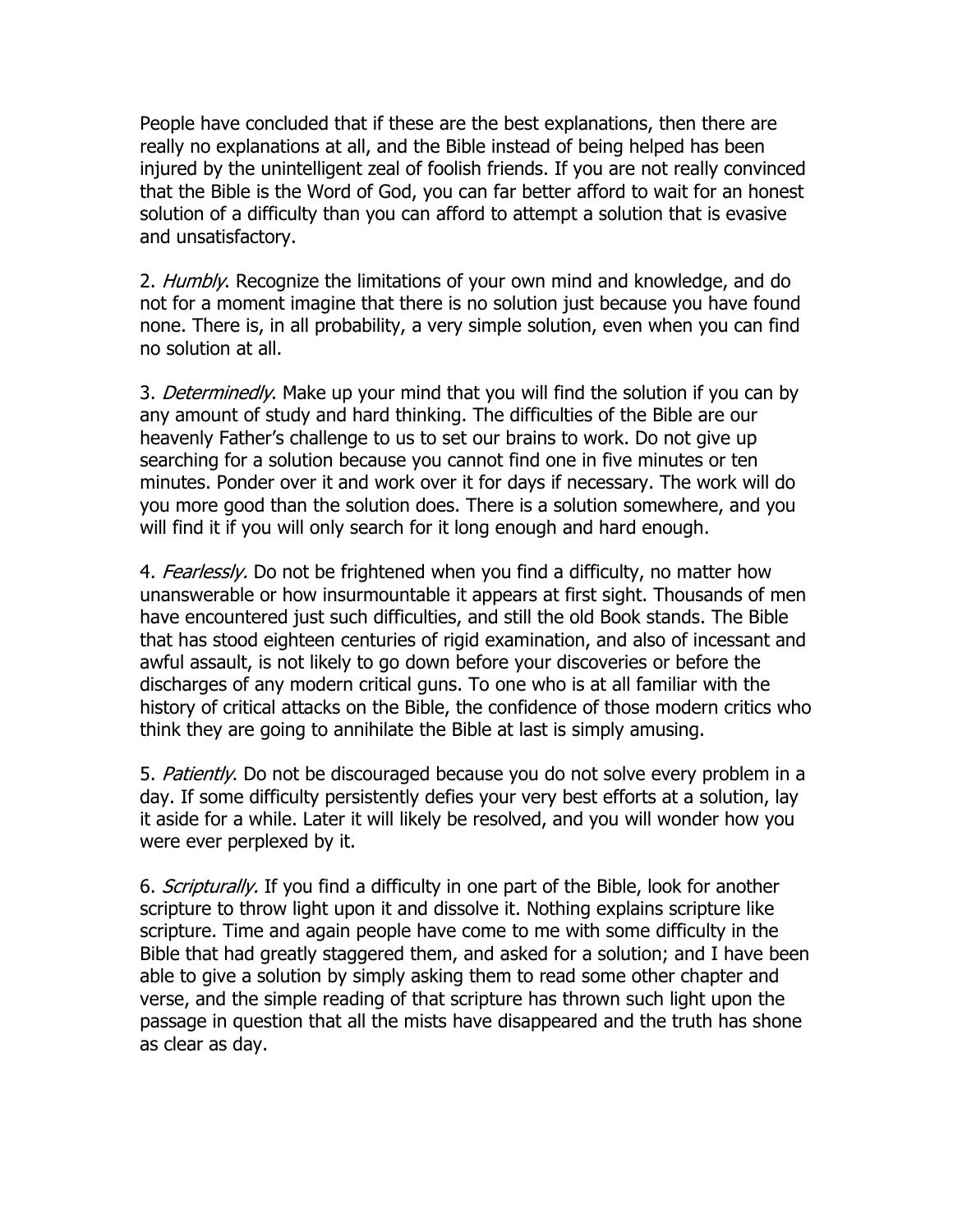7. Prayerfully. It is simply wonderful how difficulties dissolve when one looks at them on his knees. Not only does God open our eyes in answer to prayer to behold wonderful things out of His law, but He also opens our eyes to look straight through a difficulty that seemed impenetrable before we prayed. One great reason why many modern Bible scholars have learned to be destructive critics is because they have forgotten how to pray.

4

## GENESIS ONE—HISTORICAL AND SCIENTIFIC?

There is no part of the Bible that the more scholarly opponents of its divine origin are more fond of attacking than the very first chapter in the Book. Time and again have we been assured that the teachings of this chapter are in hopeless conflict with the best established conclusions of modern science. Even a prominent theological teacher in a supposedly Christian university has said that "no one who knows what history and science are would think of calling the first chapter of Genesis either historical or scientific." But in spite of this confident assertion, men who have gained a name as historians beyond anything that this teacher of theology can expect, assure us that it is not only historical but the very foundation of history.

Other men, who have secured for themselves a position in the scientific world to which this teacher can never hope to aspire, assure us that this chapter agrees absolutely with everything that is known scientifically of the origin and early history of the earth. For example, Lord Kelvin, whose name is honored in the scientific world, said in a private letter to a friend of mine, "Physical science has nothing to say against the order of creation as given in Genesis."

But let us come to the specific difficulties in the first chapter of Genesis.

The objector is fond of telling us that the first chapter of Genesis says that the world was created in six days of twenty-four hours each, when everyone who is familiar with modern science knows that the world as it now stands was millions of years in the making.

This objection sounds good, but the one who makes it displays a hopeless ignorance of the Bible. Anyone who is at all familiar with the Bible and the Bible usage of words knows that the word "day" is not limited to periods of twentyfour hours. It is frequently used for a period of time of an entirely undefined length. For example, in Joel 3:18–20 the millennial period is spoken of as a day. In Zechariah 2:10–13 the millennial period is again spoken of as a day, and again in Zechariah 13:1–2 and 14:9. Even in Genesis 2 the whole period covered by the six days of the first account is spoken of as a day (Genesis 2:4–5). There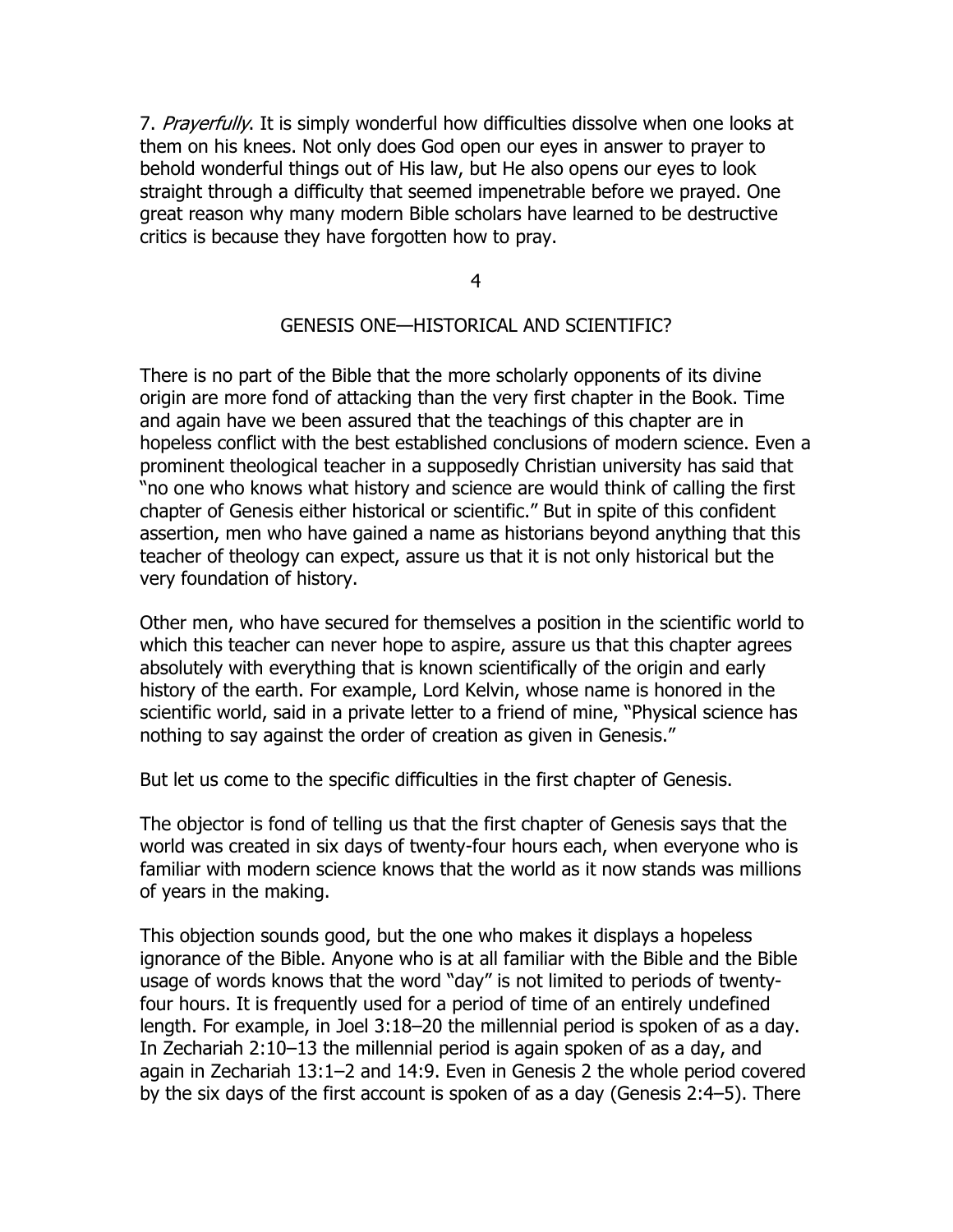is no necessity whatever for interpreting the days of Genesis 1 as solar days of twenty-four hours each. They may be vast periods of undefined length.

But someone may say, "This is twisting the Scriptures to make them fit the conclusions of modern science."

The one who says so simply displays his ignorance of the history of biblical interpretation. St. Augustine, as far back as the fourth century, centuries before modern science and its conclusions were dreamed of, interpreted the days of Genesis 1 as periods of time, just what the word means in many places elsewhere in the Bible.

Another point urged against the truth and accuracy of the account of creation given in Genesis 1 is that it speaks of "there being light before the sun existed, and it is absurd to think of light before the sun, the source of light."

The one who says this displays his ignorance of modern science. Anyone who is familiar with the nebular hypothesis, commonly accepted among scientific men today, knows that there was cosmic light ages before the sun became differentiated from the general luminous nebulous mass as a separate body.

But the objector further urges against the scientific accuracy of Genesis 1 that its order of creation is not the order determined by the investigations of modern science.

This is an assertion that cannot be proven. It was the writer's privilege to study geology under that prince of geologists, who was pronounced by competent authority to be the greatest scientific thinker of the nineteenth century with the exception of Charles Darwin, namely, Professor James D. Dana of Yale. Professor Dana once said in my presence that one reason why he believed the Bible to be the Word of God was because of the marvelous accord of the order of creation given in Genesis with that worked out by the best scientific investigation. This agrees with what Lord Kelvin is quoted as saying in the early part of this chapter.

It must be said, however, that men of science are constantly changing their views of what was the exact order of creation. Very recently discoveries have been made that have overthrown theories of the order of creation held by many men of science, which did not seem to some to harmonize with the order as given in the first chapter of Genesis; but these recent discoveries have brought the order into harmony with the order as given in that chapter.

There is no need of going in detail into this order of creation as taught by modern science and Genesis 1. For there is grave reason to doubt if anything in Genesis 1 after verse 1 relates to the original creation of the universe. All the verses after the first seem rather to refer to a refitting of the world that had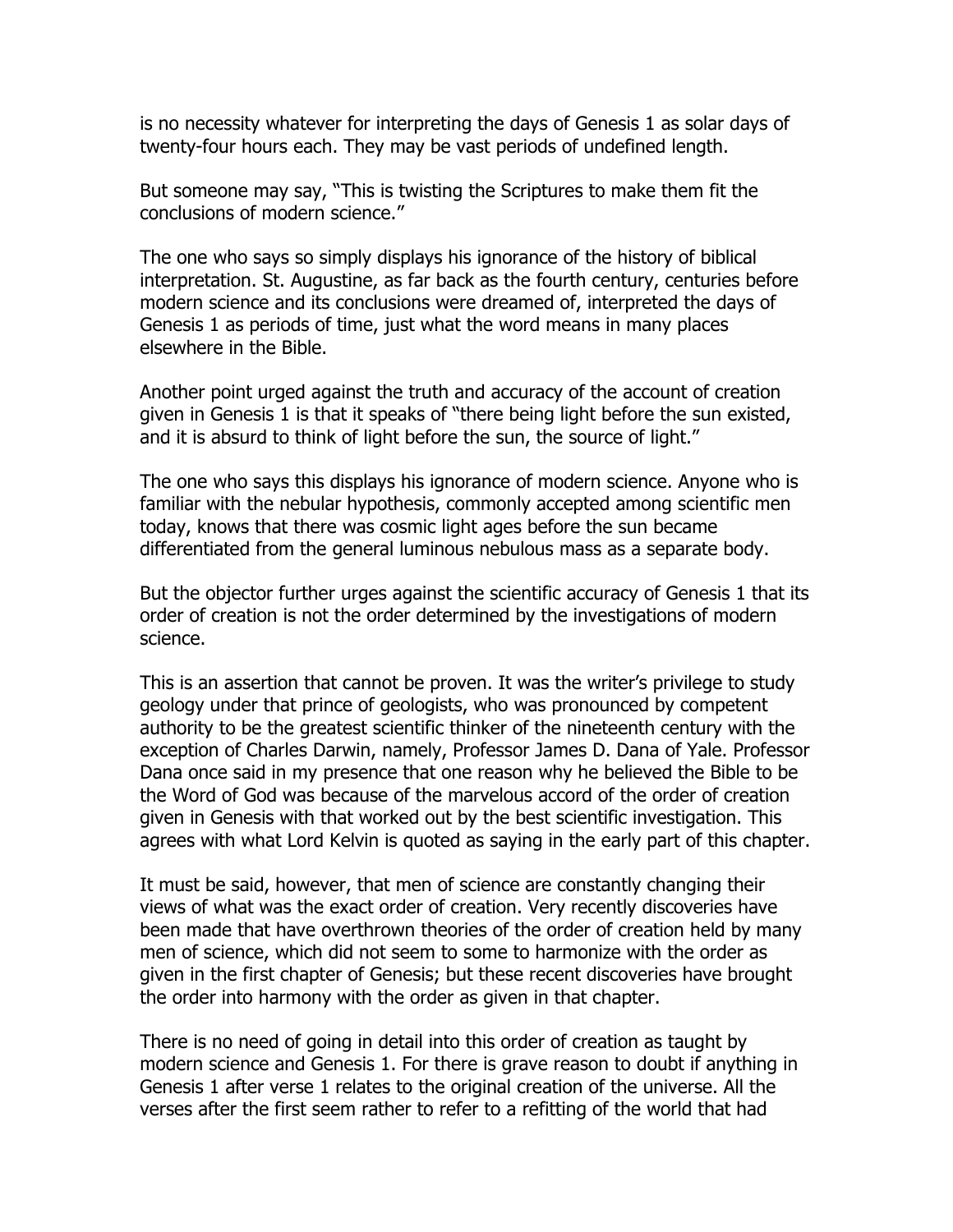been created and had afterward been plunged into chaos by the sin of some pre-Adamic race, to be the abode of the present race that inhabits it, the Adamic race.

The reasons for so thinking are, first, that the words translated "without form and void" ("waste and void," RV) are used everywhere else in the Bible of the state of affairs that God brought upon persons and places as a punishment for sin. For example, in Isaiah 34:11 we read of the judgment that God shall bring upon Idumea as a punishment for their sins in these words: "He shall stretch over it a line of confusion, and the plummet of emptiness" (RV). The Hebrew words translated "confusion" and "emptiness" are the same that are translated "without form and void" in Genesis 1:2. We read again in Jeremiah 4:23–27: "I beheld the earth, and, lo, it was waste and void." In both instances the words "waste and void" refer to a ruin which God had sent as a punishment for sin, and the assumption is very strong that they have a similar significance in Genesis 1.

The second reason for this interpretation is stronger yet, namely, that the Bible expressly declares that God did not create the earth "in vain" (Isaiah 45:18). But the word translated "in vain" in this passage is precisely the one translated "without form" in Genesis 1:2. In the Revised Version of Genesis 1:2 and Isaiah 45:18 the word is translated in both instances "waste." Here then is a plain and specific declaration in the Bible that God did not create the earth "without form" (or rather "waste," RV), so it is clear that Genesis 1:2 cannot refer to the original creation. The word translated "was" in Genesis 1:2 can with perfect propriety be translated "became." Then Genesis 1:2 would read: "And the earth became waste and void." In that case in Genesis 1:1 we have the actual account of creation. It is very brief but wonderfully expressive, instructive and suggestive. In Genesis 1:2 we have a brief but suggestive account of how the earth became involved in desolation and emptiness, presumably through the sin of some pre-Adamic race. Then all after verse 2 does not describe the original creation of the earth, but its fitting up anew for the new race God is to bring upon the earth the Adamic race. Even if we allow the word "was" to stand in Genesis 1:2, and do not substitute the word "became," it does not materially affect the interpretation.

If this is the true interpretation of the chapter (and the argument for this interpretation seems conclusive), then of course this record cannot by any possibility come into conflict with any discoveries of geology as yet made or to be made, for the geological strata lie back of the period here described. The agreement of the order as set forth in Genesis 1 with the order as discovered by science would be accounted for by the fact that God always works in orderly progress from the lower to the higher.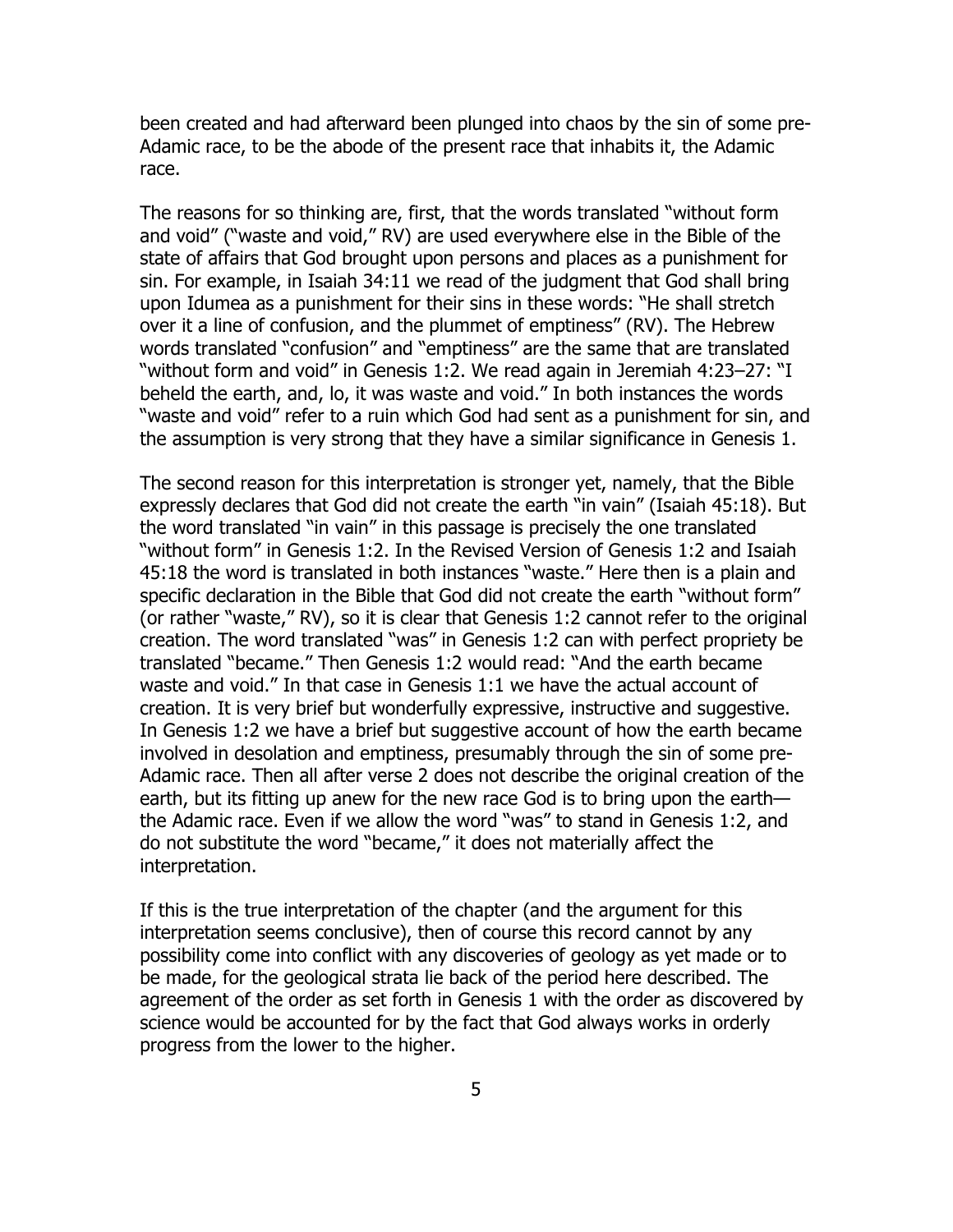## THE ANTIQUITY OF MAN ACCORDING TO THE BIBLE AND ACCORDING TO **SCIENCE**

One of the questions that is greatly puzzling many Bible scholars today is how to reconcile the chronology of the Bible with discoveries that are being made as to the antiquity of man. It is said that the Bible chronology allows only about four thousand years from Adam to Christ, but the Egyptian and Babylonian civilizations were highly developed before four thousand years before Christ. If there were but four thousand years from Adam to Christ there would be only 5,907 years for the whole age of the entire human race; Historians and scientists are thought to have traced the history of the race back ten thousand or more years. How are we to reconcile these apparent discrepancies?

## In the first place, let it be said that the dates commonly accepted by many historians are not at all certain.

For example, in figuring out the dates of Egyptian dynasties the data upon which conclusions are built can hardly be considered decisive. True, discoveries have been made of ancient records which assert that the dynasties which preceded them covered certain vast periods of time which are named, but anyone who is at all familiar with the ancient and Oriental habit of exaggeration should receive these assertions as to the length of these dynasties with a great deal of caution. While these views of the vast antiquity of the ancient Egyptian civilization and ancient civilizations of Nineveh and Babylon as well are widely accepted, they are not by any means proved. We can afford to wait for more light.

## On the other hand, it is not at all certain that there were only about four thousand years from Adam to Christ.

Bishop Ussher's chronology, which is found in the margin of most reference Bibles, is not a part of the Bible itself, and its accuracy is altogether doubtful. It is founded upon the supposition that the genealogies of Scripture are intended to be complete, but a careful study of these genealogies clearly shows they are not intended to be complete, that they oftentimes contain only some outstanding names. For example, the genealogy in Exodus 6:16–24, if it were taken as a complete genealogy containing all the names, would make Moses the greatgrandson of Levi, though 430 years intervened. Again there is reason to question whether the lists of names in Genesis 5 and 11 are complete. The total length of time from Adam to the flood and from the flood to Abraham is never mentioned in Scripture although the period from Joseph to Moses (Exodus 12:40) and that from the Exodus to the building of the temple (I Kings 6:1) are mentioned. The fact that there are just ten names in each list also suggests that a similar arrangement may have been made in the first chapter of Matthew. The regular formula is: A lived—years and begat B. And A lived after he begat B years and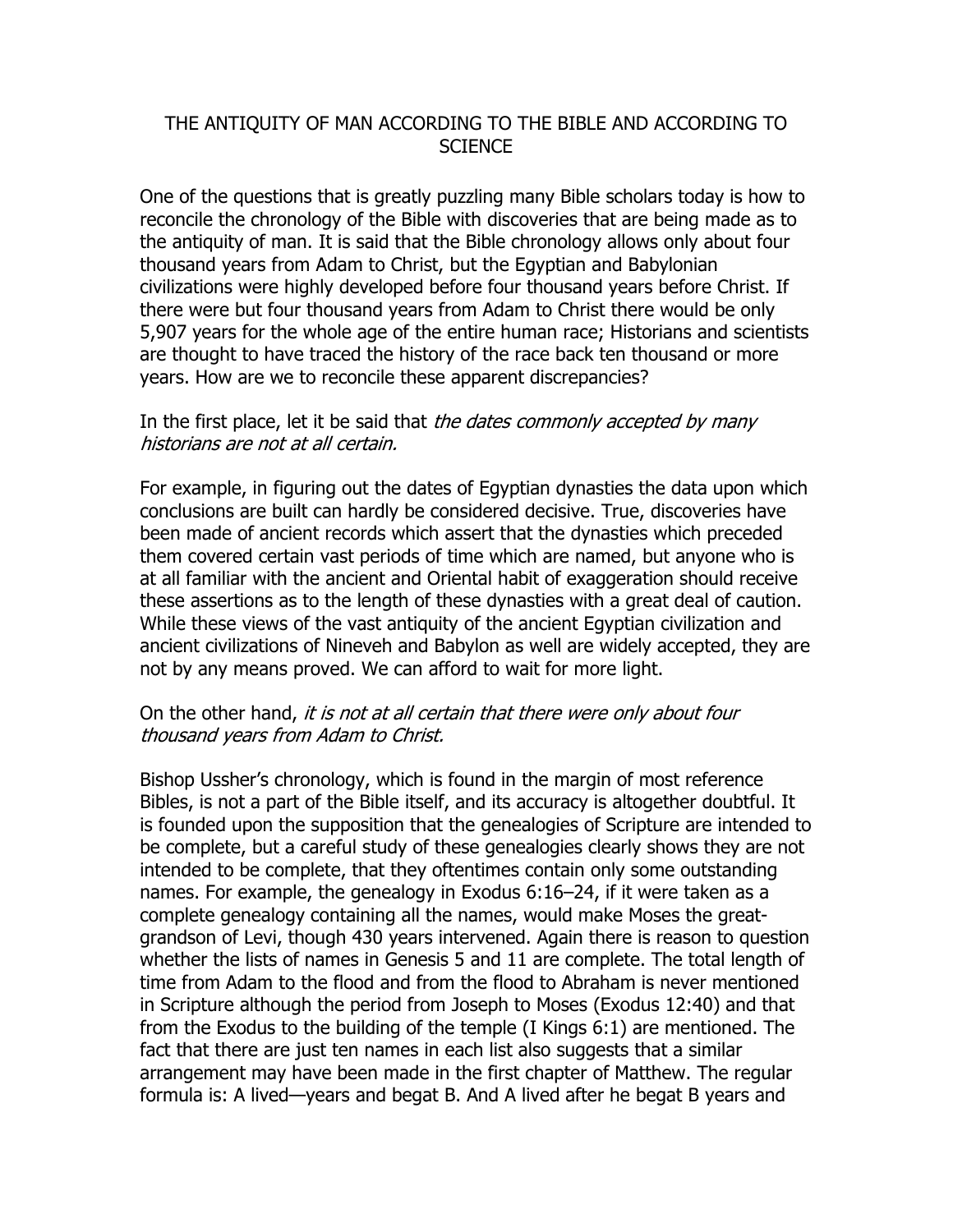begat sons and daughters. B lived years and begat C, etc. The word translated "begat" is sometimes used not of an immediate descendent but of succeeding generations. For example, Zilpah is said to have borne her great-grandchildren (Genesis 46:18). The Hebrew word translated "bare" in this passage is the same word translated "begat" in the other passages. Bilhah is said to have borne her grandchildren (Genesis 46:25). Canaan is said to have begotten whole nations (Genesis 10:15–18). So we see that in the formula quoted above the meaning is not necessarily that B is the literal son of A. B may be his literal son or a distant descendant. Thus many centuries may have intervened between A and B. Of course, no chronology is intended by these figures. Their purpose is not at all to show the age of the world. We see, therefore, there is no real and necessary conflict between real Bible chronology and any modern historical discoveries as to the antiquity of man.

It may be that these ancient civilizations which are being discovered in the vicinity of Nineveh and elsewhere may be the remains of the pre-Adamic race already mentioned.

There are passages in the Bible which seem to hint that there were some existing even in Bible times who may have belonged to these pre-Adamic races. Such may have been the Rephaim, the Zamzummim and the Emim (see Genesis 14:5, RV; Deuteronomy 2:20–21; 3:11, AV and RV). The hints given in those passages are somewhat obscure, but seem to suggest the remains of a race other than the Adamic race. If such was the case, these earlier civilizations which are now being uncovered may have been theirs. No one need have the least fear of any discoveries that the archaeologists may make, for if it should be found that there were early civilizations thousands of years before Christ it would not come into any conflict whatever with what the Bible really teaches about the antiquity of man, the Adamic race.

6

## WHERE DID CAIN GET HIS WIFE?

In almost every place that I have visited in going around the world I have given skeptics and others an opportunity of asking questions at one or two meetings. I do not think that I have ever held a question meeting at which someone has not put in the question "Where did Cain get his wife?" This seems to be a favorite question with unbelievers of a certain class. I have also met young Christians who have been greatly puzzled and perplexed over this question. But if one will study his Bible carefully and note exactly what it says, there is really no great difficulty in the question.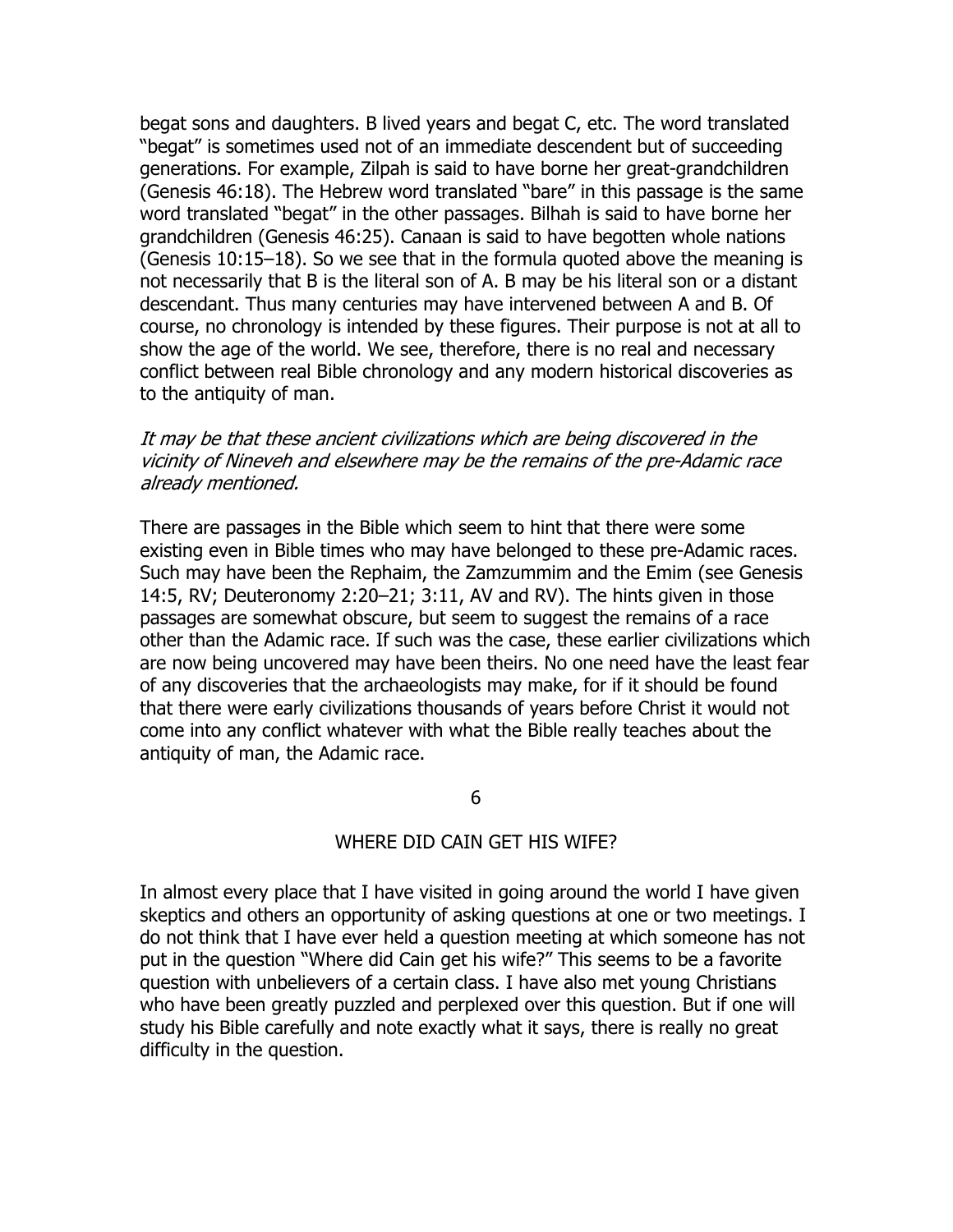Unbelievers constantly assert that the Bible says that Cain went into the land of Nod and took to himself a wife. In point of fact, it says nothing of the kind. An unbeliever in Edinburgh came to me with the assertion that the Bible did say this, and when I told him it did not, he offered to bet me one hundred pounds that it did. What the Bible does say is that "Cain went out from the presence of the LORD, and dwelt in the land of Nod, on the east of Eden. And Cain knew his wife; and she conceived, and bare Enoch" (Genesis 4:16–17). What the Bible means by "knew" in such connection anyone can discover for himself by taking his concordance and looking it up. He will discover that the word used in this connotation does not mean to get acquainted with, but is connected with the procreation of the species (see Genesis 4:1; Judges 11:39; 1 Samuel 1:19; Matthew 1:25). Cain doubtless had his wife before going to the land of Nod and took her there with him.

But who was she, and where did he get her?

In Genesis 5:3–4 we learn that Adam in his long life of 930 years begat many sons and daughters. There can be but little doubt that Cain married one of those numerous daughters.

But someone will say, "In that case Cain married his own sister!"

Yes, that was a necessity. If the whole Adamic race was to descend from a single pair, the sons and daughters must intermarry. But as the race increased, it remained no longer necessary for men to marry their own sisters, and the practice, if continued, would result in great mischief to the race. Indeed, even the intermarriage of cousins in the present day can bring frightful consequences. There are parts of the globe where the inhabitants have been largely shut out from intercourse with other people and intermarriage of cousins has been frequent, and the physical and mental results have been very bad. But in the dawn of human history, such intermarriage was not surrounded with these dangers. As late as the time of Abraham, that patriarch married his half sister (Genesis 20:12). But as the race multiplied and such intermarriages became unnecessary, and as they were accompanied with great dangers, God by special commandment forbade the marriage of brother and sister, and such marriage would now be sin because of the commandment of God; but it was not sin in the dawn of the race when the only male and female inhabitants of the earth were brothers and sisters. Such marriage today would be a crime, the crime of incest, but we cannot reasonably carry back the conditions of today into the time of the dawn of human history and judge actions performed then by the conditions and laws existing today.

If we were to throw the Bible account overboard and adopt the evolutionary hypothesis as to the origin of the human race we would not relieve matters at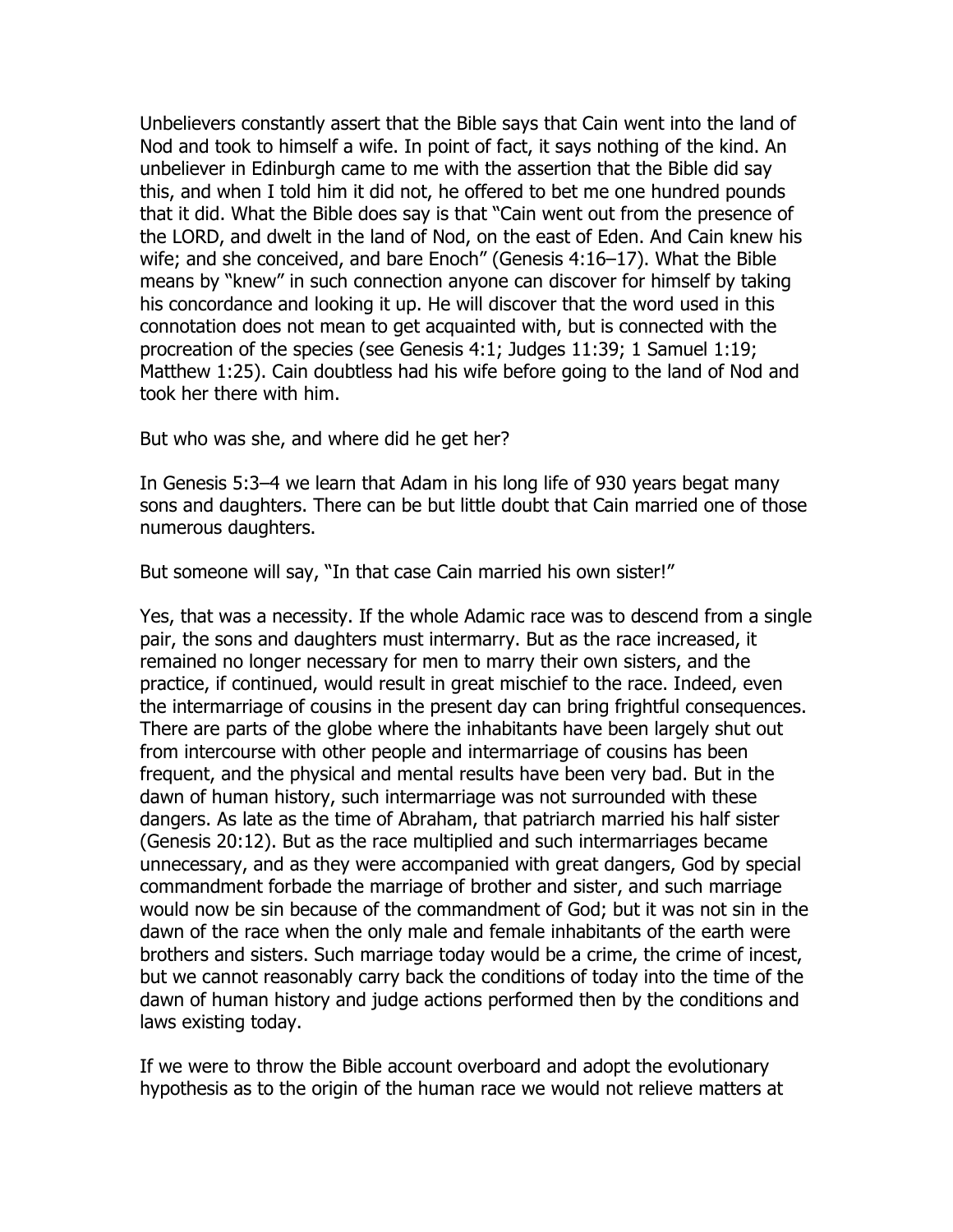all, for in that case our early ancestors would have been beasts, and the father and mother of the human race would be descendants of the same pair of beasts, brother and sister beasts. Take whatever theory of the origin of the human race that we may, we are driven to the conclusion that in the early history of the race, there was the necessary intermarriage of the children of the same pair.

To sum it all up, Cain married one of the many daughters of Adam and Eve, and the so-called impenetrable mystery of where Cain got his wife is found to be no mystery whatever.

#### 7

### JEHOVAH'S COMMAND TO ABRAHAM TO OFFER UP ISAAC AS A BURNT OFFERING

One of the most frequent objections is that the Bible says that God commanded Abraham to offer his son as a burnt offering. It is claimed that this story justifies the horrible practice of human sacrifice. Some years ago when an insane man actually did kill his son as a sacrifice to God, infidels proclaimed far and wide that the Bible in its story of Abraham and Isaac warranted and was responsible for the action.

Not a few Christians have been bewildered and distressed by this story. How shall this apparent difficulty be removed? It can be easily met and removed in the same way most Bible difficulties may be met and removed, namely, by noticing exactly what the Bible says and all that it says.

Notice in the first place that the Bible nowhere says that God commanded Abraham to kill Isaac. It is constantly said by enemies of the Bible that God did command Abraham to slay Isaac, but this is not in reality what the Bible says. Exactly what the Bible says is that God commanded Abraham to "offer him for a burnt-offering" (Genesis 22:2). Literally translated, God commanded Abraham to "make him go up [that is, upon the altar] for a burnt-offering." Abraham was merely commanded to lay Isaac upon the altar as a whole offering to God. Whether when he was thus laid upon the altar and presented to God, God would require him to go further and slay his son, he did not know. All that God commanded was to make him go up onto the altar, ready to be slain and burned if God should so require. Did God so require? The record expressly declares that He did not. On the contrary, God plainly forbade the actual slaughter of Isaac (Genesis 22:11–12). That the original command was not to kill Isaac but merely to offer him up is as plain as day from the fact that we are explicitly told that Abraham did exactly what God told him to do. "Abraham offered up Isaac" is the Bible statement (Hebrews 11:17), but Abraham did not kill Isaac—that he was not told to do.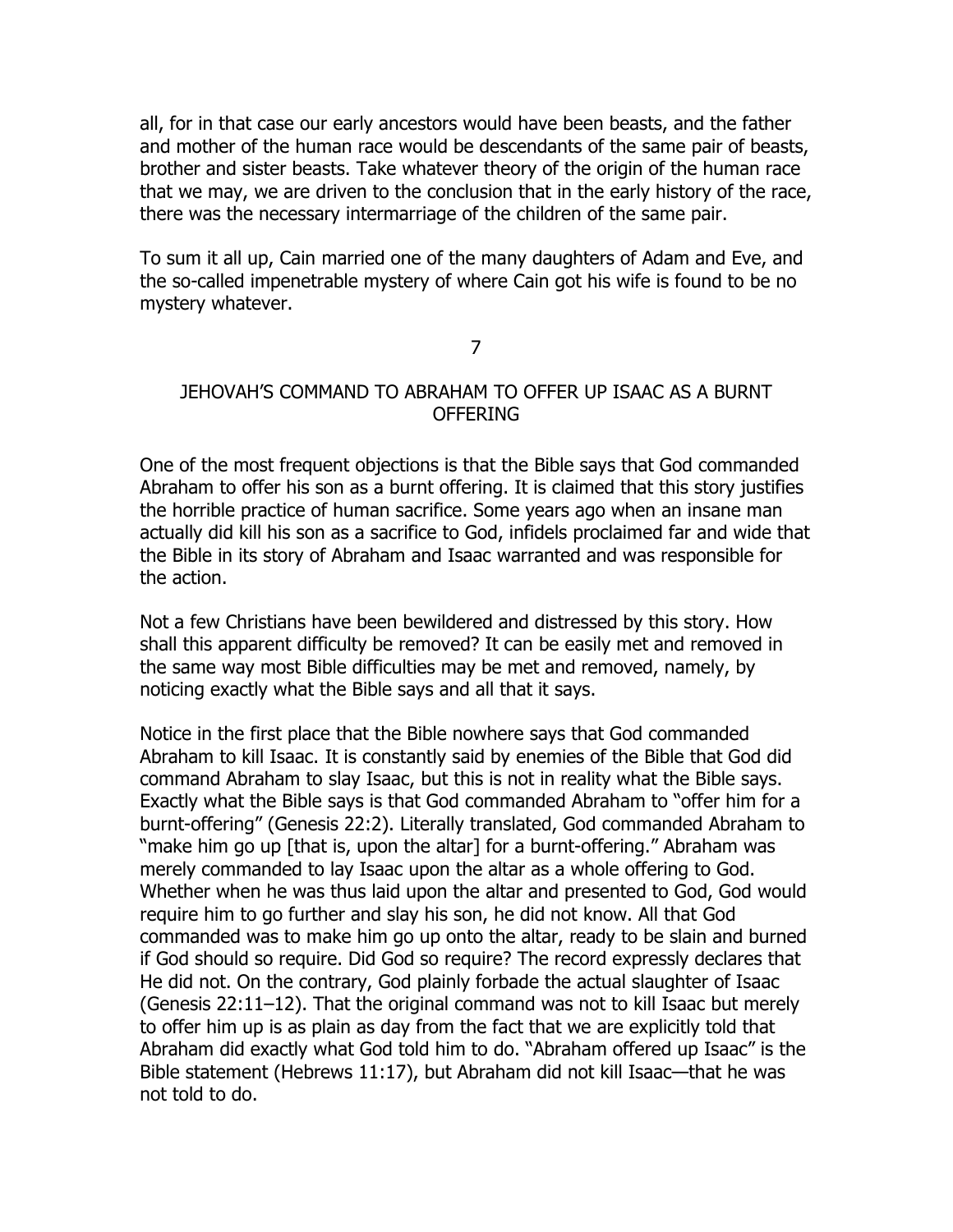It is as clear as day, then, that the divine commandment to offer up was not a command to slay. The story as told in the Bible is not that God had first commanded Abraham to slay and burn Isaac and that afterward when He saw that Abraham was willing to do even this He took it back and provided a lamb to take Isaac's place. The Bible story is that God commanded Abraham to make his son Isaac to ascend the altar to be presented to God as a whole offering, and that Abraham actually did this which he was commanded to do. And this did not, either in God's original intention or in the execution of the command, involve the slaughter of Isaac.

This story, then, in no way justifies human sacrifice in the sense of the actual slaying of a human victim. On the contrary, the whole force of the narrative is against such sacrifice. Instead of being commanded it is explicitly forbidden. It does, however, justify the offering of ourselves to God wholly, as "a living sacrifice" (Romans 12:1). But this is not all that the story as it actually occurs in the Bible tells us. It goes on to tell us that so far from God commanding Abraham to slay his son, when Abraham was about to go beyond what was explicitly commanded (namely, the offering of his son), and slay his son (which was not commanded), God intervened and positively forbade it. Jehovah sent His own angel to speak in an audible voice from heaven forbidding the shedding of Isaac's blood: "Lay not thine hand upon the lad, neither do thou anything unto him," called the angel of Jehovah out of heaven (Genesis 22:12).

This story, then, far from encouraging human sacrifice, positively and explicitly forbids it, and that in the most solemn manner. So all our difficulty with this narrative disappears when we look carefully with open eyes at the record and note precisely what is said.

8

## GOD HARDENING PHARAOH'S HEART

The various statements that are made in the Scriptures in regard to God hardening Pharaoh's heart have also perplexed a great many young Christians and have frequently been made use of by unbelievers in their attacks upon the Bible. It is said that if God hardened Pharaoh's heart and, in consequence of this hardening, Pharaoh rebelled against God, then God Himself was responsible for Pharaoh's sin, and it was unjust to hold Pharaoh accountable for his rebellion and to punish him for it.

In Exodus 4:21 (RV) we read: "And the LORD said unto Moses, When thou goest to return into Egypt, see that thou do all those wonders before Pharaoh, which I have put in thine hand: but I will harden his heart, that he shall not let the people go" (see also Exodus 7:3; 14:4).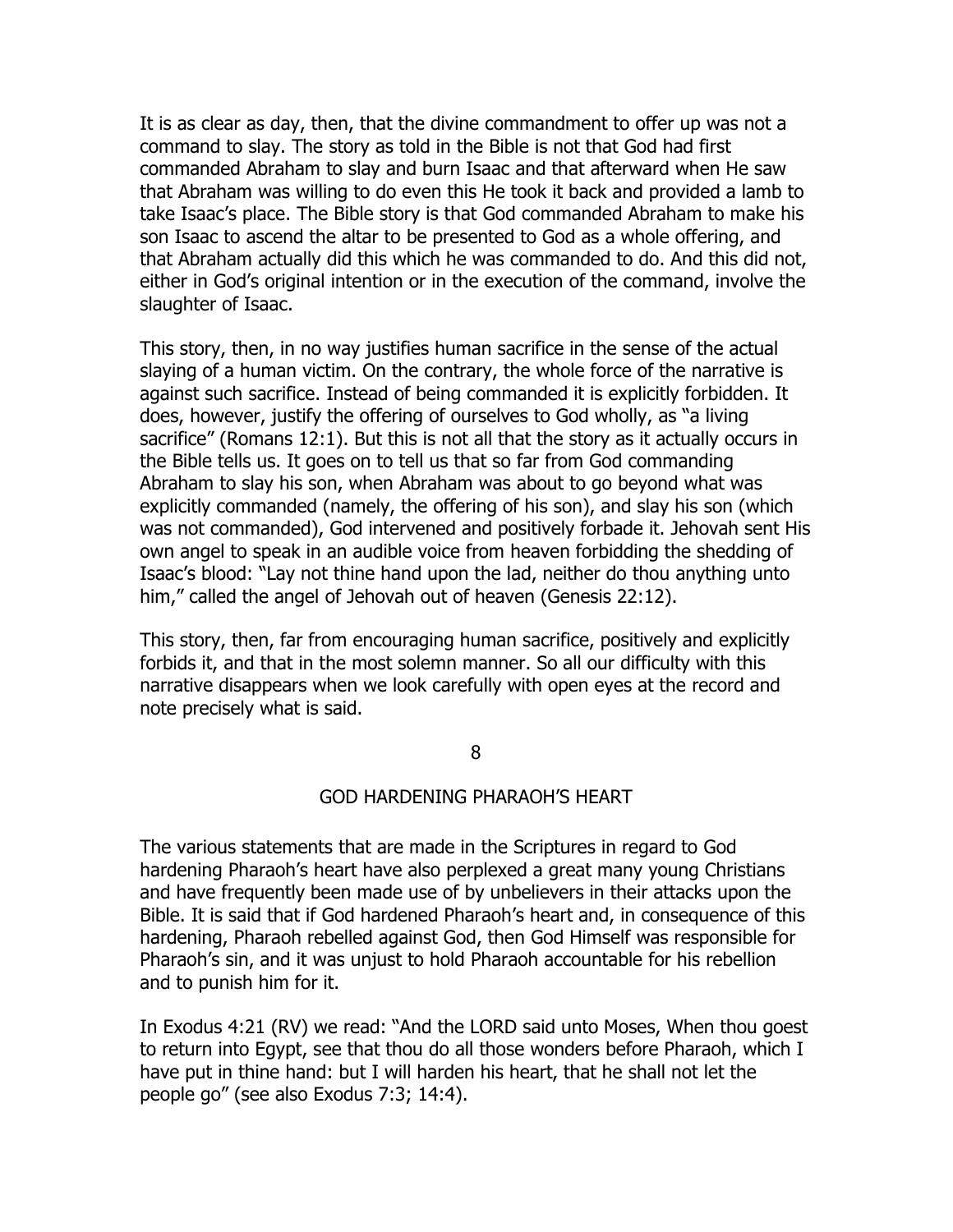Now from reading these passages it does seem at the first glance as if there were some ground for criticism of God's action in this matter, or of the Bible account of it. But when we study carefully exactly what the Bible says, and exactly what God is reported as saying, and the circumstances under which He said it, the difficulty disappears. For God to take a man who really desires to know and do His will, harden his heart and thus incline him not to do His will, would indeed be an action on God's part that it would be difficult or impossible to justify. But when we read God's utterances on this matter in their setting, we find this is not at all what God did with Pharaoh. Pharaoh was not a man who wished to obey God. The whole account begins not with God's hardening Pharaoh's heart but with Pharaoh's hardening his own heart.

In Exodus 4:21 we have a prophecy of what God would do with Pharaoh, a prophecy that God made fully knowing beforehand what Pharaoh would do before He hardened his heart.

In Exodus 9:12 and later passages we have the fulfillment of this prophecy, but before God does here harden Pharaoh's heart we have a description of what Pharaoh himself did.

In Exodus 5:1–2 we are told that Moses and Aaron appeared in the presence of Pharaoh with Jehovah's message: "Thus saith the LORD God of Israel, Let my people go, that they may hold a feast unto me in the wilderness," and that Pharaoh replied, "Who is the LORD, that I should obey his voice to let Israel go? I know not the LORD, neither will I let Israel go." Here Pharaoh definitely and defiantly refused to recognize or obey God. This was before God hardened his heart.

Then follows a description of how Pharaoh gave himself over to more cruel oppression of the Israelites than ever (Exodus 5:3–9).

In Exodus 7:10 and following verses we see Moses and Aaron coming in to the presence of Pharaoh and doing signs before him as proof that they were messengers sent from God; but Pharaoh would not listen. We read in the Authorized Version, "And he hardened Pharaoh's heart, that he hearkened not unto them" (v. 13). But the Revised Version correctly renders it thus: "Pharaoh's heart was hardened." It does not say as yet that the Lord hardened his heart.

The facts in the case are these: Pharaoh was a cruel and oppressive tyrant, subjecting the people of Israel to most awful bondage, suffering and death. God looked down upon His people, heard their cries, and in His mercy determined to deliver them (Exodus 2:25; 3:7–8). He sent Moses as His representative to Pharaoh to demand the deliverance of His people, and Pharaoh in proud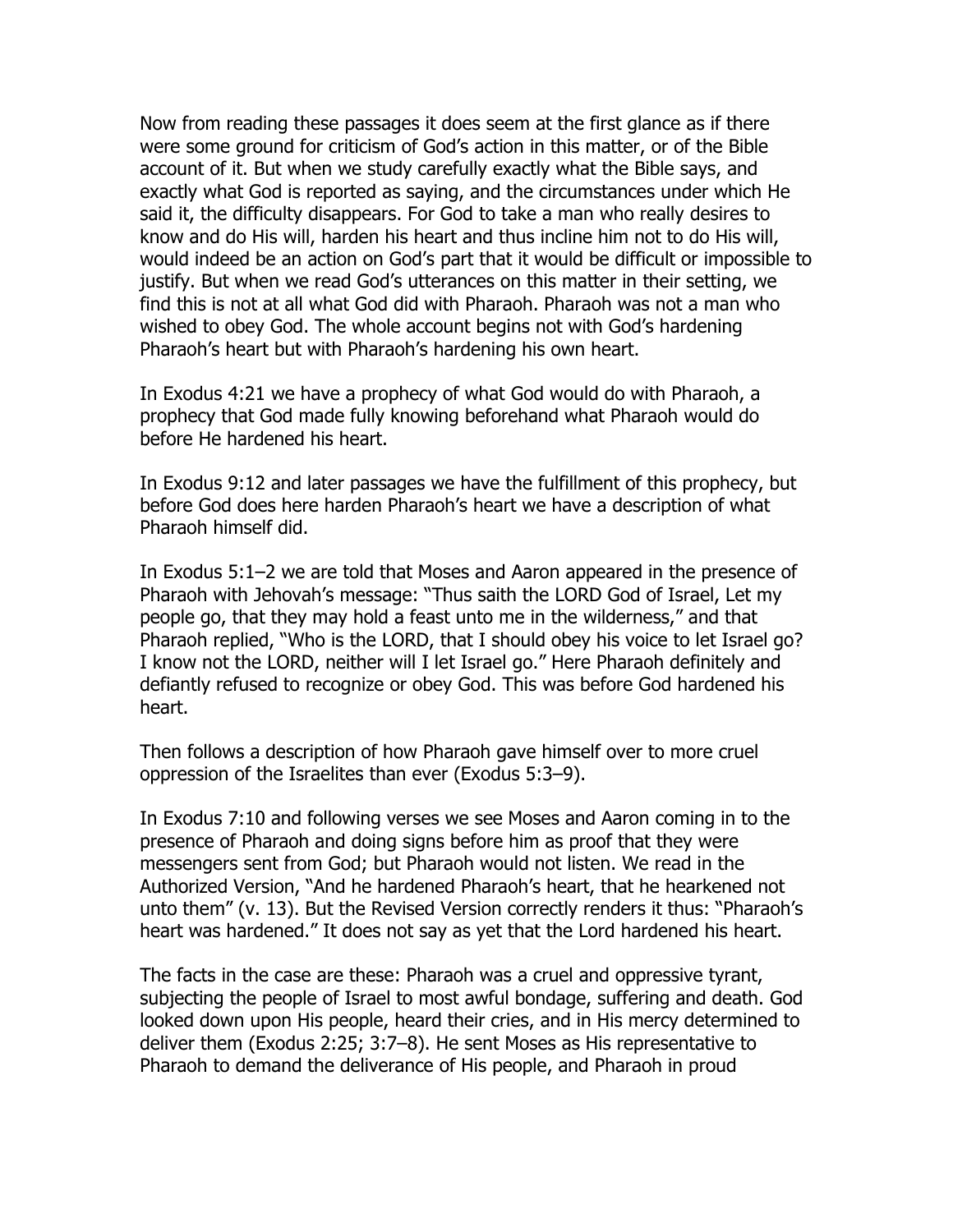rebellion defied Him and gave himself up to even more cruel oppression of the people. It was then and only then that God hardened his heart.

This was simply in pursuance of God's universal method of dealing with men. God's universal method is, if man chooses error, to give him up to error (2 Thessalonians 2:9–12, RV); if with a stout heart they choose sin, at last He gives them over to sin (Romans 1:24–26, 28, RV). This is stern dealing, but it is just dealing.

If there is any difficulty that still remains in the incident, it all disappears when we consider the manner in which God hardened Pharaoh's heart. It was, of course, not a physical act. God was not dealing with Pharaoh's heart as a part of his body. He was dealing with the heart in the sense in which we constantly use the word as the supposed seat of intelligence, affection and will. The will cannot be coerced by force. The will can no more be moved by force than a train of cars can be drawn by an argument or an inference. The way in which God hardened Pharaoh's heart was by sending to him a series of demonstrations of His own existence and power, and a series of judgments. If Pharaoh had taken the right attitude toward these revelations of God's existence and power in these judgments that God sent upon him, they would have led to his repentance and salvation. But by willingly and willfully taking the wrong attitude toward them, he was hardened by them. Nothing that God sends us is more merciful than His judgments upon our sins. If we take these judgments right they will soften our hearts and lead us to repentance and entire surrender to God, and thus bring us salvation. But if we rebel against them, they will harden our hearts and bring us eternal ruin. The fault is not with God, and the fault is not with His judgments; the fault is with ourselves and the attitude we take toward His judgments and toward the truth of God itself. The gospel is the savor of life unto life—unto men who receive it—but it is the savor of death unto death—to those who reject it (2 Corinthians 2:15–16). The trouble is not with the gospel, which is "the power of God unto salvation to every one that believeth" (Romans 1:16). The trouble is with the man who rejects the gospel, and who is thus hardened, condemned and destroyed by it. To him it thus becomes the savor of death unto death. The same sermon brings life to one man and death to another. It brings life, pardon and peace to the one who believes it and acts upon it. It brings condemnation and death to the one that rejects its truth. It softens the heart of one; it hardens the heart of the other. Jesus Christ Himself came into the world, not to condemn the world, but to save it (John 3:17); but to the one who does not believe He brings condemnation and eternal ruin (John 3:18, 36; Hebrews 10:28–29).

### THE SLAUGHTER OF THE CANAANITES BY GOD'S COMMAND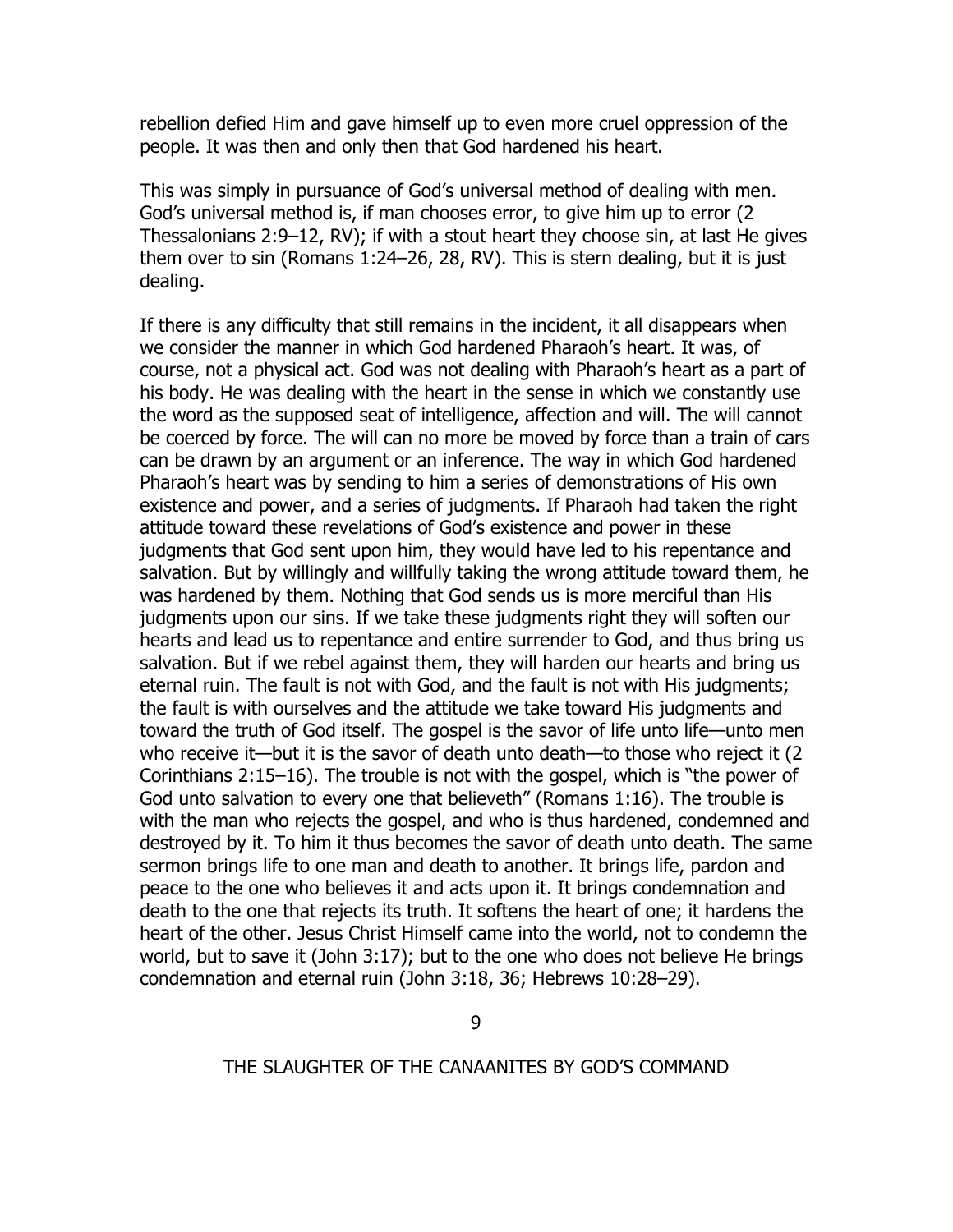There are few things in the Bible over which more intelligent readers have stumbled, and over which infidels have more frequently gloated and gloried, than God's command that certain people should be utterly exterminated, sparing neither sex nor age. Men, women and children were to be killed. Thus, for example, we read in Deuteronomy 20:16–17 this command of God to the people of Israel: "But of the cities of these peoples, which the LORD thy God giveth thee for an inheritance, thou shalt save alive nothing that breatheth: but thou shalt utterly destroy them; the Hittite, and the Amorite, the Canaanite, and the Perizzite, the Hivite, and the Jebusite; as the LORD thy God hath commanded thee" (RV). In regard to other cities, it was commanded that if they sued for peace, it was to be granted and all the inhabitants spared; if they made war, the adult males were to be slain but the women and children were to be spared (Deuteronomy 20:10–15). These were the cities that were far away. But the inhabitants of the cities of the lands that the Israelites themselves were to inhabit were to be utterly exterminated.

How can we reconcile any such appallingly harsh commands as these with the doctrine so plainly taught in the New Testament that God is love? It is said that these commands can certainly not have been from God, and that the Old Testament is certainly wrong when it says that they were from God. What shall we say in reply to this?

1. It is certainly appalling that any people should be utterly put to the sword, not only the men of war but the old men and old women, the young women and the children.

But there is something even more appalling than this. That is that the iniquity of any people should have become so full, their rebellion against God so strong and so universal, their moral corruption and debasement so utter and so pervasive, even down to babes just born, as to make such treatment absolutely necessary in the interests of humanity. But this was precisely the case with the nations in question. Not from the Bible alone do we learn how unfathomable were the depths of moral pollution to which these nations had sunk. They had become a moral cancer threatening the very life of the whole human race. That cancer must be cut out in every fiber if the body was to be saved. Cutting out a cancer is a delicate operation, but often it is the kindest thing a surgeon can do under existing circumstances. The kindest thing that God could do for the human race was to cut out every root and fiber of these grossly wicked people.

2. God certainly has a right to visit judgment upon individuals and upon nations sunk in sin.

The only wonder is, when one stops to think of it, that He is so long-suffering, and that He does not visit judgment upon individuals and upon nations sooner.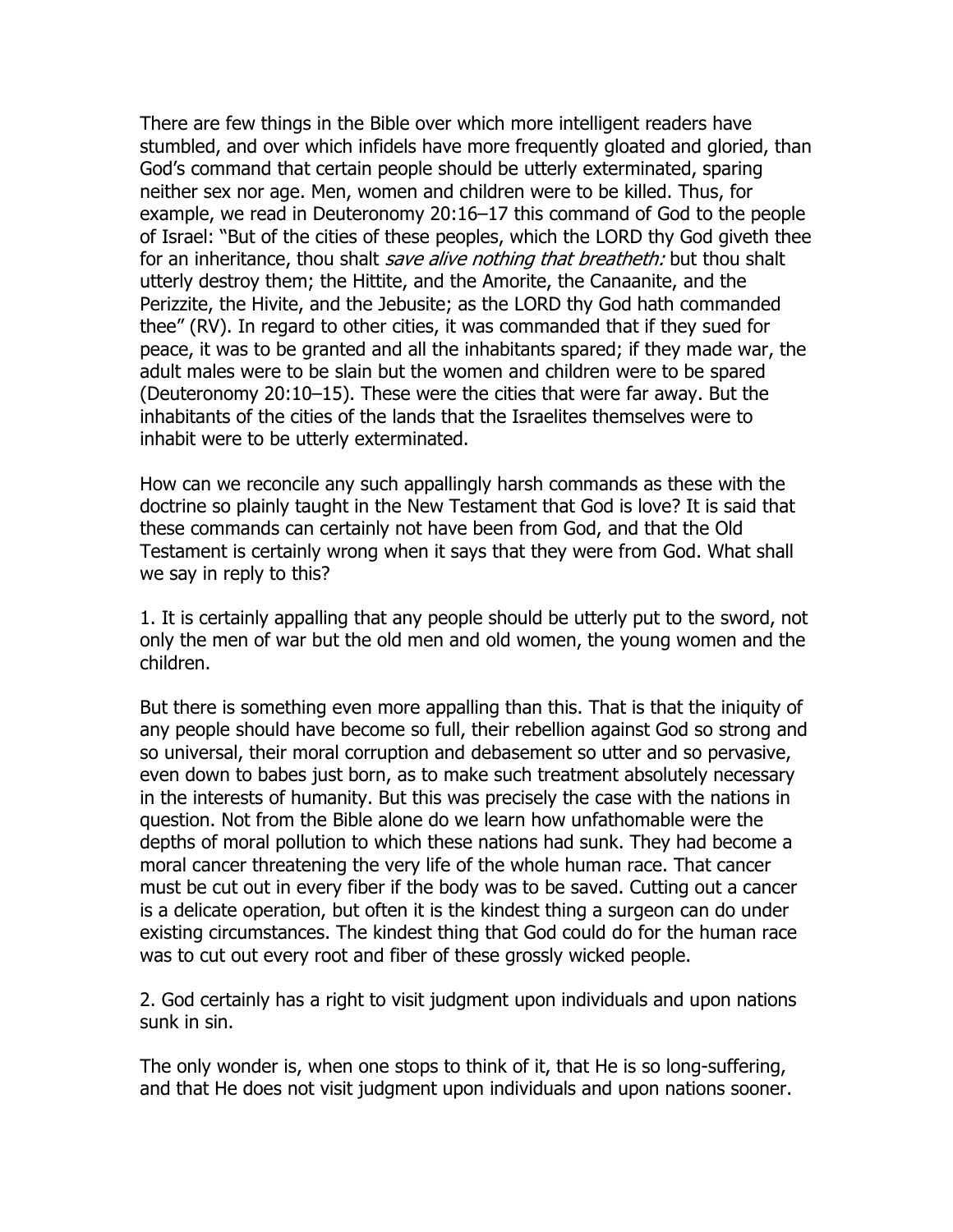When one really comes to understand His holiness on the one hand, and the depths of covetousness, greed, lust, vileness, lawlessness and contempt for God to which certain groups today have sunk, and how even the young children go astray into unmentionable vileness, one sometimes almost wonders why God does not blot them out as He commanded the Israelites to do with the Canaanites of old! The command to exterminate the Canaanites was a command big with mercy and love. It was mercy and love, first of all, to the Israelites. Unless the Canaanites were exterminated, they would themselves be exterminated. In point of fact, the Israelites were contaminated for the very reason that they did not carry out God's stern decree to its fullest extent. They stopped short of what God commanded them to do, to their own lasting loss.

But what about the women—might not they be spared?

The answer is very plain. The women were the prime source of contamination (Numbers 31:15–16). Though true women are nobler than true men, depraved women are more dangerous than depraved men.

But what about the children? Might not they be spared?

Anyone who has had experience with the children of the depraved knows how persistently the vices bred for generations in the ancestors reappear in the children even when they are taken away from their evil surroundings and brought up in the most favorable environment. By the regenerating power of the gospel it is possible to correct all this, but we must remember that this case was centuries before the gospel proclamation.

Love and mercy for Israel demanded just what God commanded. Love and mercy for the whole race demanded it. God's purpose in Israel was not merely to bless them. Through Israel He planned to bless all men. He was training a people in the seclusion of centuries in order that when the training was completed they might come out of the cloister and carry benediction, salvation and life to all nations.

3. God's plans are not only beneficent but vast, and it takes centuries to work them out. We creatures of a day in our conceit look at some little fragment of God's infinite plan and presume to judge the whole, of which we know little or nothing.

It would be well if we could only learn that God is infinite and we infinitesimal, and so of scientific and philosophic necessity His judgments are unsearchable and His ways past tracing out (Romans 11:33). A child never appears a greater fool than when criticizing a philosopher, and a philosopher never appears a greater fool than when criticizing God.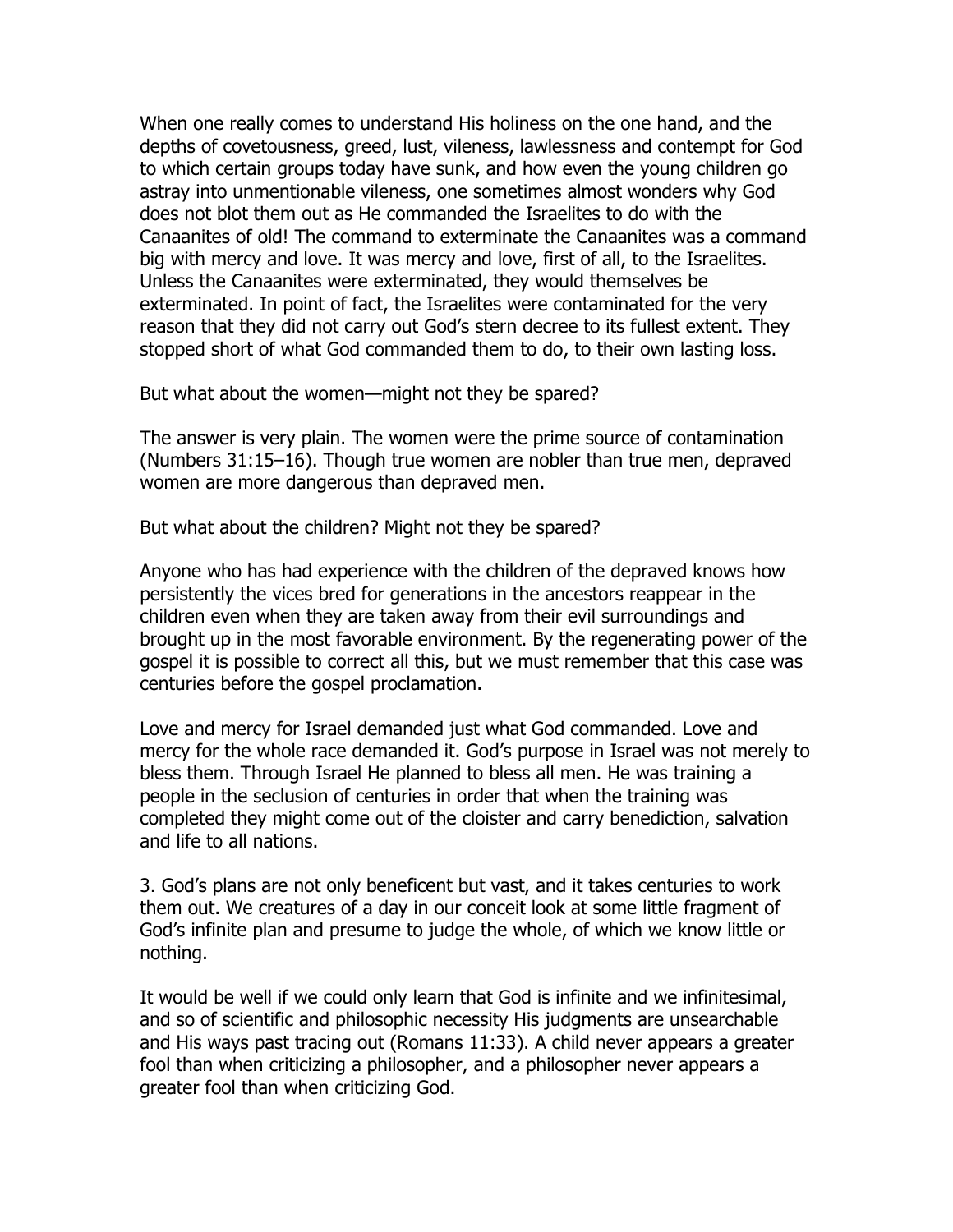4. The extermination of the Canaanite children was not only an act of mercy and love to the world at large; it was also an act of love and mercy to the children themselves.

What awaited these children, if they were allowed to live, was something vastly worse than death. What awaited them in death it is impossible to be dogmatic about, but unless one accepts the wholly unbiblical and improbable doctrine of the damnation of all unbaptized infants we need have no fears. Even today I could almost wish that all the babies born into families of wicked influence might be slain in infancy, were it not for the hope that some concerned Christian will carry to them the saving gospel of the Son of God.

5. But someone may still say, "Yes, I can see it was an act of mercy to blot out people so fallen; but why was it not done by pestilence or famine, rather than by the hand of the Israelites?"

The answer to this question is very simple. The Israelites themselves were in training. They were constantly falling into sin and they needed the solemn lesson that would come to them through their being made the executioners of God's wrath against the wickedness and vileness of the Canaanites. A deep impression of God's holiness and hatred of sin would thus be produced. They were distinctly told before they carried out God's judgment that the reason why they were to utterly destroy the Canaanites was "that they teach you not to do after all their abominations, which they have done unto their gods" (Deuteronomy 20:18). The whole proceeding is an impressive illustration of the exceeding hatefulness of sin in God's sight. It says to us that sin persisted in is a thing so grievous and ruinous as to necessitate the utter destruction of the entire race, male and female, young and old, that persists in it. It is simply the lesson that the whole Bible teaches, and that all history teaches: "The wages of sin is death."

6. Those who regard sin lightly and who have no adequate concept of God's holiness will always find insurmountable difficulty in this command of God. But those who have come to see the awfulness of sin and have learned to hate it with the infinite hate it deserves, those who have caught some glimpses of the infinite holiness of God and have been made in some measure partakers of that holiness, will after mature reflection have no difficulty whatever with this command. It is consciousness of sin in our own hearts and lives that makes us rebel against God's stern dealings with sin.

7. The sneering objection is sometimes made by infidels to the sparing, in certain cases, of the women as recorded in Deuteronomy 20:10–15, and also the sparing of the women in Numbers 31:21–35, 40. These critics claim that the women were to be spared for immoral purposes. One writer asks, "Am I to understand that God approved of taking as tribute in spoils of war, a number of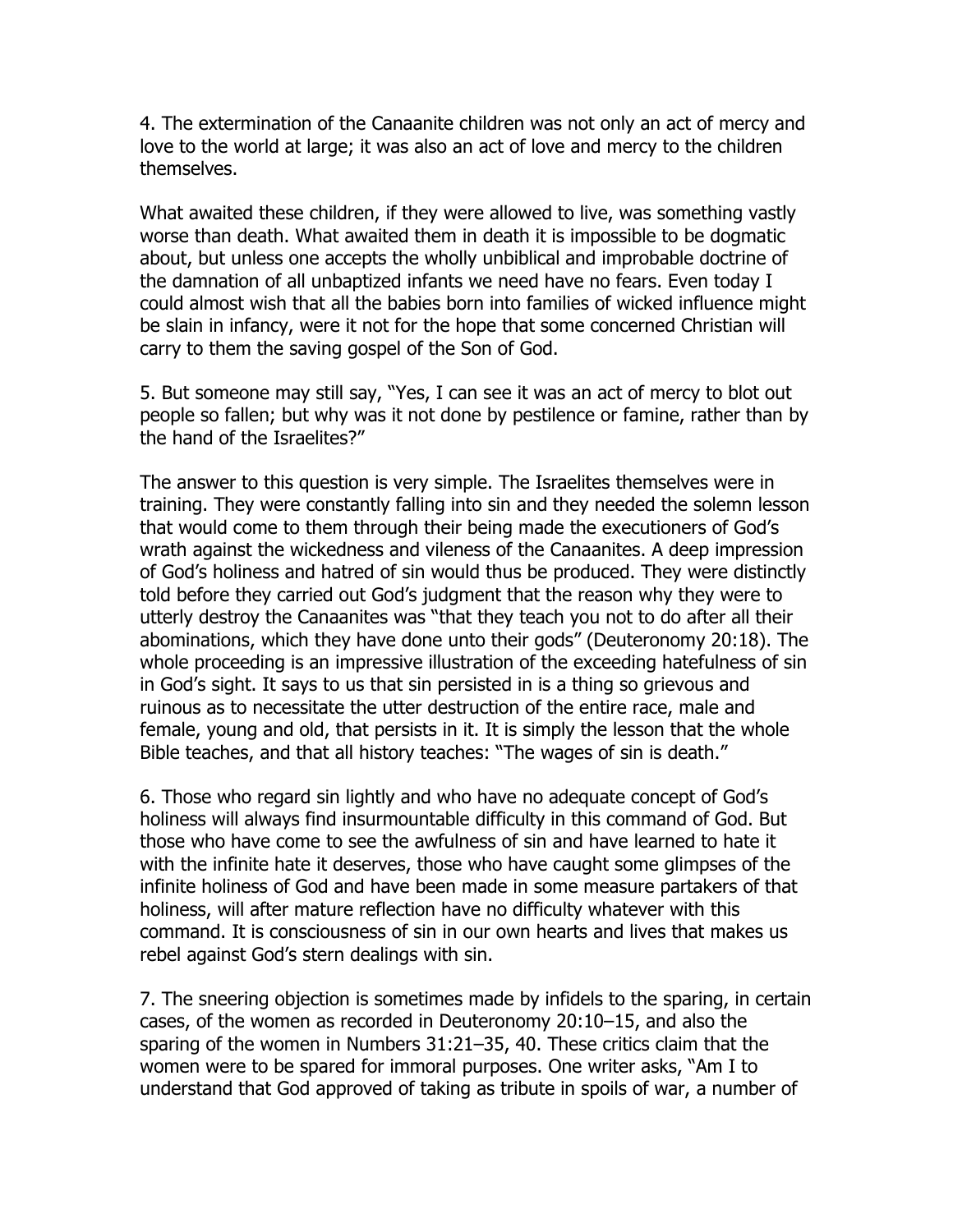virgins for a use that is only too obvious?" Words of similar import are to be found in a number of books. But to any fair-minded man who reads the actual Scripture account there is not the slightest intimation that the virgins were preserved for the use suggested. The whole context of the passage in Numbers 31, which is the one most frequently cited in this connection by unbelievers, is a solemn warning against immorality of this kind. Far from being a suggestion that God countenances acts of this character, it shows how sternly God dealt with this impurity.

In Numbers 25:1–9 we are told how the men of Israel did give themselves up to impurity with the daughters of Moab, but how in consequence the anger of the Lord was kindled against them, and how God visited their impurity with the sternest judgment. In the very chapter in question every woman who had been guilty of impurity was slain (Numbers 31:17). In actual fact, it is suggested, at least by verse 18, that it was only the female children who could be spared. It was certainly an act of mercy on God's part to deliver these "women children" from their evil surroundings and hand them over to Israel for training where they would be brought in contact with a pure religion and trained up to become pure women. According to the record, far from being handed over to the Israelites for immoral purposes, they were entrusted to them for the highest purposes.

10

## JOSHUA COMMANDING THE SUN TO STAND STILL

One of the greatest difficulties in the Bible to many a student is found in the story contained in Joshua 10:12–14: "Then spake Joshua to the LORD in the day when the LORD delivered up the Amorites before the children of Israel, and he said in the sight of Israel, Sun, stand thou still upon Gibeon; and thou, Moon, in the valley of Ajalon. And the sun stood still, and the moon stayed, until the people had avenged themselves upon their enemies. Is not this written in the book of Jasher? So the sun stood still in the midst of heaven, and hasted not to go down about a whole day. And there was no day like that before it or after it, that the LORD hearkened unto the voice of a man: for the LORD fought for Israel."

Bishop Colenso wrote: "The miracle of Joshua is the most striking incident of Scripture and science being at variance." It is said by destructive critics and infidels that this story cannot possibly be true; that if the sun were to stand still in the way here recorded it would upset the whole course of nature.

Whether that statement is true or not no one can tell. It is simply a supposition. But certainly the God who made the earth and the sun and the whole universe could maintain it even if the sun stood still, or (to speak more accurately) if the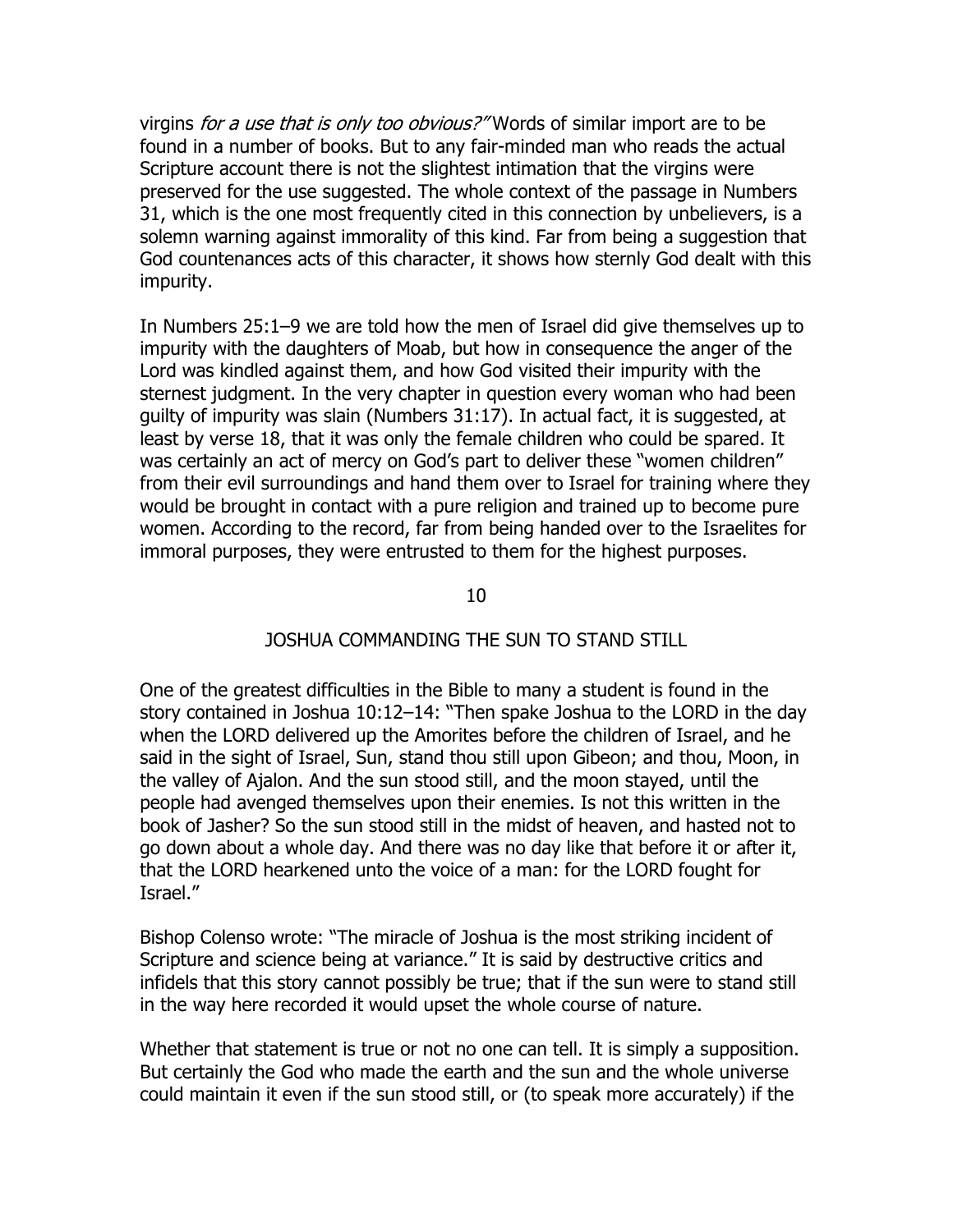earth stood still on its axis and the sun appeared to stand still. But by a careful study of the Hebrew of the passage we find that the sun is not said to have stood still.

The command of Joshua in verse 12 rendered in the Authorized and Revised versions thus: "Stand thou still," literally translated means "Be silent" (see also RV marg.). And the words rendered "stood still" in verse 13 literally translated mean "was silent." Nine times in the Bible is it translated "keep silence"; five times at least, "be still"; in another passage, "held his peace'; in another, "quiet one's self"; in another, "tarry"; in another, "wait"; and in another, "rest." These renderings occur some thirty times, but it is never rendered "stand still" except in this one passage. Indeed, in the very passage in which it is rendered "tarry" (1 Samuel 14:9), the words "stand still" do occur, but as the translation of an entirely different Hebrew word. The word translated "stayed" in verse 13 is sometimes translated "stand still." It means literally "to stand" or "stand up," but it is used of "tarrying" or remaining in any place, state or condition, as, for example, in 2 Kings 15:20; Genesis 45:1. So then, what the sun and moon are said to have done in the passage is to have *tarried*, tarried from disappearing, not that they stood absolutely still, but that their apparent motion (or their disappearance) was slowed up or delayed.

Furthermore, the Hebrew words translated "in the midst of heaven" mean literally "in the half of heaven." The word translated "midst" in considerably more than one hundred cases is translated "half." In only five or six cases is it rendered "midst," and in one of these cases (Daniel 9:27) the revisers have changed "midst" to "half." In the remaining cases, it would be better translated "half" (e.g., Psalm 102:24). What Joshua then bade the sun to do was to linger in the half of the heavens, and that is what the sun is recorded as doing. There are two halves to the heavens, the half that is visible to us and the other half visible on the other side of the globe.

The Hebrew preposition rendered "about" means primarily "as" or "so."

So put these facts together, and what the Story tells us is that the sun continued or tarried above the visible horizon "as a whole day." Apparently this means that an event occurred on this day near Gibeon, in the Valley of Ajalon, that occurs many days every year at the North Pole, namely, that the sun remained visible for the entire twenty-four hours.

We are not told the method by which this was accomplished. It might have been a slight dip of the pole, or possibly by a refraction of the rays of light, or in other ways that we cannot conjecture. It certainly would not have necessitated such a crash in the physical universe as objectors have imagined.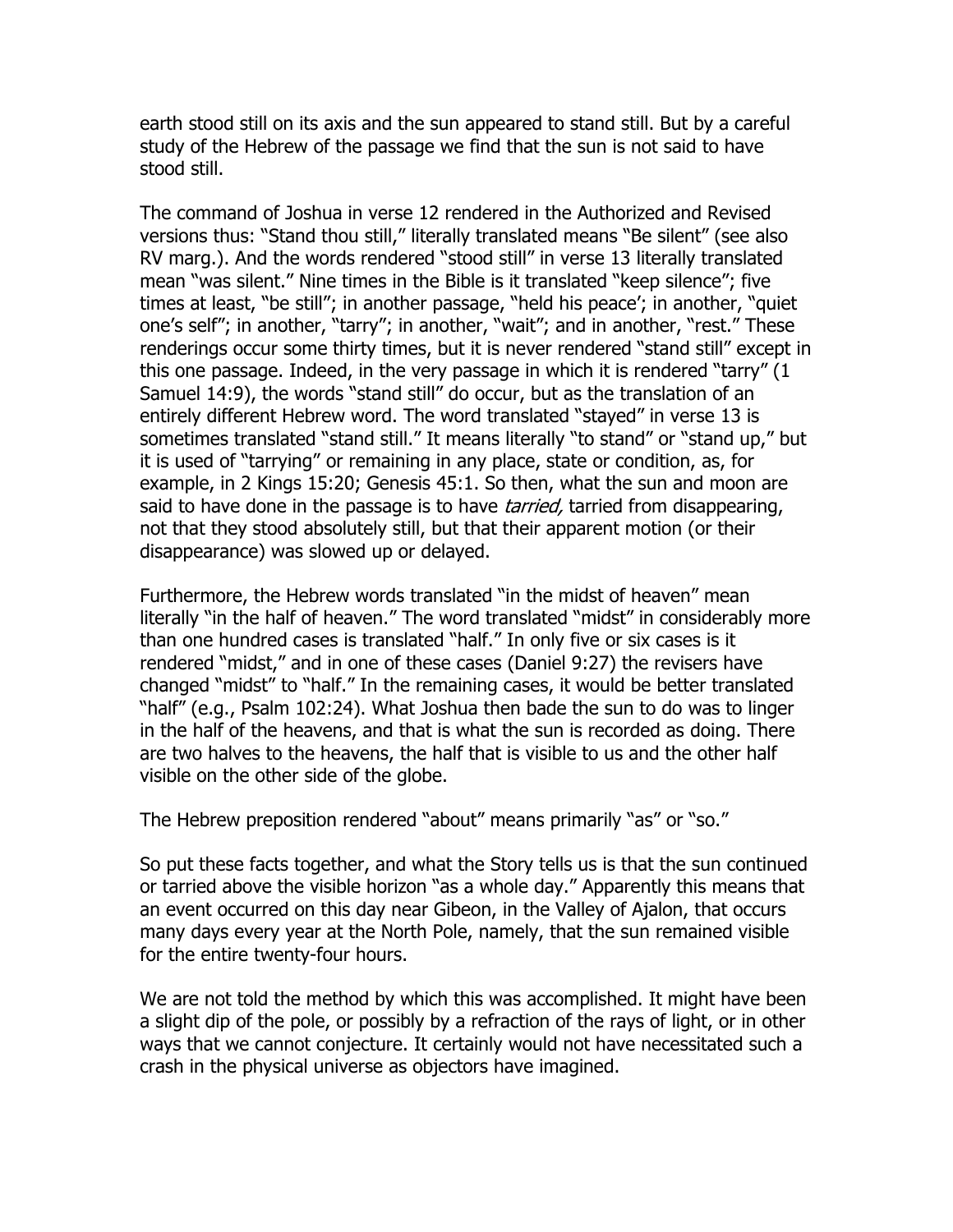As to whether such a thing happened or not is a question of history. The history that we have reason to suppose is authentic in the book of Joshua says that it did. It is a remarkable fact that we have a suggestion of the same thing in history outside the Bible. Herodotus, the great Greek historian, tells us that the priests of Egypt showed him a record of a long day. The Chinese writings state that there was such a day in the reign of their emperor Yeo, who is supposed to have been a contemporary of Joshua. The Mexicans also have a record that the sun stood still for one entire day in the year which is supposed to correspond with the exact year in which Joshua was warring in Palestine. There is nothing of real weight to prove that there was no such day. So, upon careful examination, this which is asserted to be "the most striking incident of Scripture and science being at variance" is found to be in no sense whatever an incident of Scripture and science, or Scripture and history, being at variance.

The theory has been advanced that the words rendered "Stand thou still," but which mean literally "Be silent," should be interpreted as meaning that Joshua commanded the sun to be silent in the sense of withholding its light, and that what occurred on this occasion was not the prolongation of a day but a dark day, so that Joshua had the advantage of fighting practically at night, though it was really the time of day that ought to have been light. If this is the true interpretation of "Stand thou still," all difficulty with the passage disappears. But while this interpretation might be admissible, it is difficult to see how some other portions of the narrative can be reconciled with this theory. And as already seen, the theory is not necessary to remove all difficulties in the passage.

In any event it was a miracle, but no one who believes in a God who is the Creator of the entire material universe, a God who is historically proved to have raised Jesus Christ from the dead, ever stumbles at the mere fact of a miracle. We believe in the miracle-working God.

11

## DEBORAH'S PRAISE OF JAEL, THE "MURDERESS"

It is frequently argued against the divine origin of the Bible that it defends and glorifies the treacherous murder of Sisera by Jael, and that any book that defends so violent and cruel and deceitful an action as this cannot have God for its author.

The very simple answer to this objection is that the Bible does not defend or glorify the action of Jael. The Bible records the act in all its details. It also records the fact that Deborah, the prophetess who judged Israel at that time (Judges 4:4), predicted that the Lord would sell Sisera into the hand of a woman (Judges 4:9). It also records the fact that Deborah and Barak, in their joyful song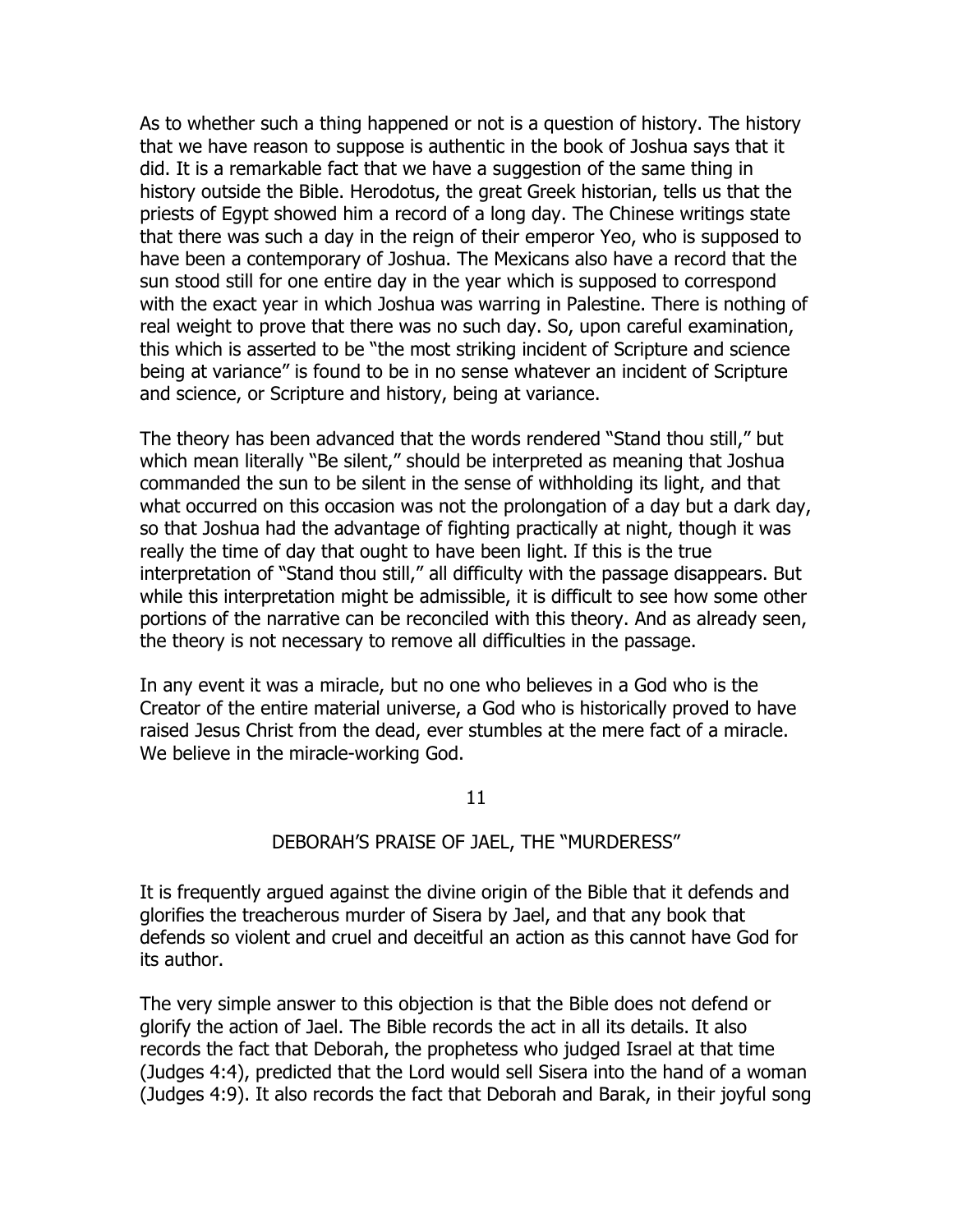of praise to the Lord after their deliverance from the cruel oppression of Sisera did say: "Blessed above women shall Jael the wife of Heber the Kenite be, blessed shall she be above women in the tent" (Judges 5:24). But it is nowhere hinted in the Bible account that Deborah and Barak were speaking by divine inspiration in this song of thanksgiving and praise. The Bible, by speaking of Deborah as a prophetess, no more endorses every action and every utterance of Deborah than it endorses every action and utterance of Balaam, of whom it likewise speaks as a "prophet" (2 Peter 2:16). In the very passage in which it speaks of Balaam as a prophet, it speaks about his being rebuked for his iniquities. It is not the teaching of the Bible that every utterance of every prophet is the inspired Word of God. On the contrary, the Bible teaches that a prophet may tell lies (1 Kings 13:11–18).

The Bible nowhere justifies Jael's action. It records the action. It records Deborah and Barak's praise of the action, but it nowhere endorses this praise. We are under no necessity, therefore, of trying to justify all the details of Jael's conduct, nor indeed of trying to justify her conduct at all.

But on the other hand, we must not unjustly judge Jael. We cannot judge her in the light of New Testament ethics, for she lived some 1,300 years before Christ. She lived in a cruel age. Furthermore, she had to deal with a cruel oppressor who was working ruin among the people. It was a time of war, and war not conducted according to modern ideas of war, and we must judge her in the light of the conditions in which she lived. But even if her conduct were absolutely without excuse, it does not in the least affect the proven fact of the divine origin of the Bible. For that Book makes absolutely no attempt to defend her conduct. It simply describes it.

12

## THE SACRIFICE OF JEPHTHAH'S DAUGHTER

The story of Jephthah's daughter as recorded in the Bible has presented a great difficulty to many superficial students of the Bible, as well as to many critics of it. How can we possibly justify Jephthah's burning of his daughter as a sacrifice to Jehovah?

In the first place, we are nowhere told that Jephthah did burn his daughter. We are told that Jephthah vowed, "Whatsoever cometh forth of the doors of my house to meet me, when I return in peace from the children of Ammon, shall surely be the LORD'S, and I will offer it up for a burnt-offering" (Judges 11:31).

The word translated "burnt-offering" does not necessarily involve the idea of burning. There is no record that Jephthah's daughter was actually slain and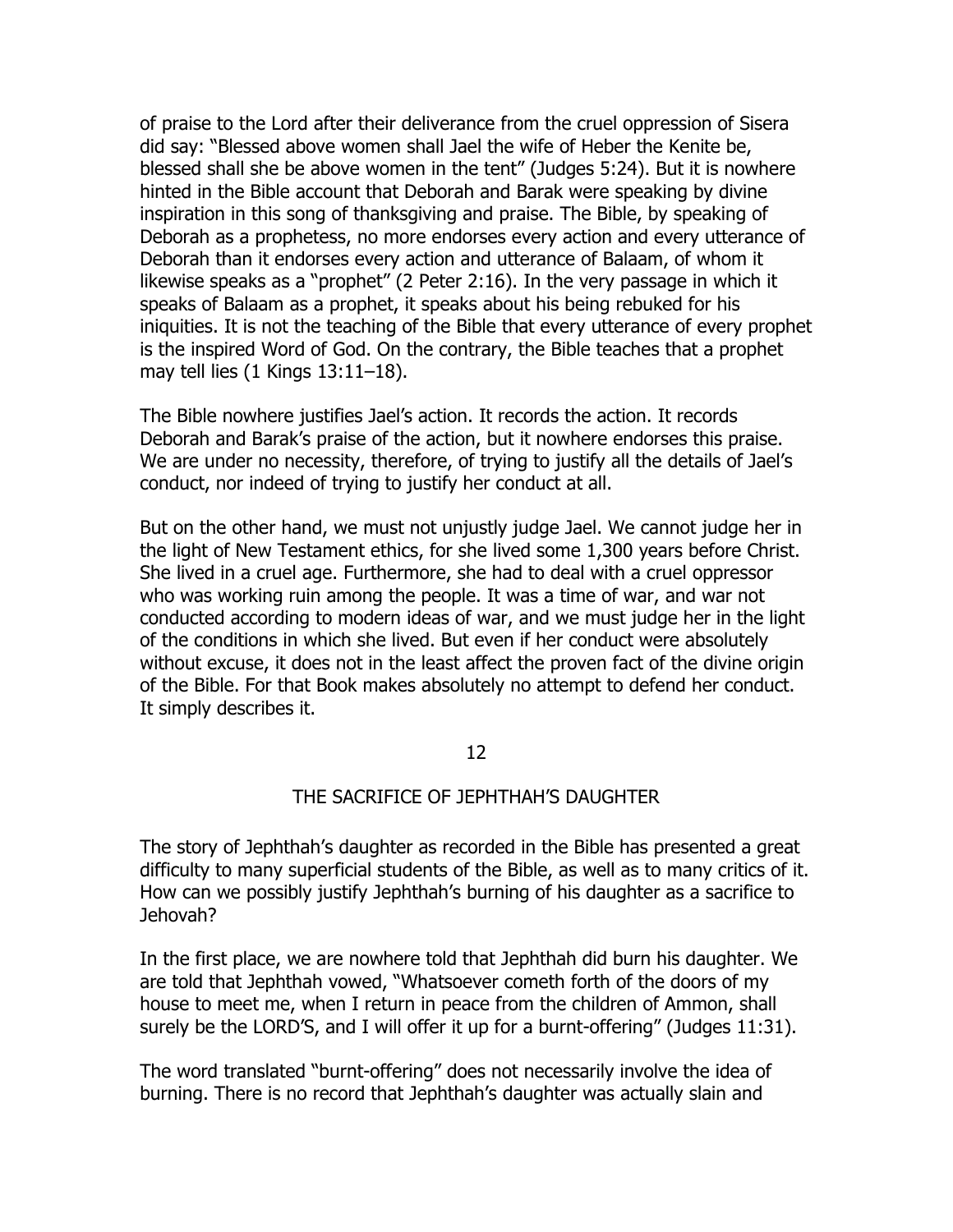burned. The passage that relates what actually was done with her is somewhat obscure, and many think that she was devoted by her father as an offering to God by her living a life of perpetual virginity (Judges 11:37–39).

But even supposing that she was actually slain and burned, as some Bible students believe (though the Bible does not actually say so), even in this case we are under no necessity of defending Jephthah's action any more than we are of defending any other wrong action of all the imperfect instruments that God, in His wondrous grace and condescension, has seen fit to use to defend or help His people. The Bible itself nowhere defends Jephthah's action. If Jephthah really did slay his daughter, he simply made a rash vow without any command or other warrant from God for so doing; and having made this rash vow, he went further in his wrongdoing and carried that rash vow into execution.

So the whole story instead of being a warrant for human sacrifice is intended to be a lesson on the exceeding foolishness of hasty vows made in the energy of the flesh.

### 13

### "IMPURE" BIBLE STORIES

An old and favorite objection to the Bible on the part of unbelievers is that there are in it "chapters that reek with obscenity from beginning to end."

That there are chapters in the Bible which describe scenes that cannot be wisely dealt with in a mixed audience we have no desire to deny; but these chapters are not obscene. To speak in the plainest terms of sin, even the vilest of sins, in order to expose its loathsomeness and in order to picture man as he really is, is not obscenity. It is purity in one of its highest forms. Whether the story of sin is obscene or not depends entirely upon how it is told and for what purpose it is told. If the story is told in order to make a jest of sin, or in order to minimize or excuse sin, it is obscene. If the story is told in order to make men hate sin, to show men the hideousness of sin, to induce them to give sin as wide a berth as possible, and to show their need of redemption, it is not obscene but morally wholesome. Now this is precisely the way in which sin is pictured in the Bible. It is true that adultery and similar offenses against purity are mentioned by name without any attempt at mincing words. Revolting deeds of this character are plainly described, and their awful results related; but everything is so told as to make one recoil from these horrid and disgusting sins. Beyond a doubt many have been kept back from the practice of these sins by the plain things the Bible has said about them. Many others who have already fallen into these sins have been led by the Bible stories to see their enormity and their frightful consequences, and have thus been led to forsake them by what the Bible says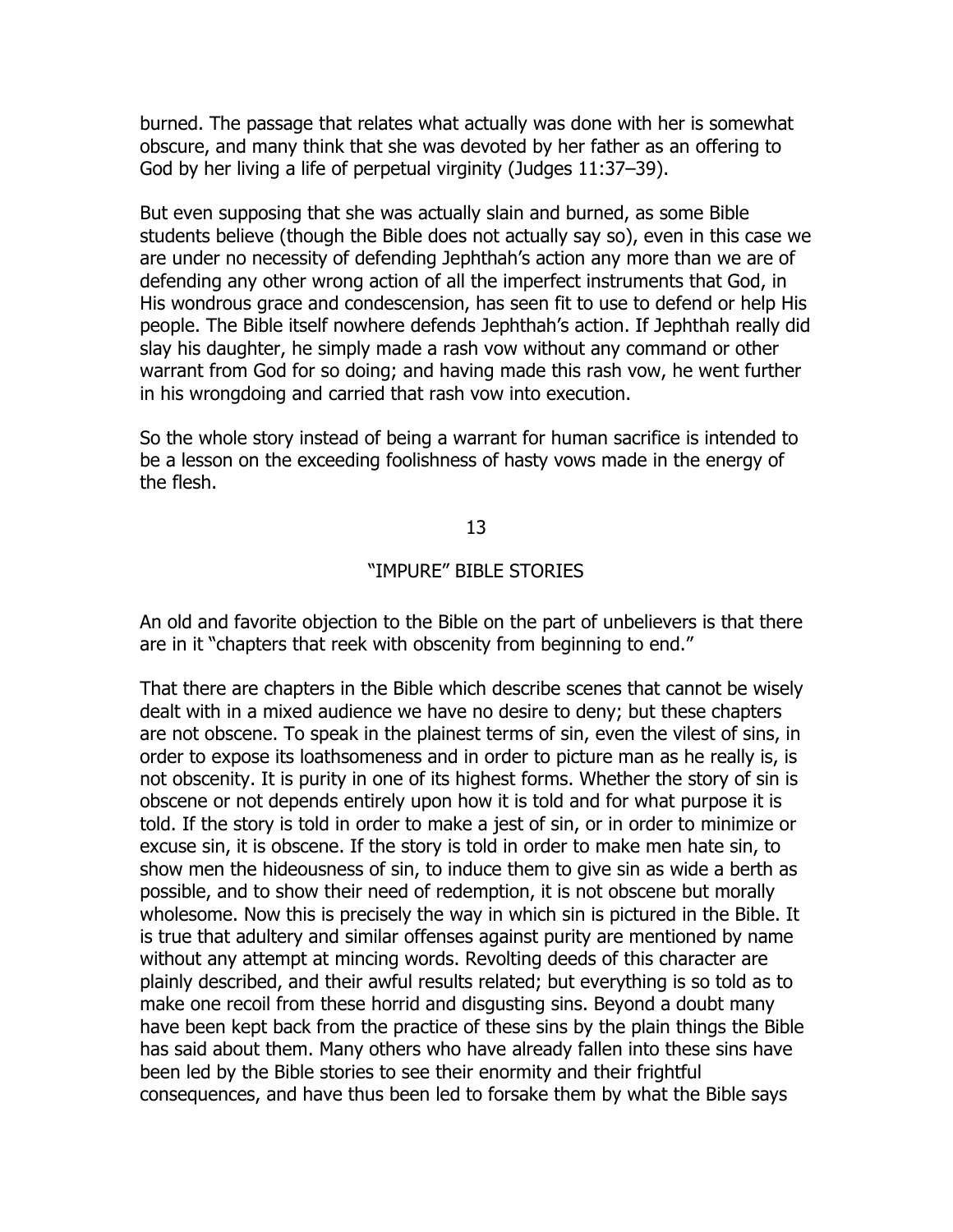about them. I am not speculating about this, but speak from large observation of men and women who have been tempted to these sins and have been held back by the Bible utterances regarding them, and also from wide experience with others who have fallen and have been lifted up and saved by the truth on these subjects contained in the Bible.

It is said, "There is much in the Bible that is not fit to read in public," and this is brought forward as if it were an argument against the Bible. But it is a foolish argument. There are many passages in the very best and most valuable medical works that are not fit to be read in public, they are not even fit for a father to read to his children; but he would be a fool who would cut these passages out of these medical works on that account; and he is equally a fool who objects to the Bible because there are passages in it which are invaluable in their place, but which were not intended for and are not adapted to public reading. The Bible is in part a book of moral anatomy and spiritual therapeutics, and it would be a great defect in the book, in fact an indication that it was not from God, if it did not deal with these frightful facts about man as he is and with the method of healing for these foul moral diseases.

I, for one, thank God that these passages are in the Bible. There are things that every boy and girl needs to know at a comparatively early age about some forms of sin, and loathsome sin. Many boys and girls have dropped into these forms of sin before they realized their character simply because they were not warned against them. Ignorance about them is a misfortune. I know of no better way for them to become acquainted with the effects of these sins that they need to know about than to read what the Bible had to say about them.

Instead of finding fault with the Bible for these things in it, we ought to praise God for putting them there. For example, there are things in Romans 1 that one cannot dwell upon in detail in public address. But these verses have been of greatest value in dealing with the heathen, and they have saved many a man in so-called Christian lands from the loathsome sins that are there exposed and denounced.

An objector to the Bible stated that parts of it consist of history and the narration of facts that cannot be mentioned in the presence of a modest woman without exciting discomfort. He questioned whether a woman should read in her room what she would dislike hearing at her dining table. This is considered a logical argument against the Bible. When one looks carefully at it and considers it, it is seen to be utterly foolish. Most assuredly a woman should be permitted to read in her room what she would not discuss at her dining table. Every wise woman does it. I know of books most desirable for every woman to read, which if they were read at the table would cause her to wish to rise and leave the room in embarrassment. There are many things that men and women ought to think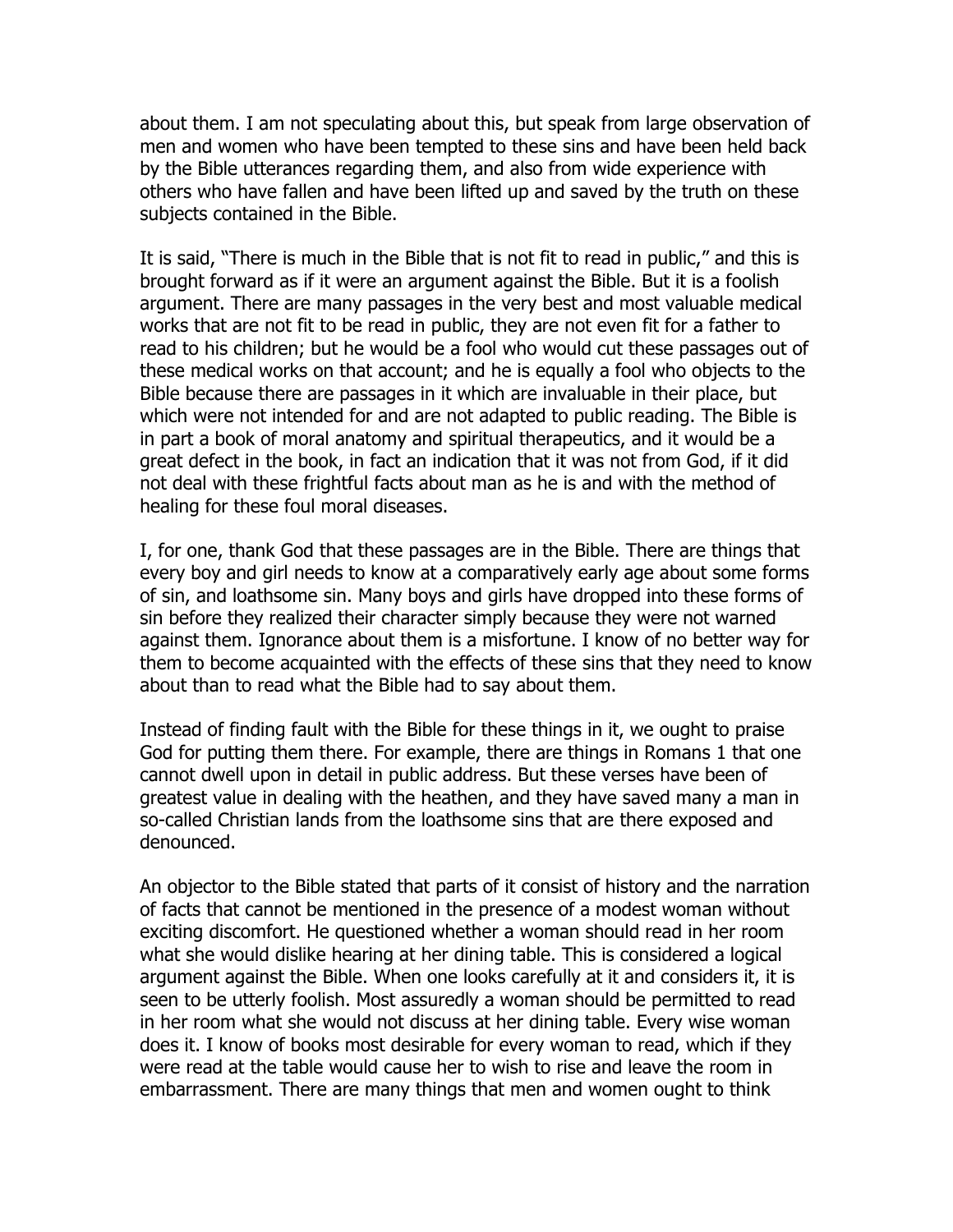about, and must think about, in private that they would not discuss in public. There are books on the proper conduct of women in the most sacred relation of life, a relation as holy as any, which can be entered into the presence of a holy God with no question of His approval, but which does not call for public discussion. It is strange that intelligent men and women should use arguments so childish as this.

The Bible is a pure book as evidenced by the fact that it is not a favorite book in places of wickedness. On the other hand, authors that try to show that the Bible is an obscene book and that endeavor to keep people from reading it are admired by those who seek excuse for their sinful practices.

The infidel objectors to the Bible as an "obscene book" constantly betray their insincerity and hypocrisy. Colonel Ingersoll, in one passage where he dwelt upon this subject, objected to the Bible for telling vile deeds "without a touch of humor." In other words, he did not object to telling stories of vice if only a joke was made of this sin. Thank God, that is exactly what the Bible does not do make a joke of sin! It makes sin hideous. Men who are obscene in their own hearts object to the Bible as being an obscene book.

Some of those who make the most of the so-called obscenity of the Book are themselves notorious as tellers of obscene stories.

One of the men who led the attack on the Bible on the ground of its obscenity was retained by publishers of obscene literature to defend their case.

Another man, who was a leader in his city in attacking the Bible, challenging Christians to read in public certain portions of Scripture that were said to be immoral, was shortly afterward found dead by his own hand in a Boston hotel side by side with a young woman who was not his wife.

A man who said, "I protest against the Bible being placed in the hands of the young because its pages reek with filth," and who did not wish people to read these "vile portions" of Scripture lest their minds be defiled, took care to give a list of the passages that he did not wish read and asked his readers to "look them up." Can anything exceed the hypocrisy of that?

In one city where I was holding meetings a man would interrupt a service by calling out about portions of the Scripture that he regarded as improper and immoral. I learned he himself had been arrested and convicted for publishing obscene literature. The truth is, these men hate the Bible. They hate it because it denounces sin and makes them uneasy in sin.

To sum it all up, there are in the Bible descriptions of sins that cannot wisely be read in every public assembly, but these descriptions of sin are morally most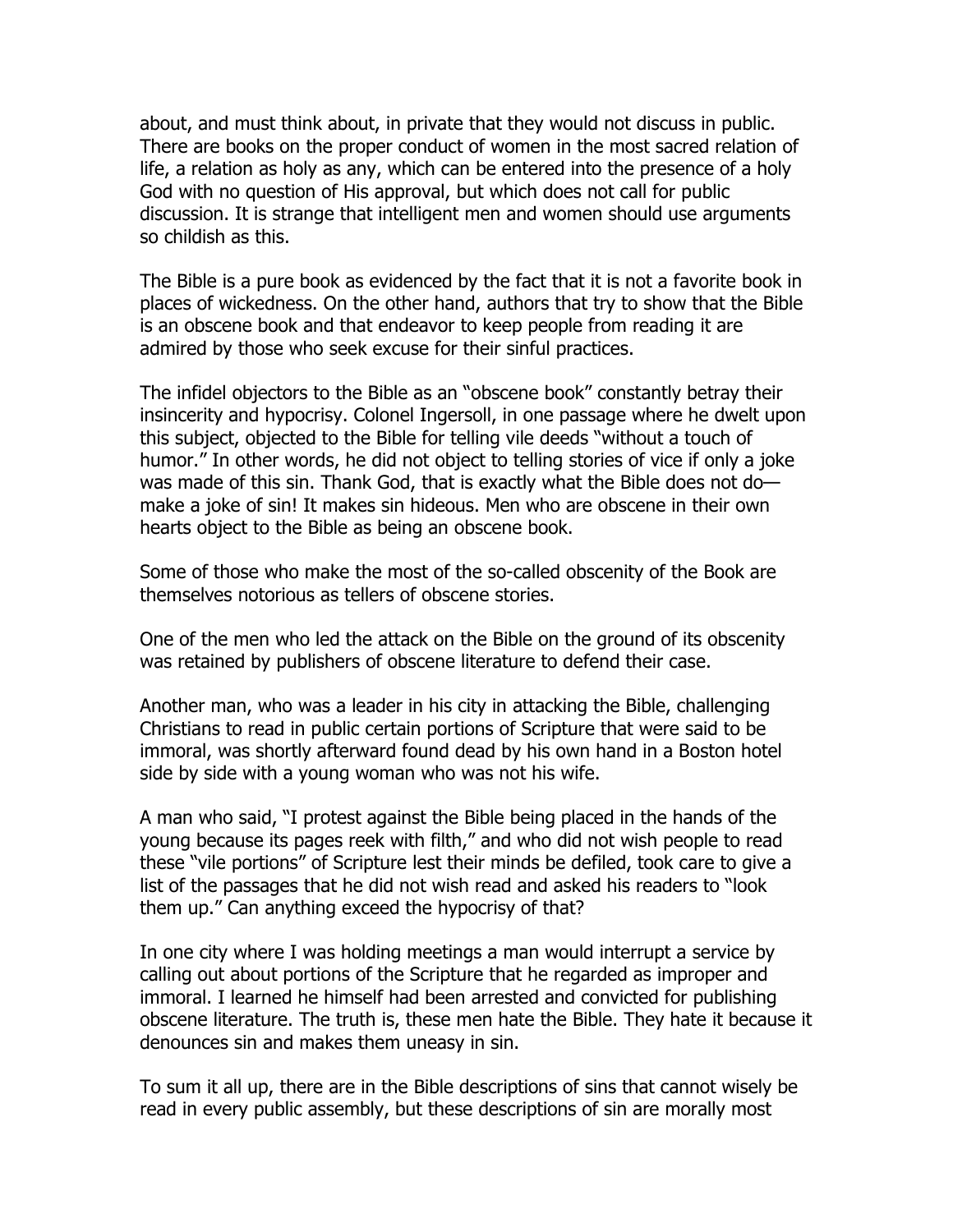wholesome in the places where God, the Author of the Book, manifestly intends them to be read. The child who is brought up to read the Bible as a whole, from Genesis to Revelation, will come to know in the very best way possible what a child ought to know very early in life if he is to be safeguarded against the perils that surround our modern life on every hand. A child who is brought up upon a constant, thorough, continuous reading of the whole Bible is more likely than any other child to be free from the vices that are undermining the mental, moral and physical strength of our boys and girls, young men and young women. But the child who is brought up on infidel literature and conversation is easy prey for temptations of all kinds, as is the one who, through neglect of the Bible, is left in ignorance of the awful pitfalls of life.

14

#### DAVID'S SIN

In 2 Samuel 11 we read the story of one of the saddest downfalls of a man of God recorded anywhere in history, and at the same time we read the record of one of the most contemptible and outrageous sins that any man ever perpetrated against a faithful friend. We read how David committed against his faithful warrior Uriah one of the most contemptible offenses that one man can commit against another, and how in order to cover up his sin he stained his hands with the blood of this faithful servant. After the deed was done, God in His mercy sent His prophet to David, declaring to him, "By this deed thou hast given great occasion to the enemies of the LORD to blaspheme" (2 Samuel 12:14). History has proved the truth of this declaration. There is scarcely anything in the Bible that has caused more of the enemies of the Lord to blaspheme than this dastardly crime of King David. They are constantly bringing it up and making it the butt of pitiless ridicule.

Some who desire to defend the Bible have thought it necessary to defend David's action, or at least to try to make it appear that it was not as heinous as it looks at first sight. But why should we seek to defend David's action? The Bible nowhere seeks to defend it. On the contrary, God rebuked it in the sternest terms. It was punished by a train of such frightful calamities as have seldom overtaken any other man.

It is true that David is spoken of in the Scriptures as "a man after God's own heart" (1 Samuel 13:14; Acts 13:22), but this does not mean by any means that David was an absolutely faultless man. It simply means that in distinction from Saul, who was constantly disposed to go his own way, David was a man who sought to know God's will and to do it exactly. Therefore he was a man after God's own heart; but though this was the abiding attitude of David's mind and heart toward God, it was still possible for him, as it is possible for men today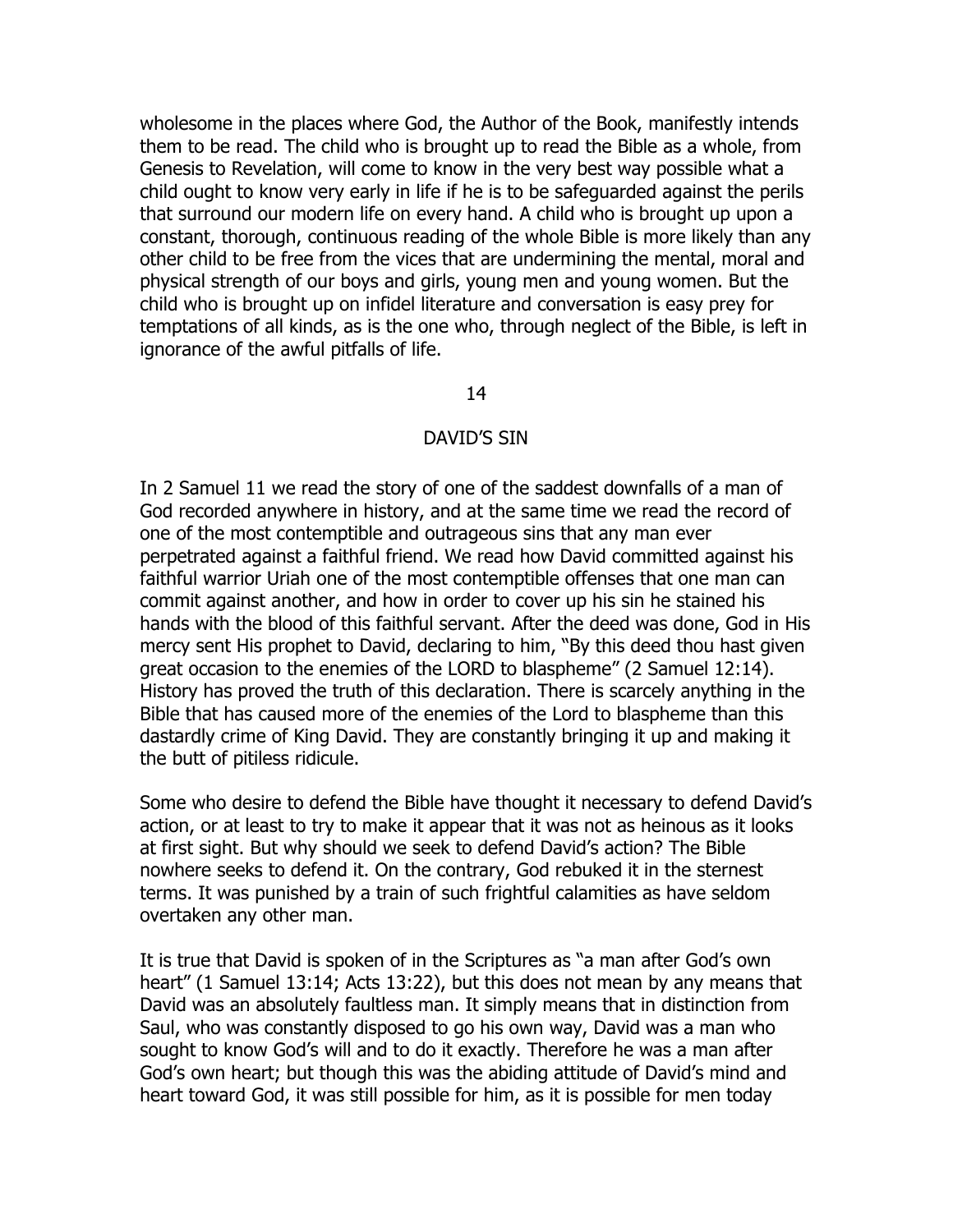whose wills on the whole are entirely surrendered to God, to step out of the position of absolute surrender to God and in a moment of weakness and folly commit an act hideous in the sight of God—an act that would bring upon him His sternest judgment.

The recording of David's sin without any attempt to extenuate it in the Scripture is one of the many proofs of the divine origin and absolute reliability of the Bible. David was the great hero of his times. Unless his Bible biographers had been guided by the Holy Spirit, they certainly would have concealed or at least have sought to palliate this awful fault of David; but in point of fact they did nothing of the kind. The Holy Spirit, who guided them in their record, led them to picture this event in all its hideousness, just as it is. Here is a radical difference between Bible biographers and all other biographers. Even the heroes of the Bible, when they fall, are not whitewashed. No excuses are offered for their sins. Their sins are not concealed from the public eye. They are recorded with fullness of detail, and the sinner is held up as a warning to others.

In this matter David "despised the commandment of the LORD, to do evil in his sight," and the Bible plainly says so (2 Samuel 12:9–10). "The thing that David had done displeased the LORD" (2 Samuel 11:27), and God sets him forth before the whole world as an adulterer and a murderer (2 Samuel 12:9). The whole story is horrible, but if one will read it with earnest prayer he may find exceedingly precious lessons in it. It was a dastardly and horrible crime, but I am glad it is recorded in the Bible. The record of it and its consequences has held many back from contemplated sin.

The story of David's sin abounds in great lessons. The first is that an exceptionally good man, yes, a man "after God's own heart," if he gets his eyes off God and His Word, may easily fall into very gross sin. Any man who trusts in his own heart is a fool. Any man who fancies that he is a match for the devil in his own wisdom and strength is badly deceived. David was one of the noblest men of his day. He was brave, he was generous, he had a single-hearted purpose to do the will of God; but he allowed himself to trifle with temptation, and he went down to the depths of vileness, baseness and dishonor.

The story also teaches that God never looks upon any man's sin with the least degree of allowance. God has no favorites. He allows no one's sins to go unpunished. God loved David. He had given David remarkable proofs of His love. But when David sinned, God dealt with David's sin with the sternest and most relentless judgment. He allowed David's sin to dog him and to embitter and to blast his life to his dying day. God forgave David's sin and restored him to fellowship and the joy of His salvation, but He let David drink deeply of the bitter cup he had mixed for himself. One of his sons followed him into adultery, the burden of which came upon David's own daughter. Another son followed him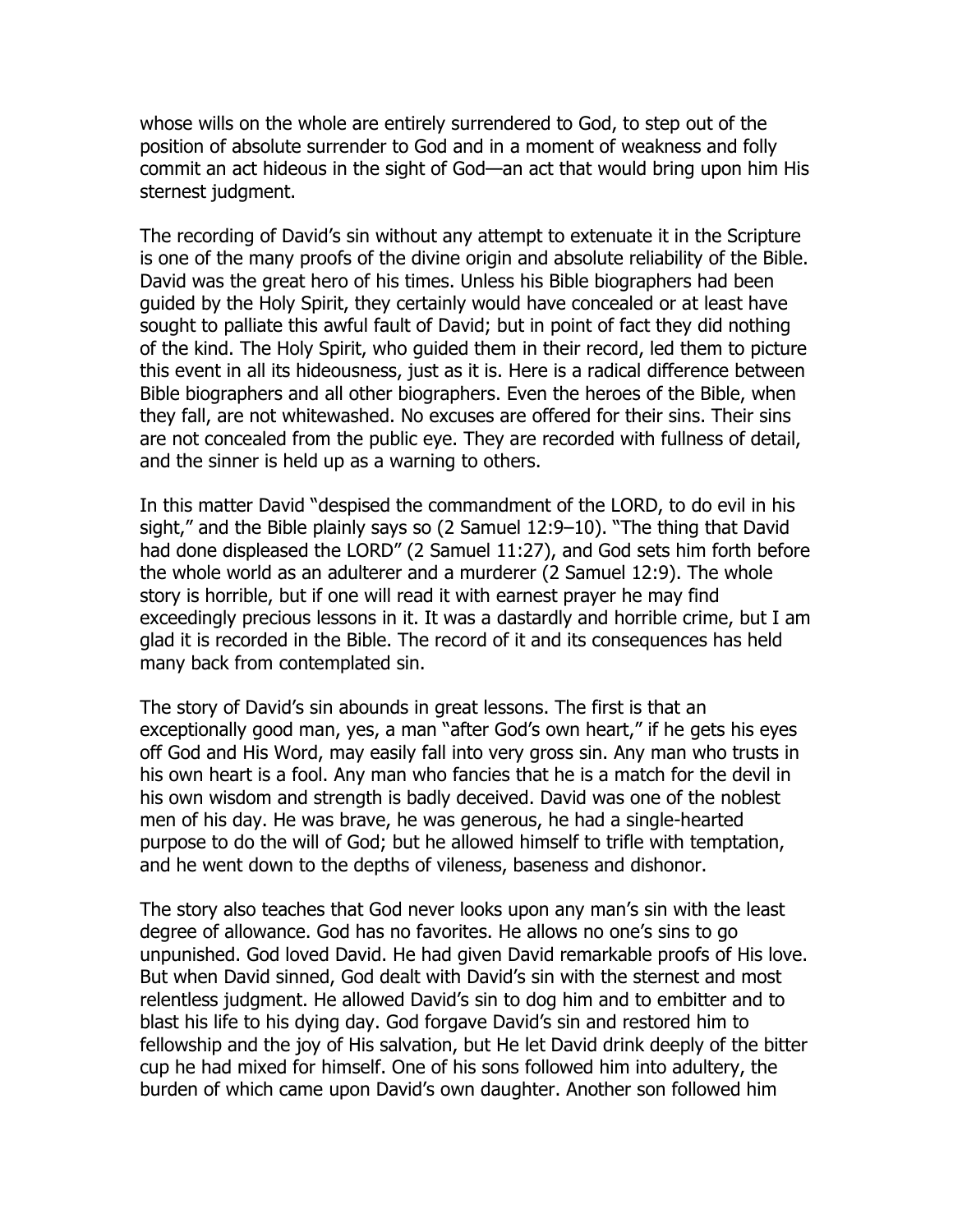into murder; and, as David had rebelled against his heavenly Father, his own son rebelled against him. David reaped what he sowed. When this rebellious son lay before him silent in death, David cried, "O my son Absalom, my son, my son Absalom! would God I had died for thee, O Absalom, my son, my son!" (2 Samuel 18:33). David knew that Absalom's wandering and death were the fruit of his own sin.

But there is another precious lesson for us too in the history of David's sin. There is full and free pardon for the vilest sinner. David's sin was black, black as midnight; it was appalling, it was inexcusable, but he found pardon full and free. David said, "I have sinned against the LORD," and God said through His prophet, "The LORD also hath put away thy sin" (2 Samuel 12:13). David himself has told us in one of his most beautiful psalms the story of his pardon (Psalm 32:1–5).

God is a holy God. He hates sin with infinite hatred. He will not look upon the smallest sin with the least bit of allowance. But God is also a God of pardoning love. He stands ready to pardon the vilest sinner. He is ever calling to men and women who have sinned: "Let the wicked forsake his way, and the unrighteous man his thoughts: and let him return unto the LORD, and he will have mercy upon him; and to our God, for he will abundantly pardon" (Isaiah 55:7). There are those that think they have sinned too deeply to ever find pardon, but it is not so. It would be hard to find one who had sinned more deeply than David. He had committed the greatest wrong one man can commit against another, and he had stained his hands with the blood of his victim; still he found pardon.

I do thank God for this story of David. It gives me hope for any man. In the light of it as told in the Bible, no matter who comes and asks me, "Is there salvation for me?" I do not hesitate to answer, "Yes, for you. David found mercy, and you can."

15

## THE IMPRECATORY PSALMS

A frequent objection urged against the Bible is founded upon some of the utterances in the so-called imprecatory psalms. Many of these utterances have greatly perplexed earnest-minded Christians who have carefully studied the New Testament teaching regarding the forgiveness of enemies.

Three passages in the Psalms are especially cited as showing that the Bible is not the Word of God. These are Psalm 58:6: "Break their teeth, O God, in their mouth." It is said that this utterance exhibits so much vindictive passion that it could not possibly have been written under the inspiration of the Holy Spirit. The second passage objected to is Psalm 109:10: "Let his children be continually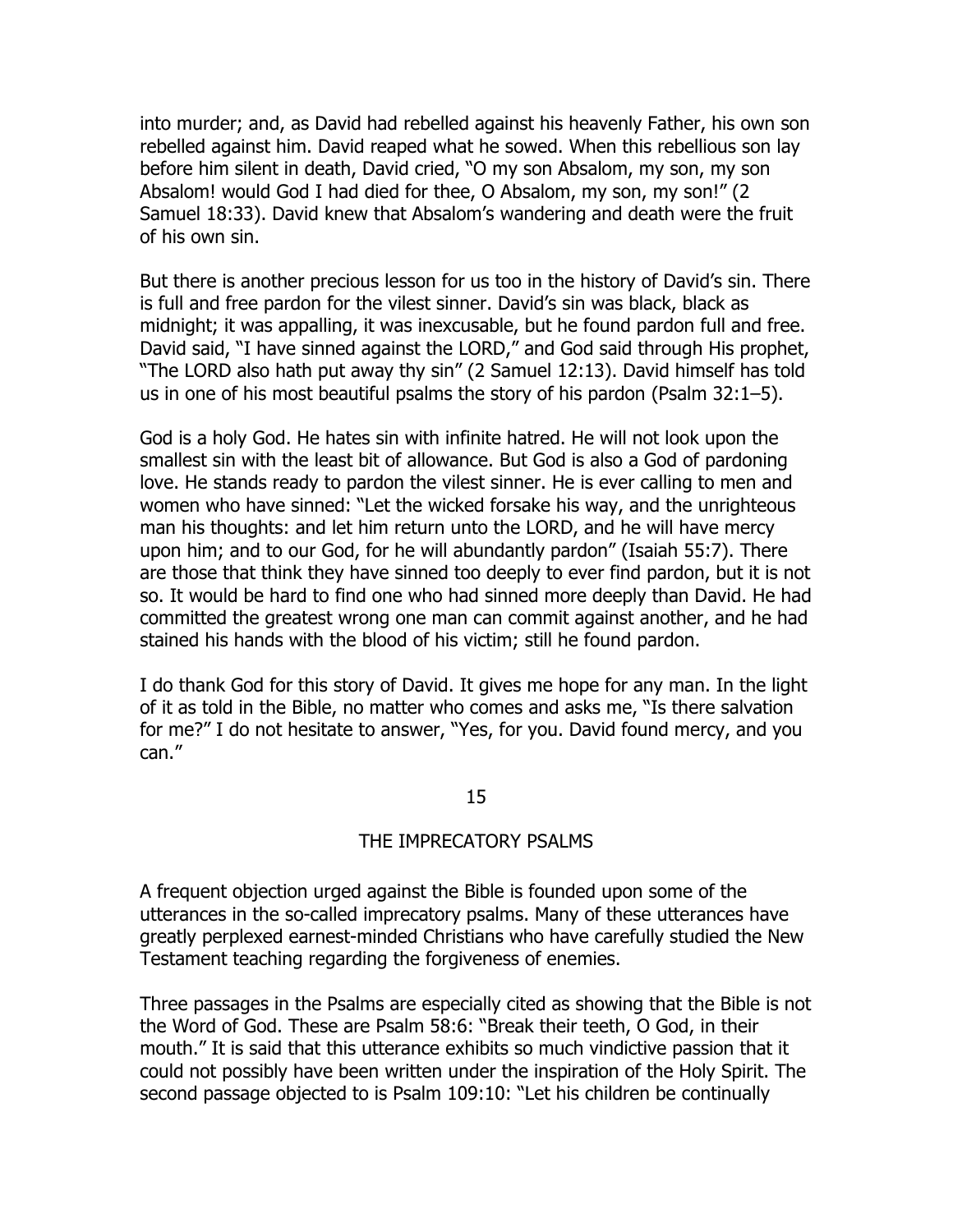vagabonds, and beg: let them seek their bread also out of their desolate places." The third passage is Psalm 137:8–9: "O daughter of Babylon, who are to be destroyed; happy shall he be, that rewardeth thee as thou hast served us. Happy shall he be, that taketh and dasheth thy little ones agains the stones."

What shall we say about these passages?

First, we have already said in chapter 2 that God often simply records what others said—bad men, good men, inspired men and uninspired men. In the Psalms we have sometimes what God said to man, and that is always true; on the other hand we often have what men said to God, and that may or may not be true. All of the passages cited are what men said to God. They are the inspired record of men's prayers to God. To God they breathed out the agony of their hearts and to God they cried for vengeance upon their enemies.

Judged even by Christian standards, this was far better than taking vengeance into their own hands. Indeed, this is exactly what the New Testament commands us to do regarding those who wrong us. Vengeance belongs to God, and He will repay (Romans 12:19). Instead of taking vengeance into our own hands we should put it in His hands.

There is certainly nothing wrong in asking God to break the teeth of wicked men who are using those teeth to tear the upright. This prayer is taken from a psalm that there is every reason to suppose is Davidic, as is also the second passage quoted. But it is a well-known fact that David in his personal dealings with his enemies was most generous, for when he had his bitterest and most dangerous enemy in his hand, an enemy who persistently sought his life, he not only refused to kill him, but refused to let another kill him (1 Samuel 26:5–9). And even when he did so small a thing to Saul as to cut off the skirt of his robe, his heart convicted him even for that slight indignity offered to his bitterest and most implacable enemy (1 Samuel 24:5).

How much better it would be if instead of taking vengeance into our own hands we would breathe out the bitterness of our hearts to God and then treat our enemies as generously as David did! While David prayed to Jehovah in Psalm 109:10: "Let his children be continually vagabonds, and beg: let them seek their bread also out of their desolate places," in point of fact, when he was in a place of power, he asked, "Is there yet any that is left of the house of Saul, that I may show him kindness?" He found a grandson of Saul's and had him eat at the king's table as one of his own sons (2 Samuel 9:1–2, 11).

The utterance in Psalm 137:8–9 does sound very cruel, but the utterance is a prophecy rather than a prayer. It is the declaration of awful judgment that will come upon Babylon because of the way in which Babylon had treated the people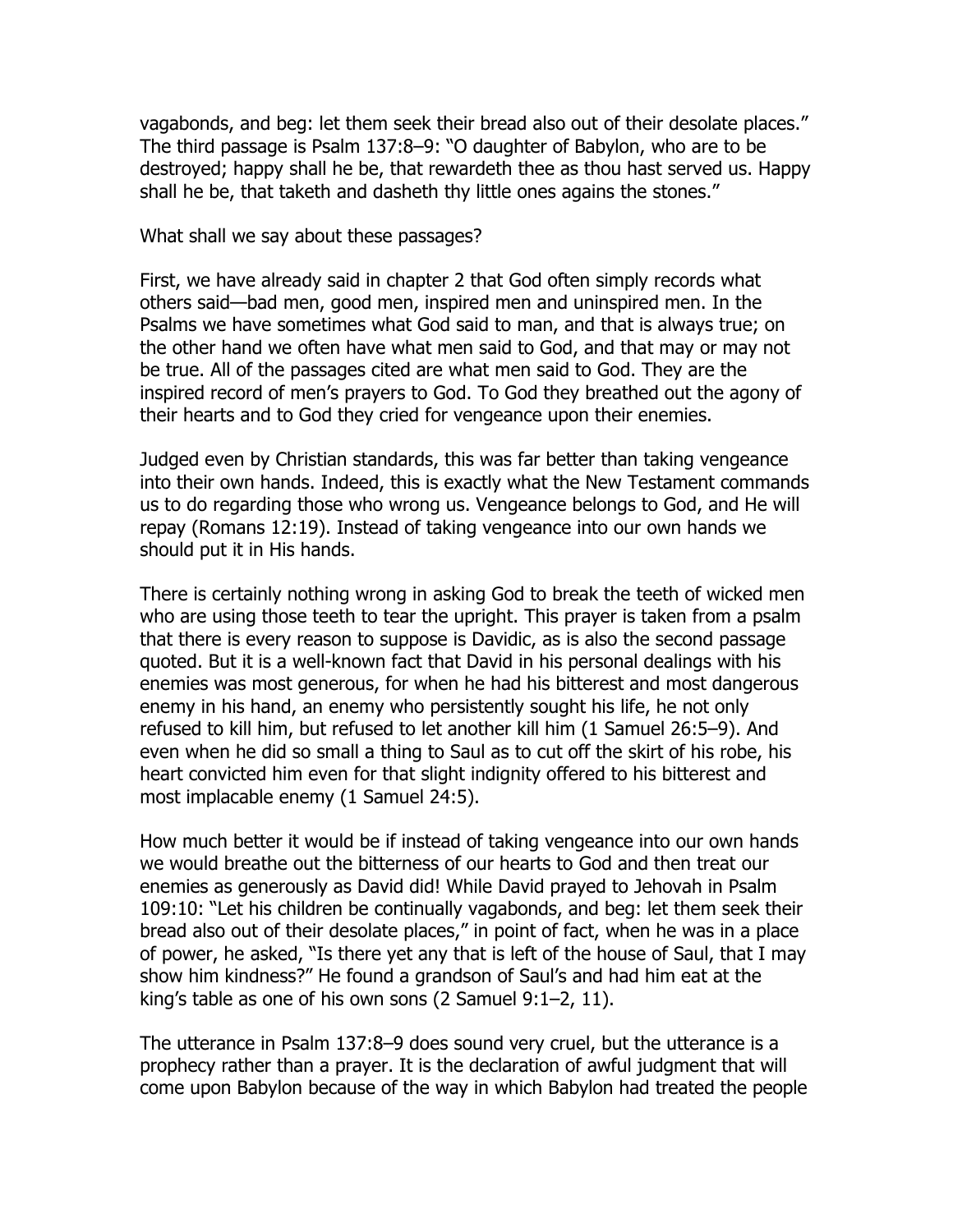of God. Babylon was to reap what it had sown. It was to be treated by others as it had treated the people of God. This was a literal prophecy of what actually occurred afterward in Babylon. We find a similar but even more awful prophecy of the coming doom of Babylon in Isaiah 13:15–18.

When we study these imprecatory psalms in the light that is thrown upon them from other passages of Scripture, all the supposed difficulties disappear, and we find that there is nothing here that is not in perfect harmony with the thought that the whole Bible is God's Word, though in some instances while the record of what is said is correct and exact, that which is recorded as being said may not in itself be right; but it is God's Word that man said it, though what man said was not God's word.

16

## DOES THE GOD OF TRUTH AND LOVE SEND LYING SPIRITS AND EVIL SPIRITS TO MEN?

One of the most puzzling passages in the Bible is found in 1 Kings 22, and in the parallel account in 2 Chronicles 18. In these passages the Prophet Micaiah is reported as saying, "Therefore hear thou the word of the LORD" (v. 19, RV). Then he goes on: "I saw the LORD sitting on his throne, and all the host of heaven standing by him on his right hand and on his left." Jehovah is pictured as asking the assembled host who would go and persuade Ahab that he may go up to Ramoth-gilead. Then a lying spirit is represented as coming forth and standing before the Lord, and saying, "I will go forth, and will be a lying spirit in the mouth of all his prophets." Then Jehovah is represented as saying to the lying spirit, "Thou shalt entice him, and shalt prevail also: go forth, and do so" (vv. 20–22, RV).

At first glance it appears as if the LORD sanctioned and took part in lying and deception. What is the explanation?

It is clearly given in the context. Micaiah, speaking by the Holy Spirit, is seeking to dissuade Ahab and Jehoshaphat from going up to Ramoth-gilead. All the false prophets have told the two kings that they should go up to victory. Micaiah, the messenger of the Lord, tells them on the contrary that they shall go up to defeat and to the certain death of Ahab. He tells them that the spirit that had spoken by the false prophets was a lying spirit. He puts this in a highly pictorial way. Though the picture is exceedingly vivid, it does not teach error, but truth, and teaches it in a most forcible way, namely, that it was a lying spirit that was in the mouth of the false prophets. But that Jehovah was not really a party to the deception appears clearly in the narrative, if we take it as a whole. Far from being a party to the deception, He sends His own prophet to warn them that the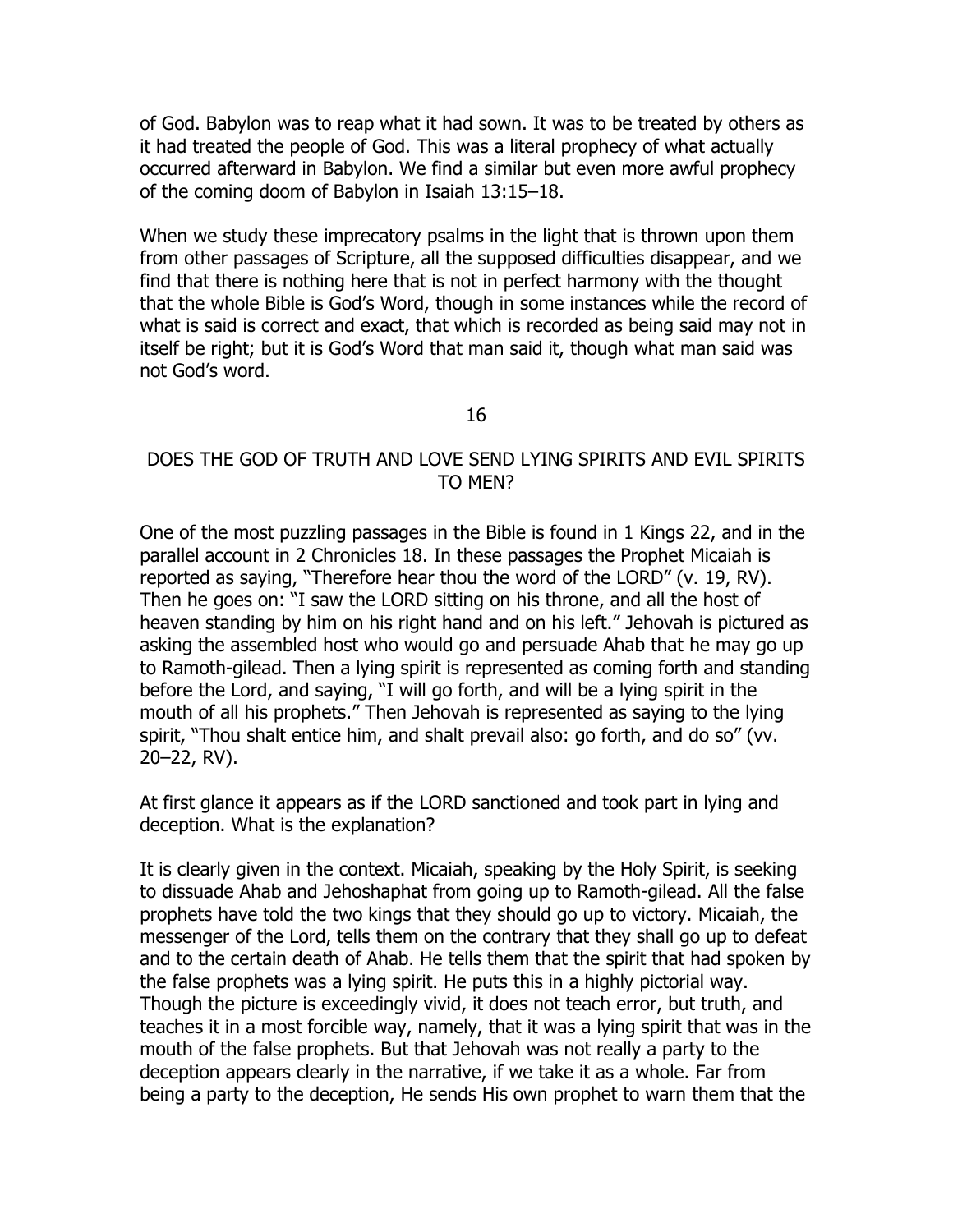spirit that spoke by the false prophets was a lying spirit, and to tell them the exact facts in the case as to what the issue of the battle would be. If they would choose to listen to God and His prophet they would be saved from calamity, but if they would not listen to God and His prophet then God would give them over to the working of error, that they should believe a lie; but He would not do this without abundant warning.

This is God's universal method, not only as taught in the Bible but as taught in experience. He allows every man to choose either to listen to Him and know the truth, or to turn a deaf ear to Him and be given over to strong delusion. If men will not receive the love of the truth that they may be saved, then God gives them over to strong delusion to believe a lie. If men want lies, God gives them their fill of them (2 Thessalonians 2:10–12, RV).

Other passages of the Bible seem to teach that God sends evil spirits to men, and the question arises: How can we believe that a good God, a God of love, sends evil spirits to men? Let us turn to a passage in which this is taught, and we will soon find an answer to the difficulty.

In 1 Samuel 16:14 (RV) we read: "Now the Spirit of the LORD had departed from Saul, and an evil spirit from the LORD troubled him."

What is meant by "an evil spirit"? The context clearly shows. It was a spirit of discontent, unrest, depression.

The circumstances were these: Saul had proved untrue to God. He had deliberately disobeyed God (1 Samuel 15:4–35, especially vv. 22–23), and consequently God had withdrawn His Spirit from him, and a spirit of discontent and unrest had come upon him.

This was not an unkind act on God's part. There was nothing kinder that God could have done. It is one of the most merciful provisions of our heavenly Father that when we disobey Him and wander from Him He makes us unhappy, discontented in our sin. If God should leave us to continue to be happy in sin, it would be the unkindest thing He could do. God in His great mercy will win every sinner possible back to Himself; and if we sin, God for our highest good sends us deep depression and unrest in our sin. If we make the right use of this spirit of unrest and depression that God sends us, it brings us back to God and to the joy of the Holy Ghost. Saul made the wrong use of it. Instead of allowing his unrest of heart to bring him to repentance and back to God, he allowed it to embitter his soul against one whom God favored. The sending of the evil spirit was an act of mercy on God's part. The misuse of this act of mercy resulted in Saul's utter undoing.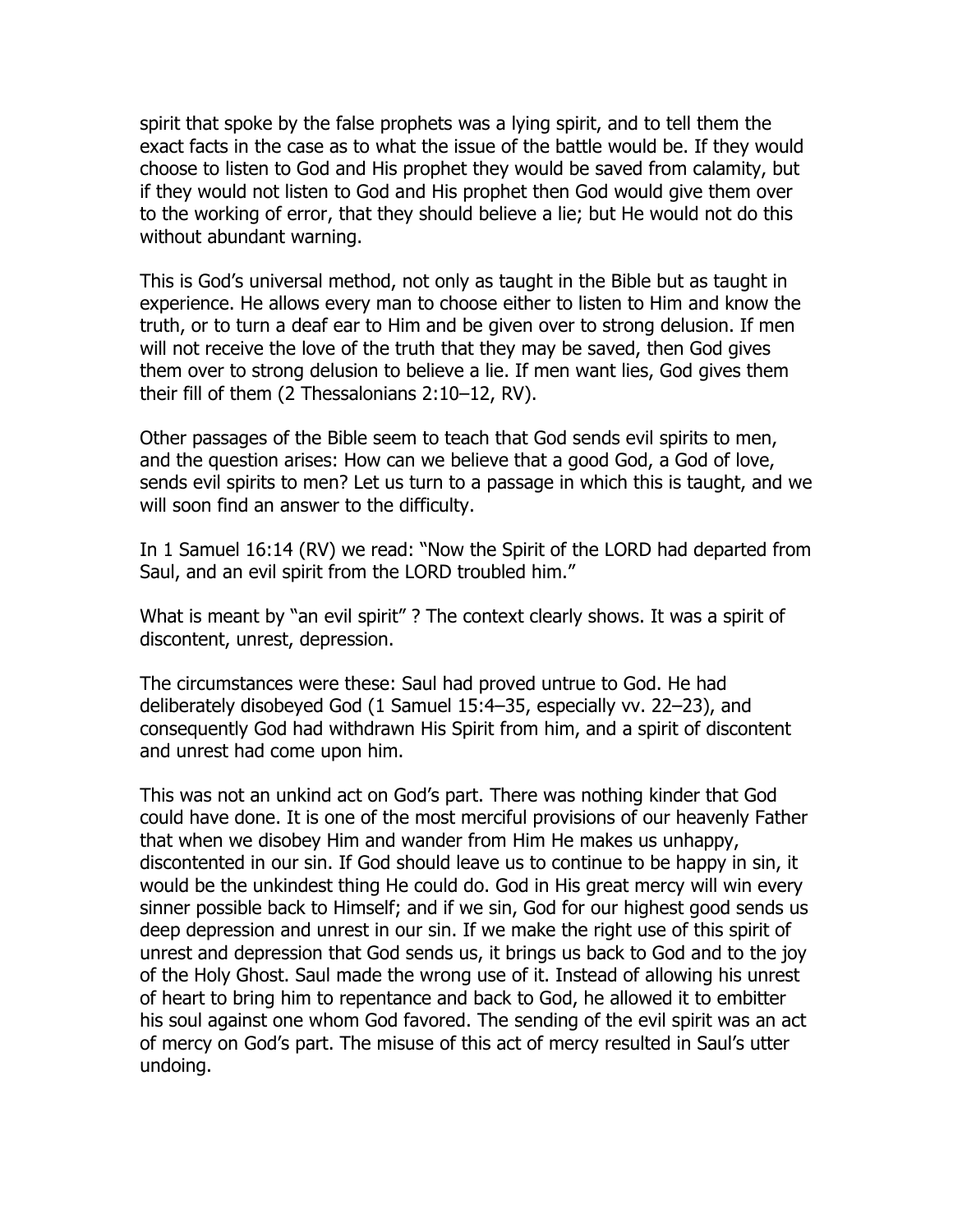There is many a man today who once knew something about the Spirit of the Lord and the joy of the Holy Ghost, who has fallen into sin, and God in His great love and mercy is sending him at the present time an evil spirit, a spirit of unrest, dissatisfaction, deep discontent, or even of abject misery. Let him thank God for it! Let him inquire humbly on his face before God where he has sinned against God and lost the joy of his salvation! Let him put away and confess his sin and come back to God and have the joy of God's salvation renewed to him. An evil spirit of unrest and discontent was sent to David, too, when he sinned; but when after some resistance David confessed his sin to the Lord, the Lord blotted it out and brought him into a place of glad joy in the Lord, where he could instruct and teach others in the way they should go (Psalm 32:4–8; 51:9–13).

### 17

#### JONAH AND THE WHALE

The story of Jonah and "the whale" has for many years been a butt of ridicule with unbelievers, and the cause of not a little perplexity with those who are "unlearned and unstable." The story is quite generally discredited by the destructive critics as being unhistorical. They attempt to explain it as allegory or parable. Those who desire to discredit the full inspiration and absolute veracity of the Bible have again and again assured us with a great show of scientific knowledge that such is the structure of a whale's mouth and the configuration of his throat that it would be impossible for a fullgrown man either to pass through the sieve in its mouth or the narrow orifice of its throat, to say nothing of his coming out again alive and whole.

What shall we say to all this?

First of all, let us notice the fact that the Bible nowhere says that Jonah was swallowed by a whale. In Jonah 1:17 we are told that Jehovah "prepared a great fish to swallow up Jonah, and Jonah was in the belly of the fish three days and three nights." There is no mention here whatever of this great fish being a whale, with its peculiarly constructed mouth and throat. It may have been either a fish altogether prepared for the occasion, or a fish already existing providentially sent around for the purpose God had in view. It is true that in Jesus' reference to this historical event in Matthew 12:40 in the Authorized and the Revised versions He said that Jonah was three days and three nights in "the whale's belly"; but we read in the margin of the Revised Version that the Greek of the word rendered "whale" is "sea monster." One cannot help wondering why the translators should continue to put "whale" in the text if the Greek word means "sea monster," and it certainly does. In the Septuagint translation of the book of Jonah, "a great fish" is rendered by a Greek adjective meaning "great" and by the same word that is used in Matthew 12:40 and translated "whale."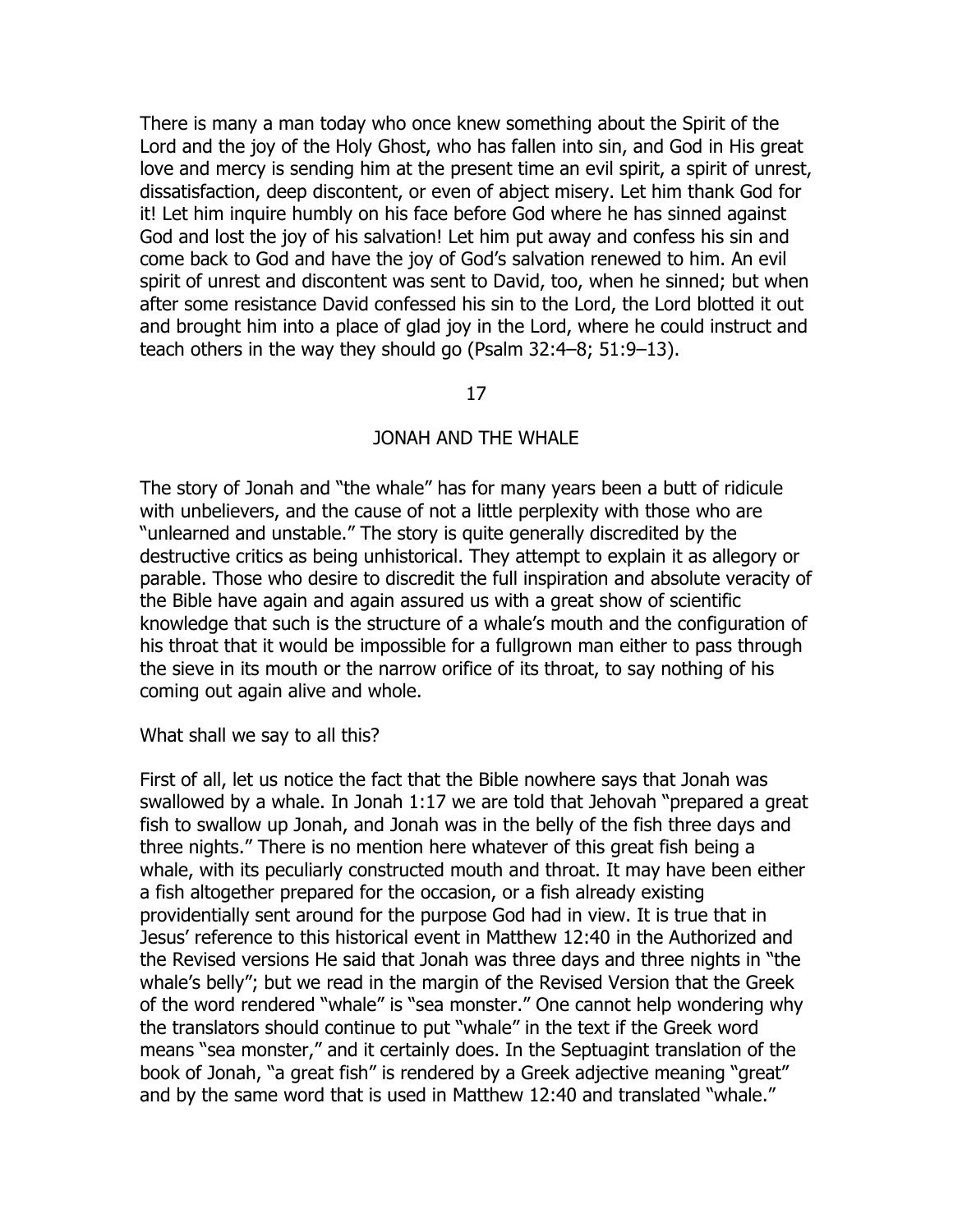The word whale was in the mind of the translators and not in the word spoken by Jesus, so in neither the Old Testament nor the New Testament account is it said that Jonah was swallowed by a whale, but by a great fish or sea monster. These scholarly critics have spent much labor in proving the absurdity of something God did not say.

We are not told what the great fish was, but it is a well-known fact that there exist or have existed until recent times in the Mediterranean Sea, where the recorded event seems to have taken place, sea monsters—that is, dog sharks large enough to swallow a man or horse whole. In fact, it is recorded that a man fell overboard in the Mediterranean and was swallowed by one of these sea monsters, the monster was killed and the man rescued alive. A whole horse was taken out of the belly of another.

Furthermore, even if the Bible had said that the great fish was a whale, there would be no such difficulty with the narrative as has been supposed by unbelievers and the uninformed. While it is true that there are some kinds of whales whose mouth and throat are of such a formation that it would be impossible for a full-grown man to pass through, it is not true of all kinds of whales.

The well-known author, Frank Bullen, in his book *The Cruise of the Cachalot* says that "a shark fifteen feet in length has been found in the stomach of a cachalot." He tells further that "when dying, the sperm whale always ejects the contents of its stomach." He tells of one whale that was caught and killed, "the ejected food from whose stomach was in masses of enormous size, some of them being estimated to be the size of our hatch-house, viz., 8 feet by 6 feet by 6 feet." Of course such a whale would have no difficulty in swallowing a man, so the whole objection to the Bible narrative from the standpoint that a whale could not swallow a man is not founded upon superior knowledge, but upon ignorance.

Someone may say that the action of the gastric juices would kill a man within a whale or other sea monster.

But this leaves God out of the transaction, whereas in the Bible story God is very prominent in the whole transaction. The God who made both the monster and the man and the gastric juices could quite easily control the gastric juices and preserve the man alive. We are not trying to infer that the transaction was not miraculous in any event, but those who really believe in God and have had any large experience with God have no trouble with the miraculous.

It ought to be added, moreover, that the Bible does not tell us that Jonah remained alive during the period that he was in the belly of the great fish. There are things in the narrative as recorded in the book of Jonah that make it appear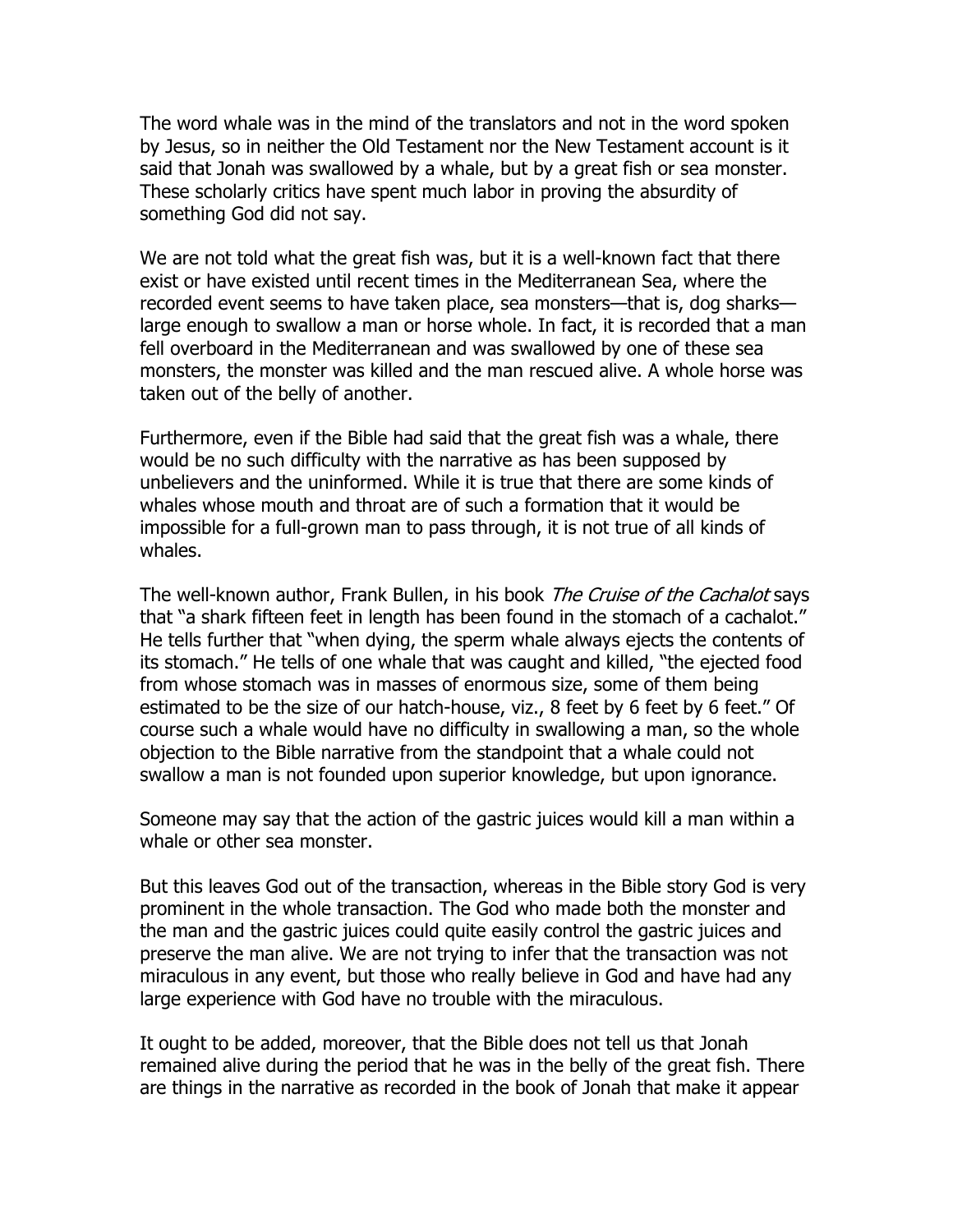as if he did not remain alive (Jonah 2:2, 5–6, RV; see margin). There seems to be a strong probability that Jonah actually did die and was raised from the dead. If he actually did die, this only adds one more to the resurrections recorded in the Bible and makes Jonah a still more remarkable type of Christ. To those who believe in God, there is no difficulty in believing in the resurrection if sufficiently well attested. "Why should it be thought a thing incredible with you that God should raise the dead?" There are numerous instances on record, at least of resuscitation of men and women who to all appearances had been dead for some days. The historicity of this event is endorsed by Jesus Christ Himself (Matthew 12:40). To think of it as being merely allegory or parable is to discredit the words of Jesus.

So, on careful examination of what the Scripture says, and of the facts of history, all the difficulties supposed to exist in the story of Jonah and the whale are found to disappear.

18

### SOME IMPORTANT "CONTRADICTIONS" IN THE BIBLE

I am constantly meeting men who say that the Bible is full of contradictions. When I ask them to show me one, they reply, "It is full of them." When I press them to point out one, usually they have no more to say. But now and then I meet an infidel who does know enough about his Bible to point out some apparent contradictions. In this chapter we shall consider some of these.

#### CAN MAN SEE GOD?

One of those most frequently brought forward is the apparent contradiction between John 1:18, where we read, "No man hath seen God at any time," and Exodus 24:10, where we are told that Moses and Aaron, Nadab and Abihu, and seventy of the elders of Israel "saw the God of Israel." (There are also other passages in which men are said to have seen God.)

Now this certainly looks like a flat contradiction, and many besides skeptics have been puzzled by it. Indeed, one of the most devout men I ever knew was so puzzled by it that he left his place of business and came miles in great perturbation of spirit to ask me about it. The solution of this apparently unanswerable difficulty is in reality very simple.

We must remember first of all that two statements which in terms flatly contradict one another may both be absolutely true, for the reason that the terms are not used in the same sense in the two statements.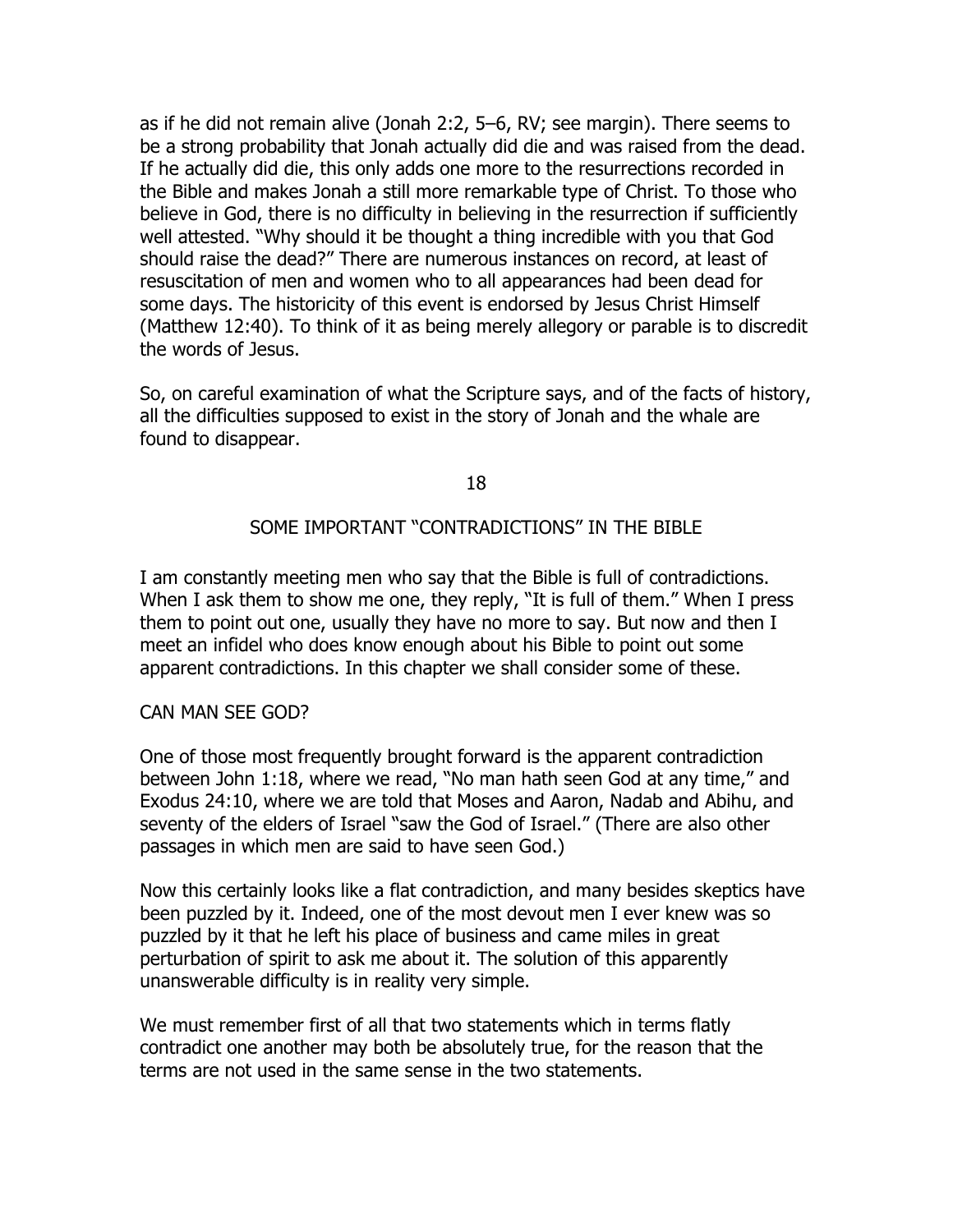For example, if any man should ask me if I ever saw the back of my head, I might answer, "No, I never saw the back of my head," and this statement would be strictly true. Or I might answer, "Yes, I have seen the back of my head," and this statement would also be true, though it appears to flatly contradict the other. The back of my head I never have seen, but more than once when looking into a mirror with another mirror back of me I have seen the back of my head. What I should answer depends entirely upon what the man means. If he means one thing I answer no, and that is true. If he means another thing I answer yes, and that is equally true.

But someone may object, "In the latter case you did not really see the back of your head. What you saw was a reflection of the back of your head in the mirror."

But to this I would reply, "Neither do you see the back of anyone's head when you are looking at it. What you see is the reflection of that person's head upon the retina of your eye."

But everyone knows what you mean when you use language in this common sense, everyday way. They know that when you say you saw the back of another man's head you mean you saw a reflection of it upon the retina of your eye, and they know when you say you saw the back of your own head in the glass that you mean you saw the reflection of the back of your head in the glass. In the one case you see the reflection, in the other case you see the reflection of the reflection, and in both cases what you actually see is the thing that was reflected.

Now this case is very much like this illustration. God in His eternal essence is invisible ("unseeable," 1 Timothy 1:17). No man has seen Him, nor can we see Him (1 Timothy 6:16). He is spirit, not form (John 4:23–24). John tells us in the passage before us a profound and wondrous truth: "No man hath seen God at any time. The only begotten Son which is in the bosom of the Father, he hath declared him." That is, this invisible (unseeable) God is unfolded to us, interpreted to us (the word here translated "declared" is the word from which our word "exegesis" is derived), in the words and in the person of Jesus Himself. So fully is He declared, not only in the words of Jesus but in His person, that Jesus could say, "He that hath seen me hath seen the Father" (John 14:9).

But this essentially invisible God has been pleased in His great grace to manifest Himself again and again in bodily form. Moses and the seventy elders saw such a manifestation of God (or a theophany) when they were in the mount. Isaiah saw such a manifestation in the temple (Isaiah 6:1), and in describing it he properly declared, "I saw the LORD." Job saw such a manifestation and was so humbled by the actual coming face to face with God Himself that he cried, "I abhor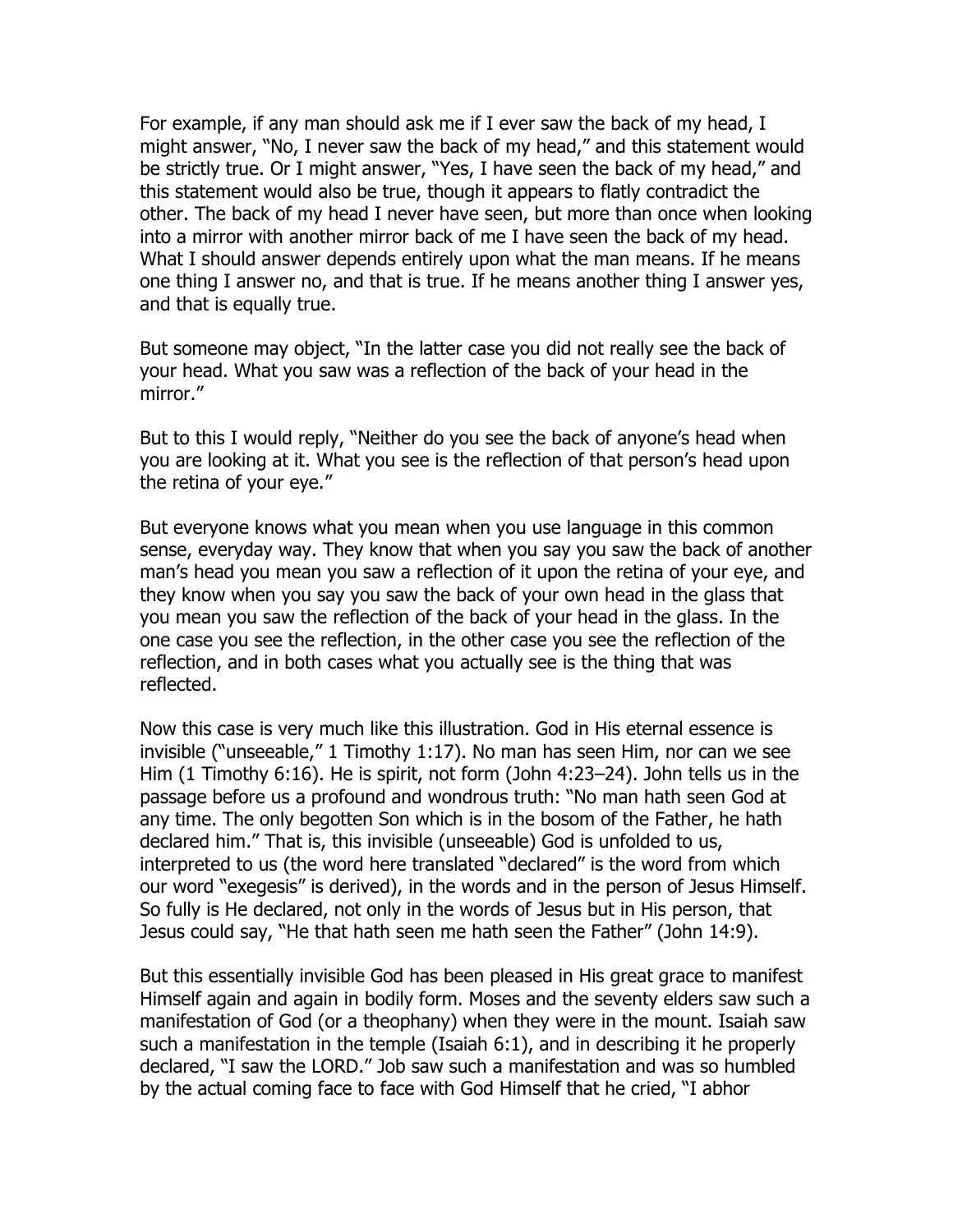myself, and repent in dust and ashes" (Job 42:6). It was God that was manifested in these theophanies, so it was God they saw.

We see then that both of these apparently flatly contradictory statements: "No man hath seen God at any time" and "Moses [and the others] saw God" are perfectly true.

Jesus Christ Himself was the crowning manifestation of God. "In him dwelleth all the fulness of the Godhead bodily" (that is, in bodily form, Colossians 2:9). So Jesus said to Philip with perfect propriety, "He that hath seen me hath seen the Father." The time is coming when all the pure in heart shall behold God permanently manifested in bodily form (Matthew 5:8). The form in which Jesus existed in His preexistent state in the glory was the form of God (Philippians 2:6, see RV marg.). The Greek word which is translated "form" in this passage means "the form by which a person or thing strikes the vision—the external appearance" (Thayer's Greek-English Lexicon of the New Testament), so we are clearly taught that the external appearance of Jesus in His preexistent form was the external appearance of God, that is, that the invisible God, who is a spirit in His essential essence, manifests Himself in an external, visible form.

## THE SUPERSCRIPTIONS ON THE CROSS

A second "contradiction," of which the infidels make a great deal, and by which not a few believers are puzzled, is that found in the four accounts of the superscriptions on the cross. We read in Matthew 27:37: "And set up over his head his accusation written, This is Jesus the King of the Jews." We read in Mark 15:26: "And the superscription of his accusation was written over, The King of the Jews." We read in Luke 23:38: "And there was also a superscription over him, This is the King of the Jews" (RV). And we read in John 19:19: "And Pilate wrote a title, and put it on the cross. And the writing was, Jesus of Nazareth the King of the Jews." Now no two of these agree absolutely in the words used. How can all four possibly be right? It is said that at least three must be wrong, at least in part. A great deal is made of this difficulty by those who argue against the verbal inspiration of the Scriptures.

I am surprised that anyone should make so much of it for the answer is found so plainly stated in the very passages cited that it is surprising that any careful student should have overlooked it. John tells us in John 19:20 (RV) that in order that all the different nationalities present might read it, the charge upon which Jesus was crucified was written in Hebrew, Latin and Greek; in Hebrew for the common people, in Latin for the Romans, and in Greek, the universal language. The substantial part of the charge was that Jesus claimed to be "the King of the Jews" and was crucified for making this claim, so these words, "The King of the Jews," appear in the Hebrew and Latin and Greek. They also appear in all four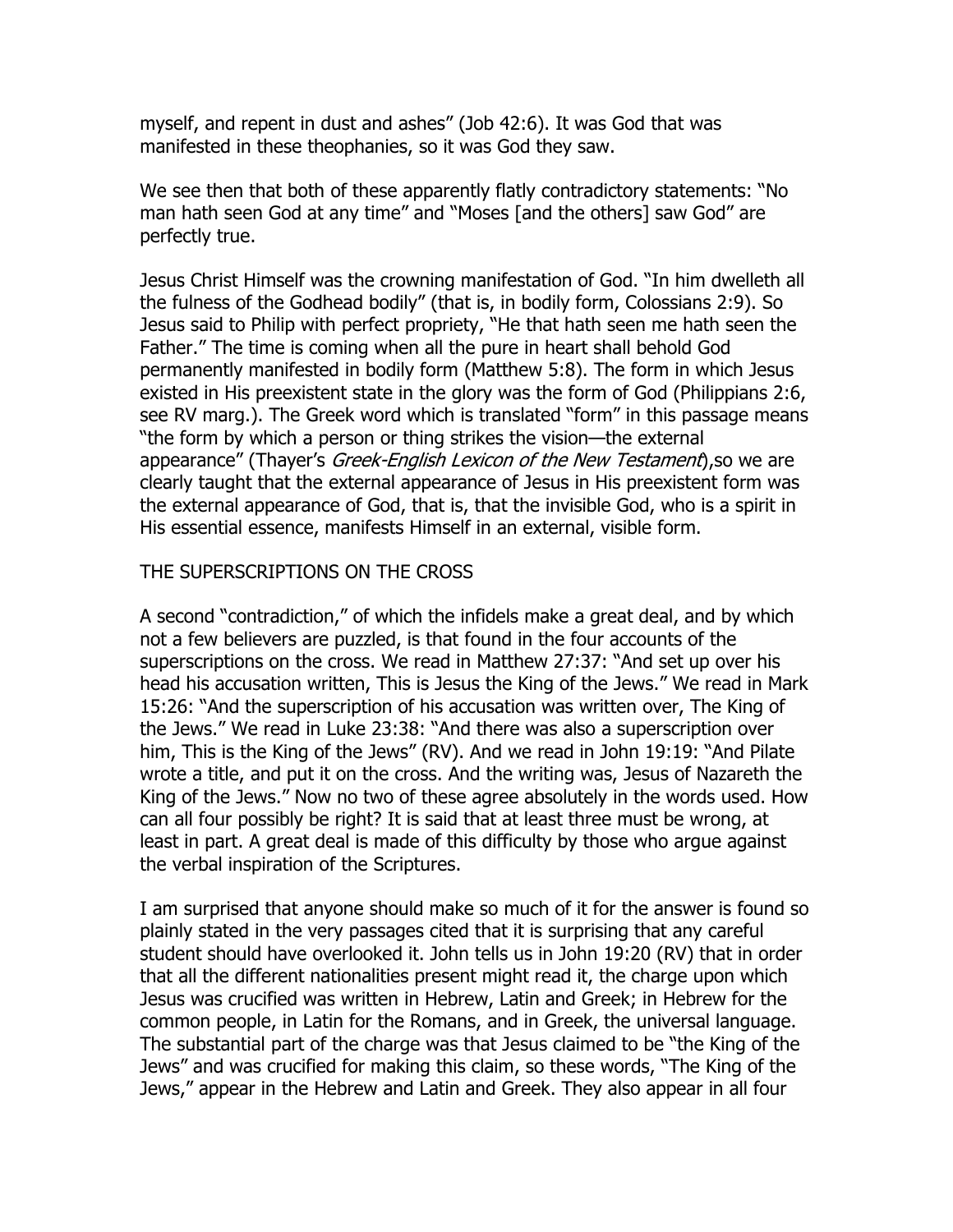accounts of the four Gospels. Matthew (writing for the Jews) would naturally give the inscription as it appeared in Hebrew; Mark (writing for the Romans) would be likely to give it as it appeared in the Latin; and Luke as it appeared in the Greek. Presumably John gives it in the full Roman form, "Jesus of Nazareth" being a full and explicit statement of who Jesus was, and the charge being His claim to be "the King of the Jews."

The only thing left to account for is the difference between Mark and John. But if we carefully read Mark 15:26 we see that Mark does not claim to give the full wording that appeared on the cross. He simply says, "The superscription of His accusation was written over." The accusation was "the King of the Jews," and this Mark gives, and this alone. The words "This is Jesus of Nazareth" were not the accusation, but the name of the accused.

So all this difficulty, of which so much is made, disappears altogether when we notice exactly what is said and all that is said.

THE CONVERSION OF SAUL

Another "contradiction" of which a great deal is made is that which seems to exist between two different accounts of the conversion of Saul of Tarsus. We are told in Acts 9:7 that those who journeyed with Saul to Damascus *heard the voice* that spoke to Saul, but saw no man. On the other hand Paul, in relating to the Jews in Jerusalem the story of his conversion, says, "They that were with me beheld indeed the light, but they *heard not the voice* of him that spoke to me" (Acts 22:9, RV). Now these two statements seem to flatly contradict one another. Luke, in recounting the conversion, says that the men that journeyed with Paul heard the voice; but Paul himself in recounting his conversion says that they did not hear the voice. Could there possibly be a flatter contradiction than this?

But this apparent contradiction disappears when we look at the Greek of the two passages. The Greek word translated "heard" governs two cases, the genitive and the accusative. When the voice of a person or thing which is heard is spoken of, it is followed by the genitive. When the message that is heard is spoken of it is followed by the accusative. In Acts 9:7 the genitive is used. They did hear the voice, the sound. In Acts 22:9 the words translated "the voice" are in the accusative. They did not hear the message of the One that spoke. The word rendered "voice" also has two meanings: first, "a sound, a tone," and second, "a voice," that is, "a sound of uttered words" (Thayer's Greek-English Lexicon of the New Testament). The voice as a mere sound they heard; they did not hear the voice as the sound of uttered words; they did not hear the message.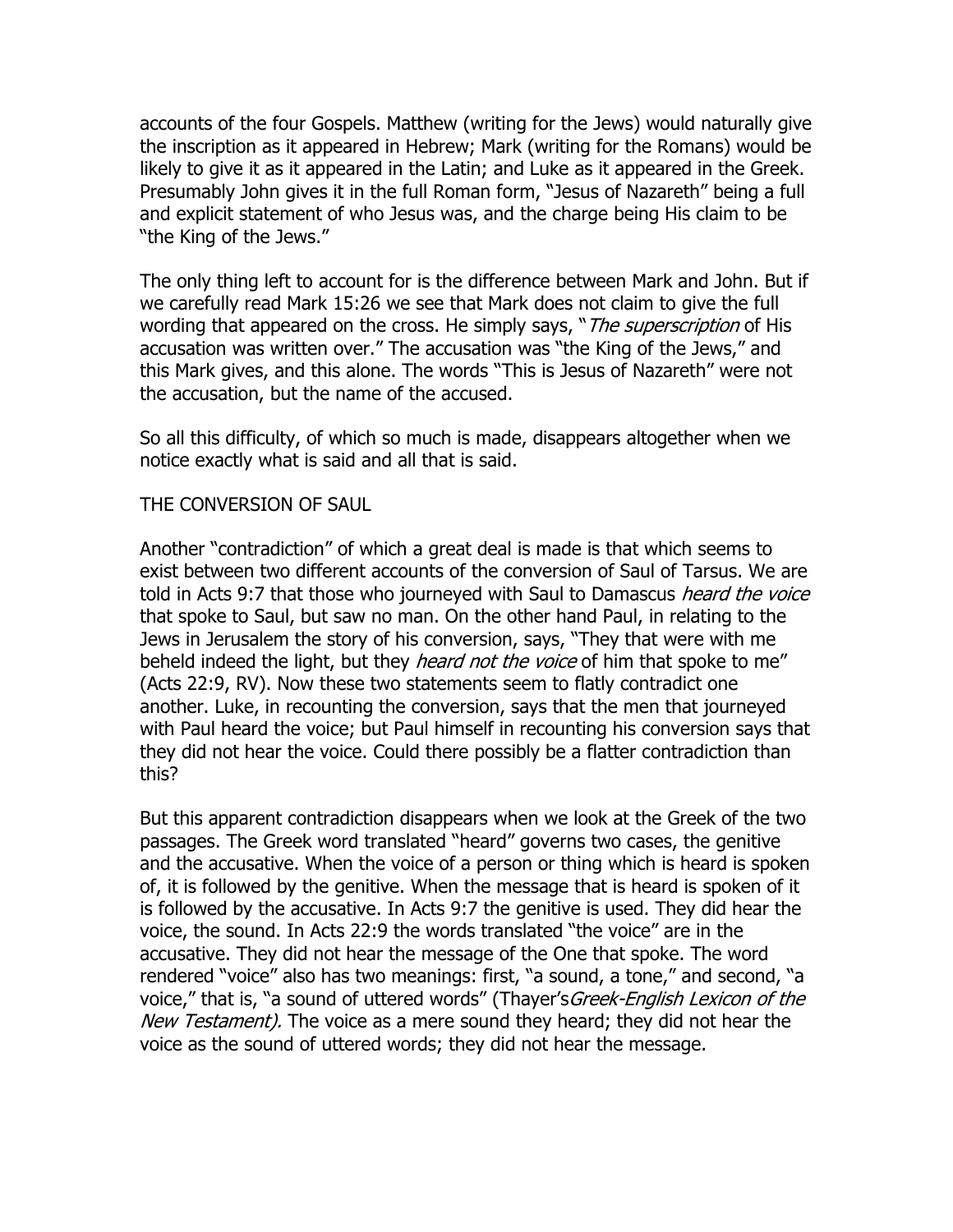So another seeming difficulty entirely disappears when we look exactly at what the Bible in the original says. Instead of having an objection to the Bible we have another illustration of its absolute accuracy, not only down to a word but down to a single letter that ends a word and by which a case in indicated.

### THE RESURRECTION OF JESUS CHRIST

A good deal is made of the apparent contradictions in the various accounts of the resurrection of Jesus Christ from the dead. A prominent unbeliever sent to the daily papers the following problem for me to solve. He said, "The account of the visit to the grave is entirely different in the four Gospels. Two of the Gospels state that the women saw two angels at the grave, and two of the other Gospels state that they only saw one angel."

What is the solution of this apparent difficulty?

First of all, the objector does not truly state the facts in the case. Far from its being true that two of the Gospels state that they "saw only one angel," not one of the Gospels states that they saw only one angel. It is true that Matthew says that "they saw an angel" (28:1–5), and Mark says: "They saw a young man," presumably an angel (16:5–7); but neither Matthew nor Mark says that they saw "only" one angel. Saying that they saw one does not preclude the possibility of their seeing two.

Furthermore, it is not true that two of the Gospels state that the women saw two angels at the grave. It is true that Luke says (24:3–4) that after they had entered into the sepulcher two men (presumably angels) stood by them in dazzling apparel. But this apparently does not refer to the incident that Matthew refers to at all, for the angel there mentioned was an angel who was outside the sepulcher. Nor does it seem to refer to the same fact of which Mark speaks, for the young man (or angel) in Mark's gospel was one who was sitting on the right side of the sepulcher. This angel may have been joined later by the one who was on the outside, and these two together may have stood by the women. This seems more likely, as the message uttered by the two in Luke is in part the same as that uttered by the angel outside the sepulcher in Matthew, and by the young man inside the sepulcher in Mark (cf. Luke 24:5–6; Matthew 28:5–7; Mark 16:5– 7). The very simple solution is that there was an angel outside the tomb when the women approached, and they saw another one inside sitting. The one outside entered, and the one sitting arose, and standing by the women they uttered together or after one another the words recorded in Matthew and in Mark and in Luke.

But how about the account in John? John does tell us that there were two angels in white sitting, one at the head and one at the feet where the body of Jesus had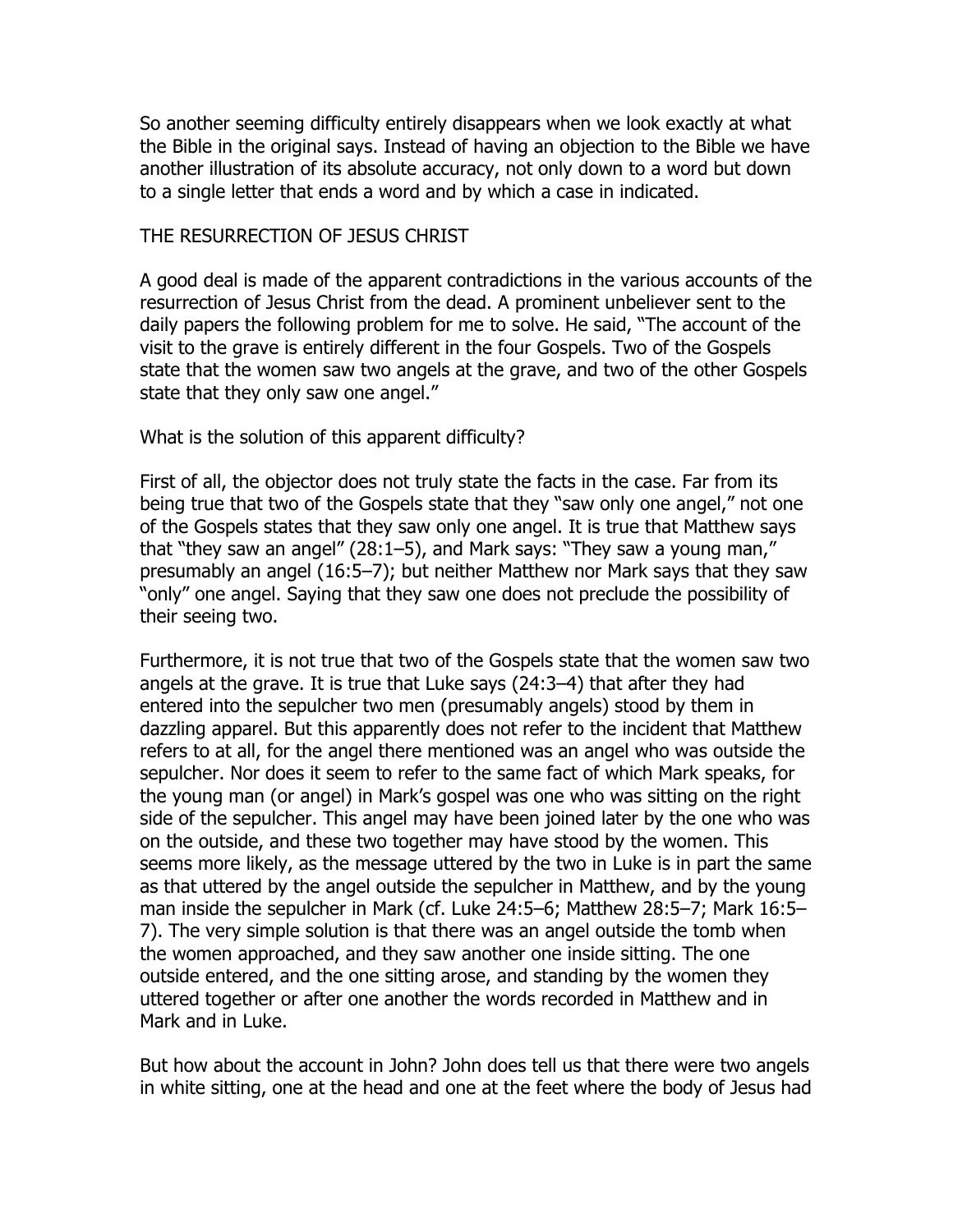lain (John 20:12–13). How can we reconcile that with the other three? Very easily. It was not the *group* of women at all that saw these two angels, but we are distinctly told it was Mary alone. Mary started out with the other women for the sepulcher, got a little ahead of the group, was the first to see the stone rolled away from the tomb (John 20:1), immediately jumped at the conclusion that the tomb had been rifled, and ran at top speed to the city to carry the news to Peter and John (John 20:2). While she was going into the city, the other women reached and entered the tomb, and the things recorded in Matthew, Mark and Luke occurred. These women left the sepulcher before Mary reached it the second time. Peter and John had also left it when Mary reached the sepulcher; and two angels, the one who had been on the outside and the one who at first had been sitting on the inside, were both sitting, one at the head and the other at the feet where the body of Jesus had lain.

All the other apparent contradictions in the four accounts of the resurrection and they are quite numerous—also disappear on careful study. But these apparent contradictions are themselves proof of the truth and the accuracy of the accounts. It is evident that these four accounts are separate and independent accounts. If four different persons had sat down to make up a story in collusion of a resurrection that never occurred, they would have made their four accounts appear to agree, at least on the surface. Whatever contradictions there might be in the four accounts would only come out after minute and careful study. But just the opposite is the case here. It is all on the surface that the apparent contradictions occur. It is only by careful and protracted study that the real agreement shines forth. It is just such a harmony as would not exist between four accounts fabricated in collusion. It is just such an agreement as would exist in four independent accounts of substantially the same circumstances, each narrator telling the same story from his own standpoint, relating such details as impressed him, omitting other details which did not impress him but which did impress another narrator and which the other narrator related. Sometimes two accounts would seem to contradict one another, but the third account would come in and unintentionally reconcile the apparent discrepancies between the two. This is precisely what we have in the four accounts of the resurrection of Jesus Christ. We may heartily thank God that there are these apparent discrepancies among them. And even if we cannot find the solution of some apparent discrepancies, the fact that we do by careful study find a solution of what appeared to be an inexplicable contradiction will suggest to us the certainty that if we knew all the facts in the case, we would also find a solution of the apparent discrepancies which we cannot reconcile as yet. The more one studies the four accounts of the resurrection, the more he will be convinced, if he is candid, that they are separate and independent accounts, and a truthful narration of what actually occurred. They could not have been fabricated in collusion with one another—the very discrepancies urged prove this. Much less could they have been fabricated independently of one another. Four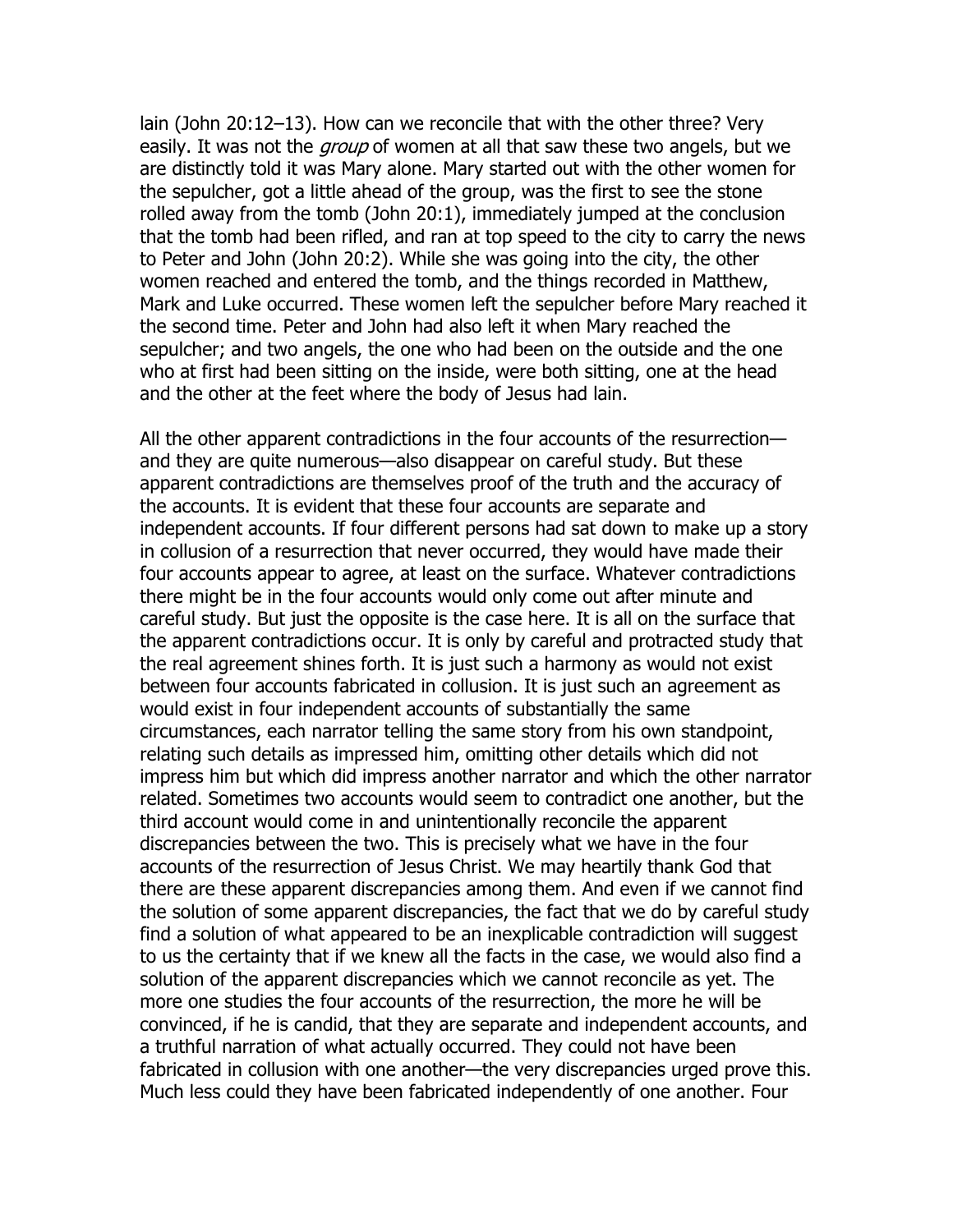men sitting down independently of one another to fabricate an account of something that never occurred would have agreed with one another nowhere, but in point of fact the more we study these four accounts the more clearly we discover how marvelously they fit in with one another.

What has been said about the apparent discrepancies between the four accounts of the resurrection will apply also to other apparent discrepancies in the different gospel narratives of the same event. They are very numerous, and to take them all up in detail would require a volume, but the illustration given above will serve to prove how these apparent discrepancies can be reconciled one by one if we take them up thoroughly.

### DOES GOD REPENT?

Another apparent "contradiction" of the Scripture of which a great deal is made and which has puzzled a great many believers follows.

We read in Malachi 3:6, "For I am the LORD, I change not"; in James 1:17, "Every good gift and every perfect gift is from above, and cometh down from the Father of lights, with whom is no variableness, neither shadow of turning"; and in 1 Samuel 15:29, "And also the Strength of Israel will not lie nor repent: for he is not a man, that he should repent." But in apparently flat contradiction of these we read in Jonah 3:10, "And God saw their works, that they turned from their evil way; and *God repented* of the evil, that he had said that he would do unto them; and he did it not"; and in Genesis 6:6, "And *it repented the LORD* that he had made man on the earth, and it grieved him at his heart." Here it not only says "it repented God," but "it grieved him at his heart." Now this appears like a flat contradiction. What is the explanation?

What the first set of passages says is absolutely true, that God is absolutely unchangeable. He is "the same yesterday, and today, and for ever" (Hebrews 13:8). But the second class of passages is also true, for if God does remain the same in character, infinitely hating sin and absolutely unchangeable in His purpose to visit sin with judgment, then if any city or any person changes in attitude toward sin, God must necessarily change in His attitude toward that person or city. If God remains the same, if His attitude toward sin and righteousness is unchanging, then His dealings with men must change as they turn from sin to repentance. His character remains ever the same, but His dealings with men change as they change from the position that is hateful to His unchanging hatred of sin to one that is pleasing to His unchanging love of righteousness.

We may illustrate this by the direction of a railway station that remains stationary, relative to a train that moves along the track in front of the station.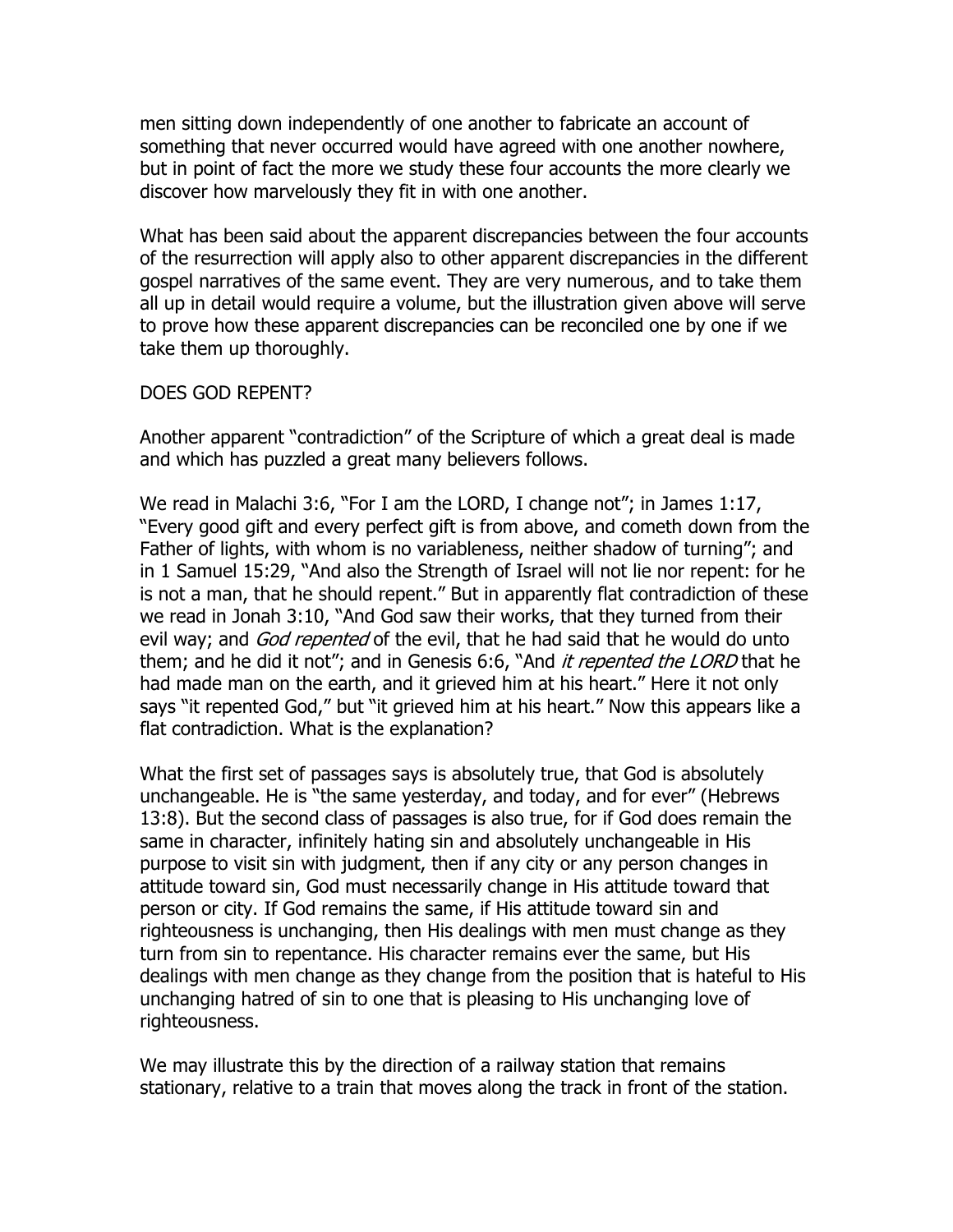When the train begins to move it is to the east of the station, but as the train moves westward it is soon west of the station. The only way in which the station could maintain the same direction relative to the moving train would be by moving as the train moves. If the station is unchangeable in its position, its direction relative to the train must change as the train moves. So it is with God's attitude toward man. If God remains unchangeable in His character, His purpose and His position, then as man moves from sin to righteousness, God's attitude relative to that man must change. The very fact that God does not repent (change His mind), that He remains always the same in His attitude toward sin, makes it necessary that God should repent in His conduct (change His dealings) with men as they turn from sin to righteousness.

As to Jehovah's repenting of having made man on the earth and its grieving Him at His heart, this too is necessitated by the unchanging attitude of God toward sin. If God does not repent (change His mind about sin, His attitude toward sin), and if man's wickedness becomes great, then God's unrepenting, unchanging hatred of sin necessitates that the man whom He has created, who has fallen into sin so great and so abhorrent to Himself, should become the object of great grief to Him, and that He should turn from His creative dealings with man to His destroying dealings with man. This was necessitated by man's sin. An unchangeably holy God must destroy man who has become so hopelessly sunken in sin. The only condition upon which He could spare him would be that God Himself change from the holiness of His character as it was when He created him to become an unholy God.

So again we see that what appears at the first glimpse like a flat contradiction is really no contradiction at all but an entire agreement in fact and thought between passages that seem to contradict in words.

#### WHO MOVED DAVID TO NUMBER ISRAEL?

Another apparent contradiction of Scripture is found in 2 Samuel 24:1 compared with 1 Chronicles 21:1. In 2 Samuel 24:1 (RV), we read that "the anger of the LORD was kindled against Israel, and he moved David against them, saying, Go number Israel and Judah." But in 1 Chronicles 21:1 we read, "And Satan stood up against Israel and moved David to number Israel." In one passage, therefore, we are told that Jehovah moved David against the people when He said, "Go number Israel and Judah"; in the other passage we are told that Satan moved David to number Israel. Which is the correct account?

The very simple answer to this question is that both accounts are correct.

We need not suppose that an error has crept into the text and that "he" appears instead of "Satan," so that what really was recorded in Samuel would be "And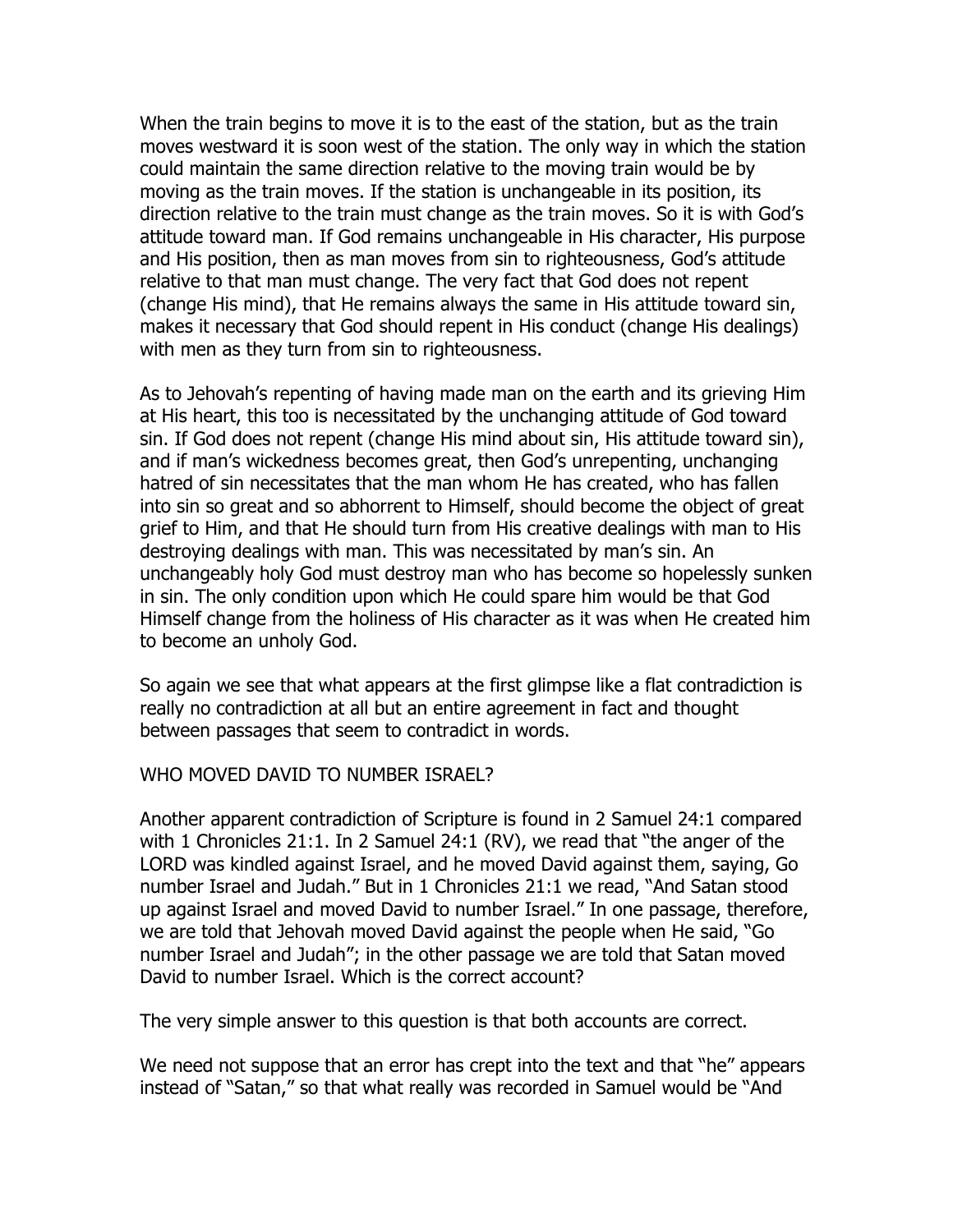again the anger of the LORD was kindled against Israel, and Satan moved David against them," meaning that the anger of the Lord was kindled because David yielded to Satan's moving him. Of course it is possible that such an error may have crept into the text, or it is possible that the pronoun "he" really refers to Satan, who is not mentioned; or the "he" might be interpreted "one," without any designation as to who the "one" was. If this were so there would be no difficulty whatever in the passage.

But there is no insuperable difficulty in any case to anyone who understands the Bible teaching regarding God's relation to temptation, and the attitude that He takes toward Satan. In 2 Corinthians 12:7 (RV) we are told by Paul that lest he should be exalted above measure through the abundance of the revelations made to him there was given him a thorn in the flesh, "a messenger of Satan," to buffet him. Now as the purpose of this thorn in the flesh, this "messenger of Satan," was most salutary, to keep Paul from being "exalted overmuch," evidently it was God who gave him the thorn in the flesh, the "messenger of Satan"; but nonetheless the messenger was a messenger of Satan. In other words God uses Satan, evil as he is, for our good, for our moral discipline. Just as God makes the wrath of man to praise Him (Psalm 76:10), so He makes even the wrath of Satan to praise Him. What Satan intends only for evil God uses for our good. It was Satan who tempted David, but it was by God's permission that Satan tempted him; and back of the testing and consequent failure of David and the salutary humiliation of David that came out of it was God; and in this sense it was God who moved David to the act that David might discover through his failure what was in his own heart.

19

## "MISTAKES" IN THE BIBLE

The Bible is said not only to be full of contradictions, but also to contain mistakes.

One of the "mistakes" most constantly referred to by critics is found in Matthew 27:9–10 (RV): "Then was fulfilled that which was spoken by Jeremiah the prophet, saying, And they took the thirty pieces of silver, the price of him that was valued, whom certain of the children of Israel did price, and gave them for the potter's field, as the Lord appointed me."

Now the passage here referred to by Matthew is found in the prophecy ascribed in the Old Testament to Zechariah (Zechariah 11:11–13). At first sight this appears as if Matthew had made a mistake and ascribed to Jeremiah a prophecy that was really made by Zechariah.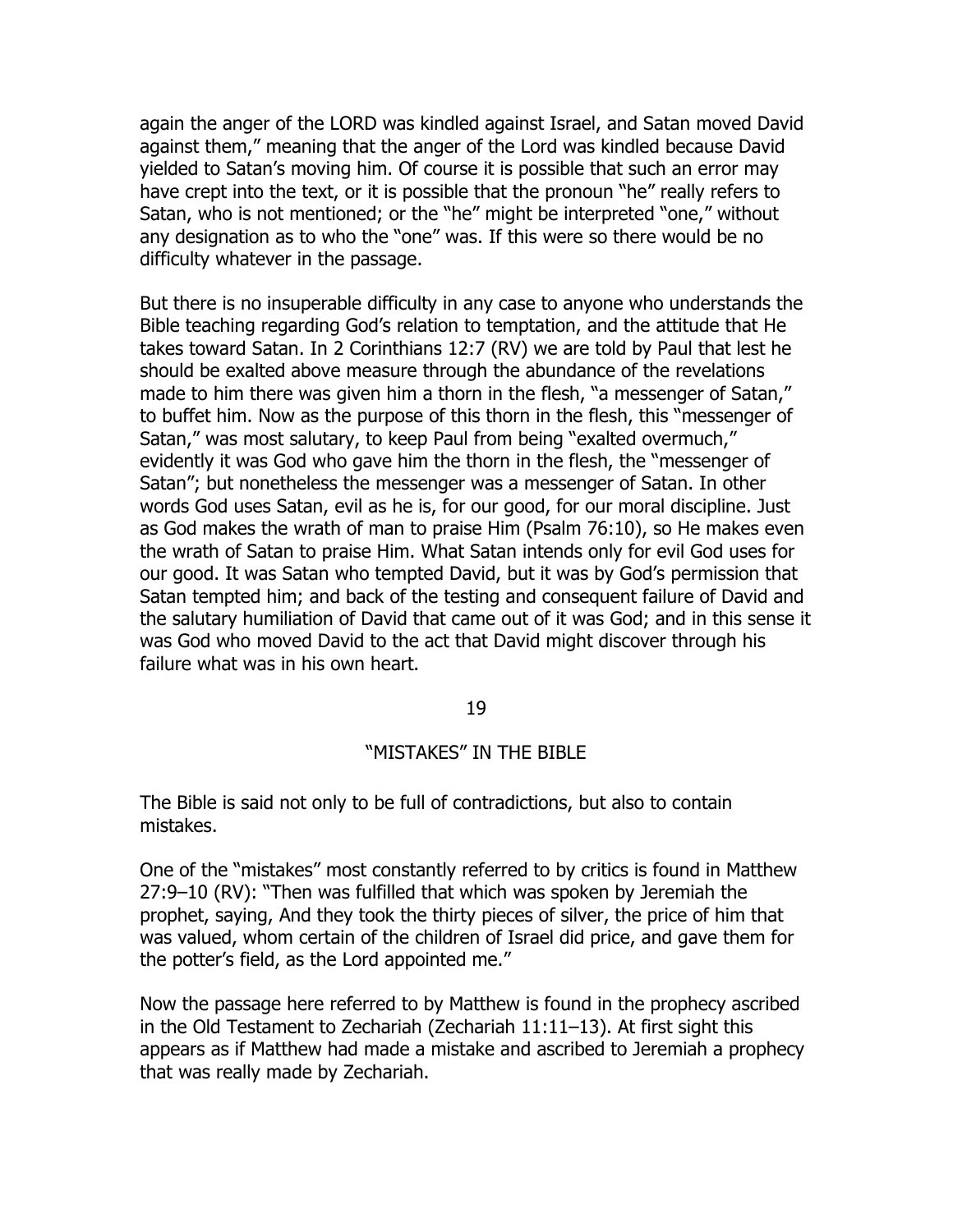Even John Calvin seems to have thought that Matthew made a mistake. He says, "How the name of Jeremiah crept in I confess I do not know, nor do I give myself much trouble to inquire. The passage itself plainly shows the name of Jeremiah has been put down by mistake instead of Zechariah; for in Jeremiah we find nothing of this sort, nor anything that even approaches it."

This passage has been pressed as proof that the gospel narratives are not necessarily historical accounts of what actually occurred. Must we admit that Matthew was mistaken? There is not the slightest necessity.

In the first place, in some manuscripts the word "Jeremiah" does not appear, but the passage reads: "Then was fulfilled that which was spoken by the prophet" without any mention as to who the prophet was. In still another reading, "Zechariah" appears instead of "Jeremiah." Wescott and Hort do not accept the reading without "Jeremiah," nor the reading which substitutes "Zechariah" for "Jeremiah," but they do mention these readings, especially the first, as"noteworthy rejected readings." Some of the earliest and best manuscripts omit the word "Jeremiah." So the apparent mistake here may be due to the error of a copyist.

However, the best textual critics all accept the reading "Jeremiah" in this passage, and it seems to the writer that this is probably the correct reading. If then in the gospel of Matthew as originally written Matthew used the word "Jeremiah" here, was it not a mistake?

Not necessarily. That these words, or words very similar to them, are found in the prophecy which in our Old Testament bears the name of Zechariah is unquestionably true. But it does not follow at all from this that Jeremiah did not speak them, for it is a well-known fact that the later prophets of the Old Testament often quoted the predictions of earlier prophets. For example, Zechariah himself (1:4) quoted a prophecy known to be Jeremiah's (see Jeremiah 18:11), and in the passage which we are now considering Zechariah may also have quoted from the prophecy of Jeremiah. There is no record in the book of Jeremiah of his having uttered this prophecy, but there is no reason whatever to think we have in Jeremiah all the prophecies that he uttered, and Zechariah may easily have had access to prophecies of Jeremiah not recorded in the book of Jeremiah.

Furthermore it is to be noted that Zechariah himself says in Zechariah 7:7, "Should ye not hear the words which the LORD hath cried by the former prophets?" So it is evident that Zechariah regarded it as part of his mission to recall the prophecies of the prophets that had gone before him. He would be especially inclined to recall the prophecies of Jeremiah, for it was a saying among the Jews that "the spirit of Jeremiah was upon Zechariah."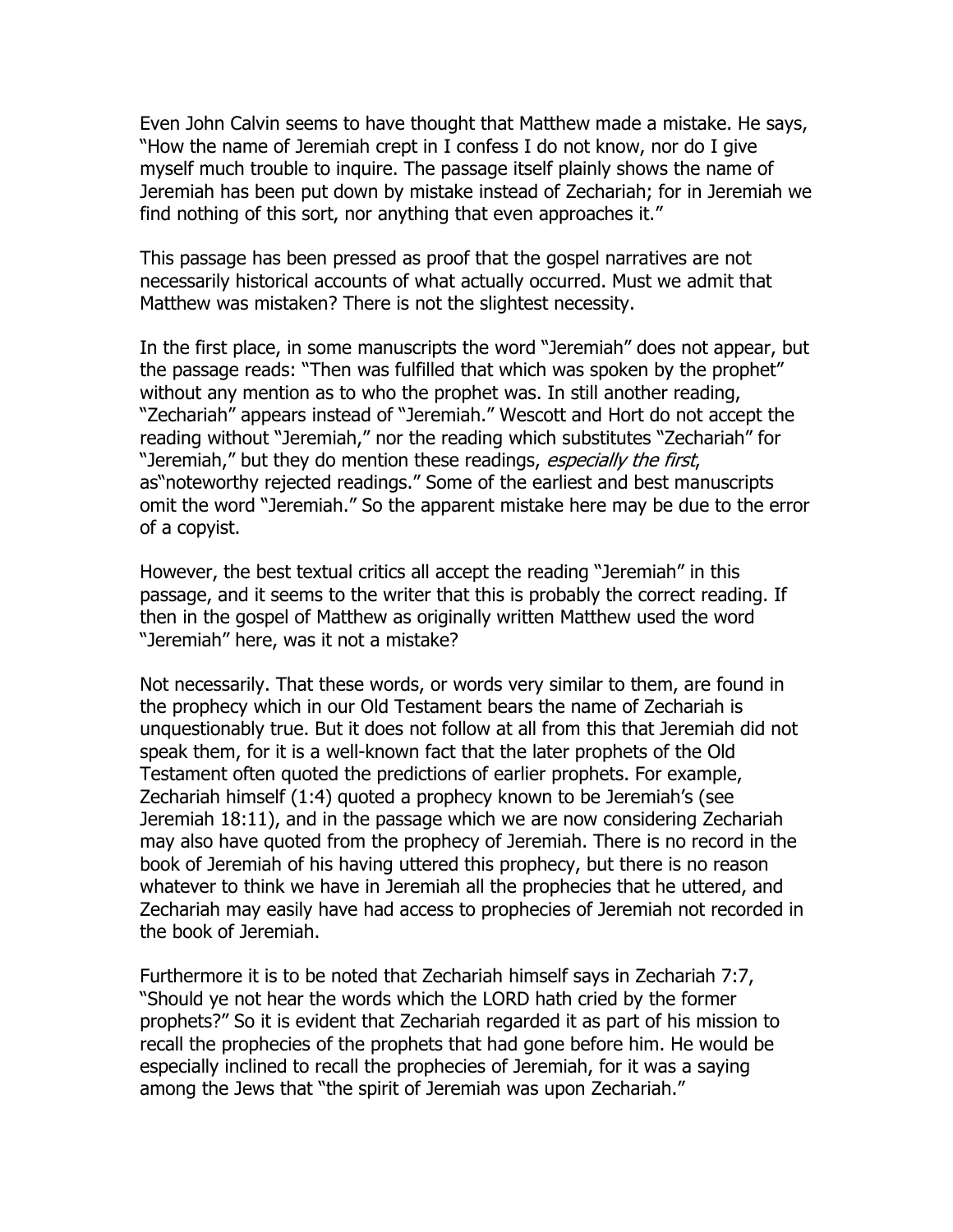So we see that this so-called mistake of Matthew does not appear to have been a mistake at all when we closely examine it.

Perhaps it ought to be added that there has been much question by the critics as to whether the closing chapters of the book of Zechariah were really a portion of the prophecies of Zechariah. There is nothing in the chapters themselves to indicate that they were. It is true that for centuries they have been attached to the prophecies of Zechariah, but nowhere in the Bible does it state that they were by Zechariah, and it has been held that they were in reality not by Zechariah but by Jeremiah. This, however, is a question for the critics. If it should prove to be so, it would simply be an additional confirmation of the accuracy of Matthew's statement. But even if it is not so, if Zechariah is the author of this prophecy (Zechariah 11:11–13) as we find it in the Bible, it does not at all prove that Jeremiah may not have uttered a similar prophecy to which Zechariah referred and which Matthew has accurately quoted. And the critics will have to search further if they wish to prove Matthew to have been in error.

### ABRAHAM'S SEPULCHERS

A second alleged "mistake" in the Bible is the statement of Stephen in Acts 7:16: "And were carried over into Sychem, and laid in the sepulchre that Abraham bought for a sum of money of the sons of Emmor, the father of Sychem." Genesis 23:17–18 states, "And the field of Ephron, which was in Machpelah, which was before Mamre, the field, and the cave which was therein, and all the trees that were in the field, that were in all the borders round about, were made sure unto Abraham." Stephen seems, then, to have been mistaken in his statement that Abraham bought it of the sons of Emmor.

Let me put the supposed mistake in the words of a prominent doctor of divinity: "According to Luke's report, Stephen says Abraham bought a sepulchre of the sons of Emmor, the father of Sychem (Acts 7:16). But Genesis 23:17-18 says Abraham bought it *of Ephron the Hittite*, and Genesis 33:19 says that Jacob bought it of the sons of Emmor …. John Calvin says Stephen evidently made a mistake. Dr. Hackett admits that Stephen appears to have confounded the two transactions … but what do those say about it … who maintain the absolute inerrancy of the Bible?"

This seems like a puzzler until one notices exactly what the three passages say, then the puzzle is solved. The solution is very simple.

First, Genesis 23:17–18 does not say what the objector says it does say; that is, does not say that Abraham bought this sepulcher to which Stephen refers of Ephron the Hittite. It does state that Abraham bought a field of Ephron the Hittite, in which there was a cave, and that Abraham buried his wife Sarah in this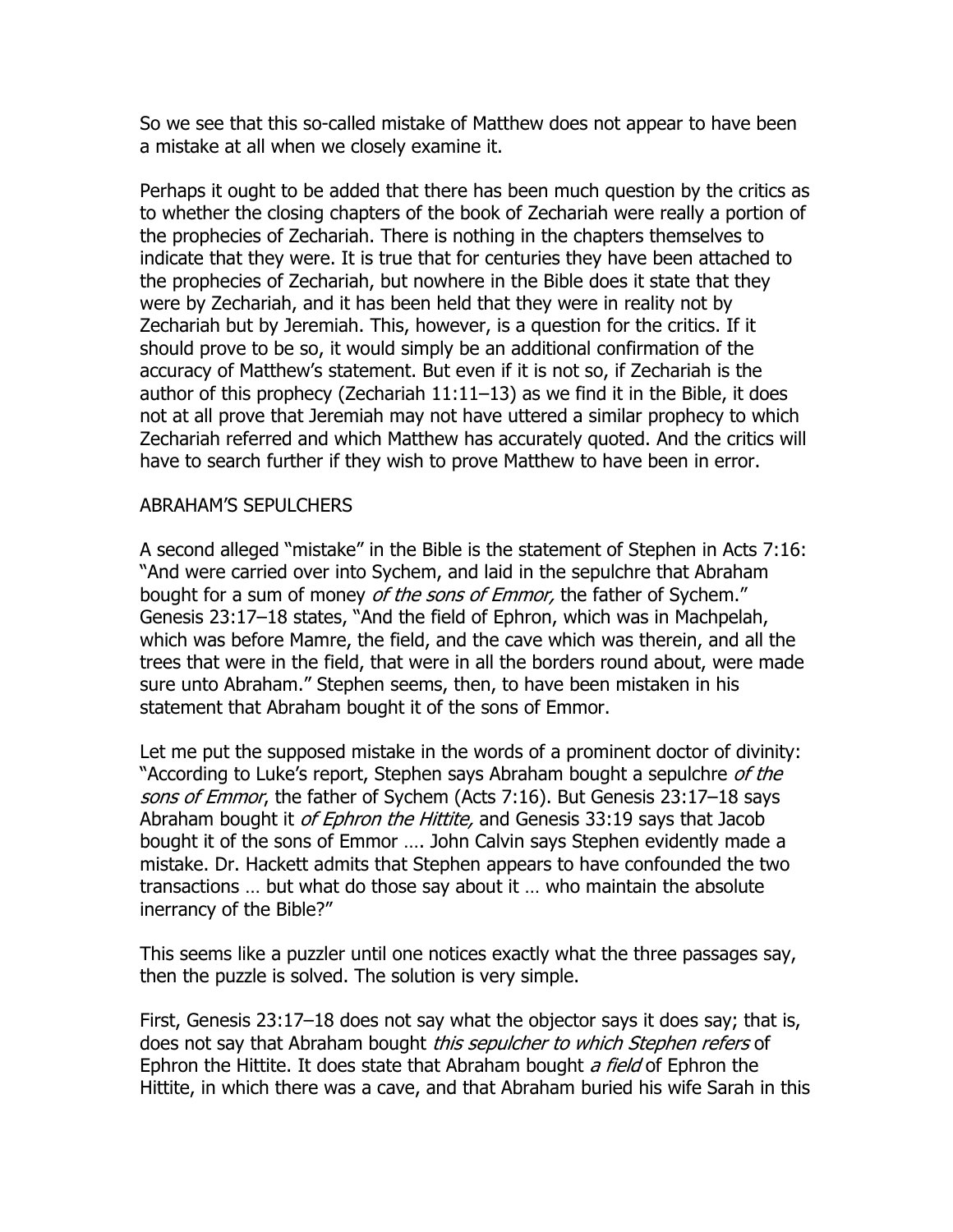cave. But there is no good reason for supposing that this was the sepulcher in which Jacob and the patriarchs were buried. There is no reason for supposing that Abraham in his long lifetime bought but one burial place. The writer of this book has himself purchased two, one in Chicago where his brother is buried, and one in Northfield, Massachusetts, where his daughter is buried. He is also interested in a third in Brooklyn where his father and mother and other brother are buried. There is not the slightest hint in the Scriptures that these two sepulchers mentioned in Genesis 23:17–18 and in Acts 7:16 are the same.

As to the passage in Genesis 33:19 where, according to the objector, it is said that Jacob, and not Abraham (as Stephen puts it), bought the sepulcher, this passage does not, in point of fact, say that Jacob bought *the sepulcher*. It says he bought "*the parcel of a field* at the hand of the children of Hamor" (the ones of whom Stephen says Abraham bought the sepulcher). The inference is that Abraham had already purchased the sepulcher at an earlier date and that Jacob in his day purchased the ground ("a parcel of land" ) in which the sepulcher was located. When Abraham purchased a sepulcher to bury Sarah he took the precaution of buying the field as well as the sepulcher, but in the latter case he seems to have purchased the sepulcher without buying the whole piece of ground, which therefore Jacob himself bought at a later date. It is altogether likely that Abraham should have purchased a sepulcher in this spot in his later life, for it was a place dear to him by many memories (see Genesis 12:6–7).

So, after all, the mistake was not Stephen's, but the mistake of the commentators who were not careful to note exactly what Stephen said and what is said in the two passages in Genesis.

Joshua informs us that it was in this parcel of ground which Jacob bought (which presumably contained the sepulcher that Abraham had bought at an earlier date) that the bones of Joseph were buried (Joshua 24:32). Apparently Stephen was a more careful student of Old Testament Scripture than some of his critics.

But even allowing for the moment that Stephen was mistaken in this case, it would prove nothing whatever against the divine origin of the Bible or its absolute inerrancy, for Stephen is not one of the authors of the Bible. He was not a prophet or an apostle. It is true he was a Spirit-filled man, but he was not the writer of a book in the Bible. The inspired author of the Acts of the Apostles records that Stephen said these words, and if these words that Stephen uttered had been mistaken, the record that he said them would still be correct. It would be God's Word that Stephen said this, but what Stephen said would not be God's word. The one who contends for the divine origin of the Bible and its absolute accuracy is under no obligation whatever to prove the accuracy of every statement that every speaker in the Bible, even every Spirit-filled speaker, is recorded as saying.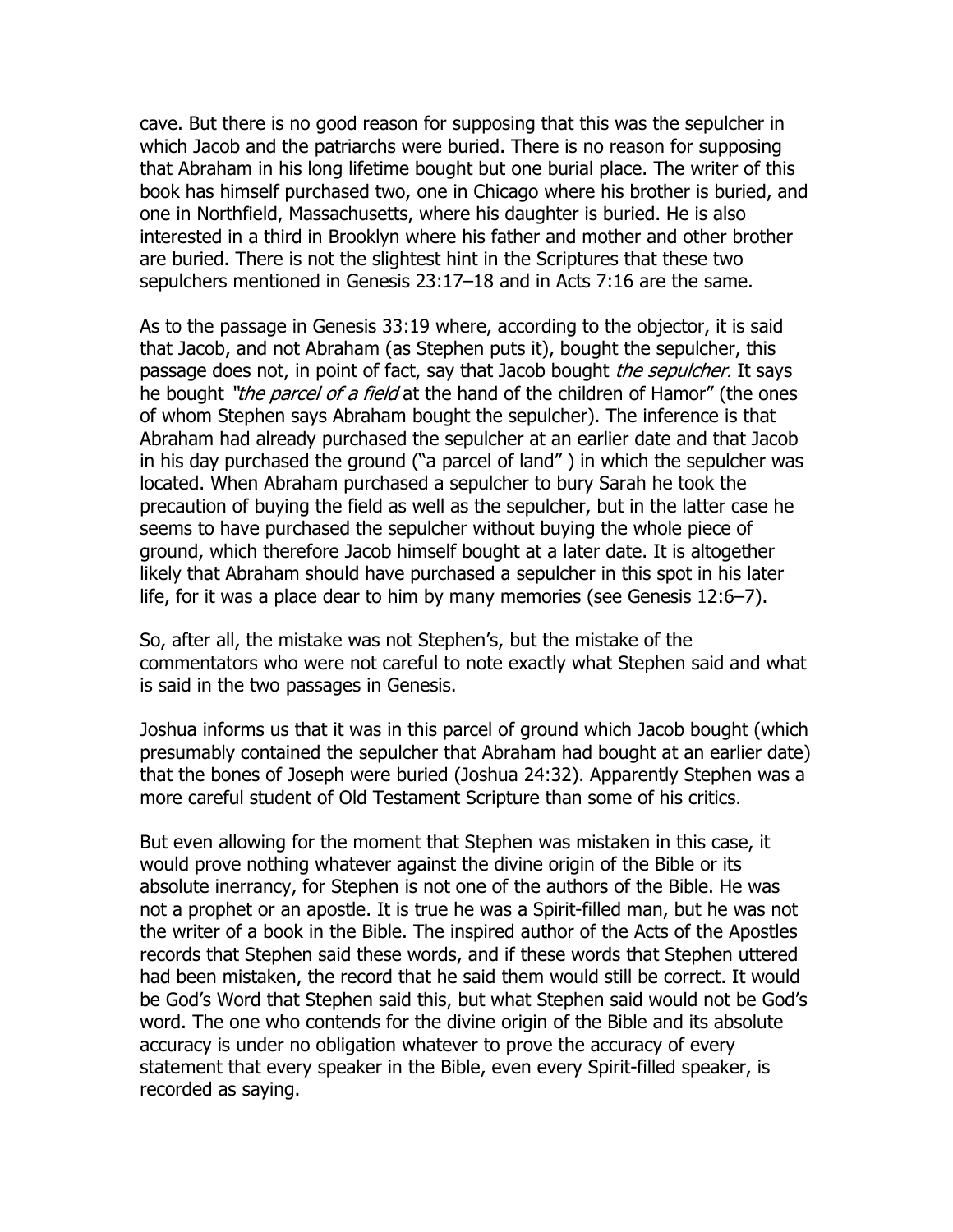## THE USE OF STRONG DRINK IN PROVERBS 31:6–7

Another alleged "mistake" in the Bible is found in Proverbs 31:6–7: "Give strong drink unto him that is ready to perish, and wine unto the bitter in soul. Let him drink and forget his poverty, and remember his misery no more" (RV). It is said that this advocates the use of intoxicating liquor under certain conditions, and that as the use of intoxicating liquor under any and all circumstances is wrong this teaching of the Bible is a mistake.

But the difficulty disappears, as many another difficulty will disappear, if we do not rip the verses out of their context, but study them, as any passage in any book should be studied, in the context. The whole section from verses 1 to 9 is a protest against kings (and by implication persons in any place of responsibility) using wine or strong drink at all. It is plainly taught that any use of wine has a tendency to make them forget the law and to pervert judgment. Verses 6 and 7 go on to add that wine and strong drink should only be used in cases of extreme physical weakness and despondency, when the man is so far gone that he is "ready to perish," and is consequently in the deepest depths of despondency ("bitter in soul," RV). The words are addressed to the king (RV) who, though able to buy wine, instead of using it himself should give it to those who are in such physical condition that they need it. The one in this condition would be stimulated by the wine, lifted out of his depression, by the generosity of the king who gave the wine, so that he would be enabled to "forget his poverty," which would naturally preclude him from buying the wine for himself. The whole passage goes on to urge the king's attention to "the cause of the poor and needy."

So there remains no difficulty in this passage except for those who hold that the use of intoxicating liquors is wrong under any circumstances.

But there are many who hold that in cases of physical weakness the use of wine is wise and permissible.

We do not need to go into the question of whether the wine and strong drink in this case were alcoholic. Those who urge that "strong drink" in the Old Testament often refers to a heavy, sweet, unfermented wine have a good deal to say in favor of their position. Of course, if this interpretation were true, it would remove all difficulty from the passage. But in any case there is really no difficulty here at all for anyone who believes that there are circumstances in which the use of alcoholic stimulants is advisable. As there was a time in the early life of the writer of this book when the doctors had all given him up to die and his life was sustained by a prescription of an old nurse, one of the main ingredients of the prescription being brandy, he is naturally disposed to think there are cases like that mentioned in the text when the use of strong drink is warrantable. But he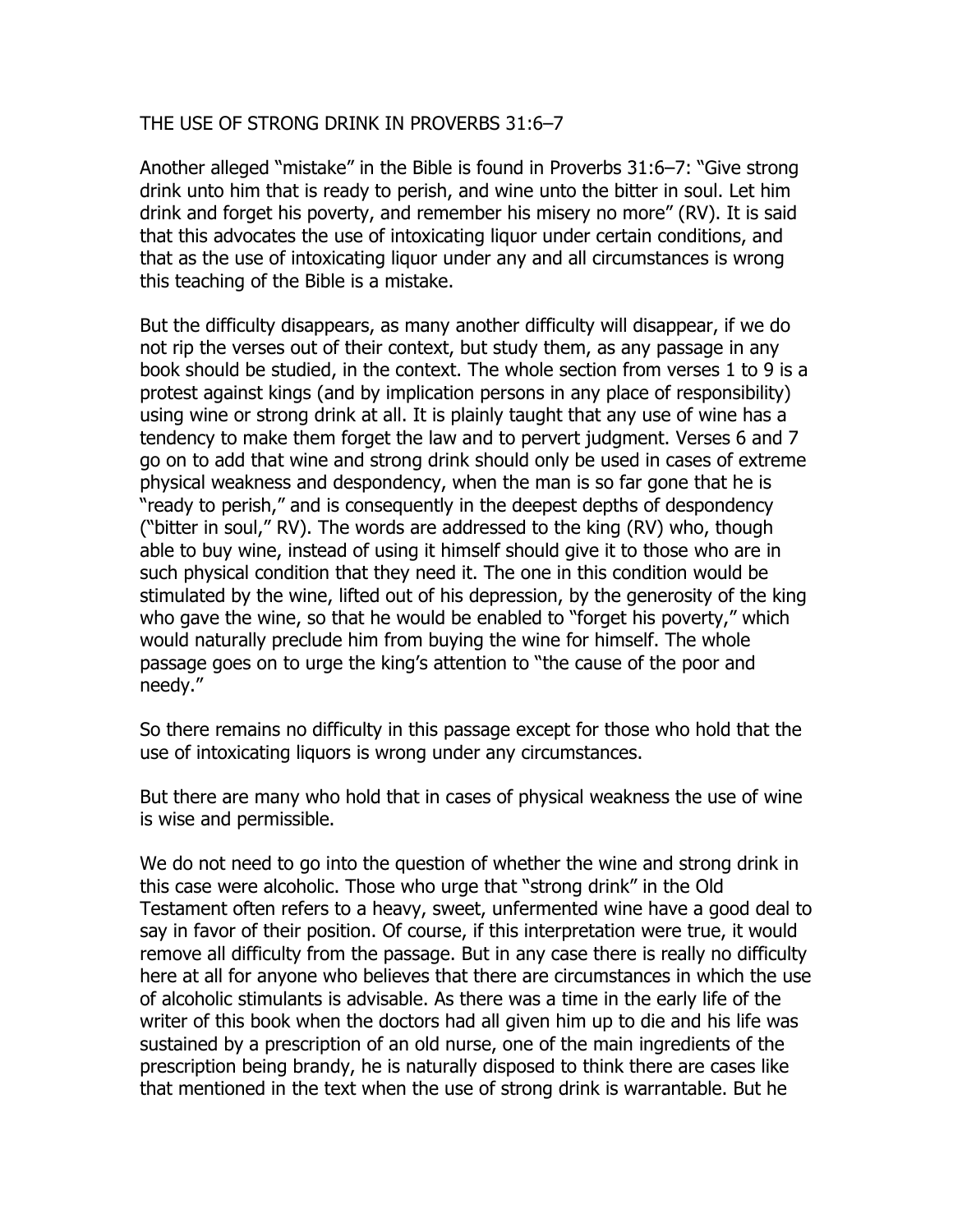thoroughly agrees with the context of the passage, which teaches that all use of wine should be renounced by people in health and strength and prosperity.

#### JESUS TURNING WATER INTO WINE

A stock objection against the Bible, and not only against the Bible but against Jesus Christ Himself, is found in the story of Jesus turning the water into wine at the marriage festival at Cana of Galilee as recorded in John 2:1–11.

There need be no difficulty in this action of Jesus even for the extreme teetotaler if he considers carefully exactly what is said and precisely what Jesus did.

The wine provided for the marriage festivities at Cana failed. A cloud was about to fall over the joy of what is properly a festive occasion. Jesus came to the rescue. He provided wine, but there is not a hint that the wine He made was intoxicating. It was fresh-made wine. New-made wine is never intoxicating. It is not intoxicating until some time after the process of fermentation has set in. Fermentation is a process of decay. There is not a hint that our Lord produced alcohol, which is a product of decay or death. He produced a living wine uncontaminated by fermentation. It is true it was better wine than they had been drinking, but that does not show for a moment that it was more fermented than that which they had before been drinking. The writer of this book is a thoroughgoing teetotaler. He does not believe at all in the use of alcoholic stimulants even in cases of sickness, except in the most extreme cases, and even then only with the greatest caution. But he has not the slightest objection, and does not think that any reasonable person can have the slightest objection, to anyone's drinking new-made wine, that is, the fresh juice of the grape. It is a wholesome drink. Even if some of the guests were already drunken, or had drunk freely (see v. 10, R.V.) of wine that may have been intoxicating, there would be no harm, but good, in substituting an unintoxicating wine for the intoxicating drink which they had been taking. Our Lord, as far as this story goes at least, did not make intoxicating liquor for anybody to drink, but simply saved a festive occasion from disaster by providing a pure, wholesome, unintoxicating drink. By turning the water into a wholesome wine, He showed His creative power and manifested His glory.

20

### THE TWO GENEALOGIES OF JESUS, THE CHRIST

A favorite point of attack on the Bible for those who deny its divine origin and inerrancy is the two varying genealogies of Jesus Christ. Not only is this a favorite point of attack by unbelievers, but it is also a point that often puzzles earnest students of the Bible. It is perfectly clear that the two genealogies differ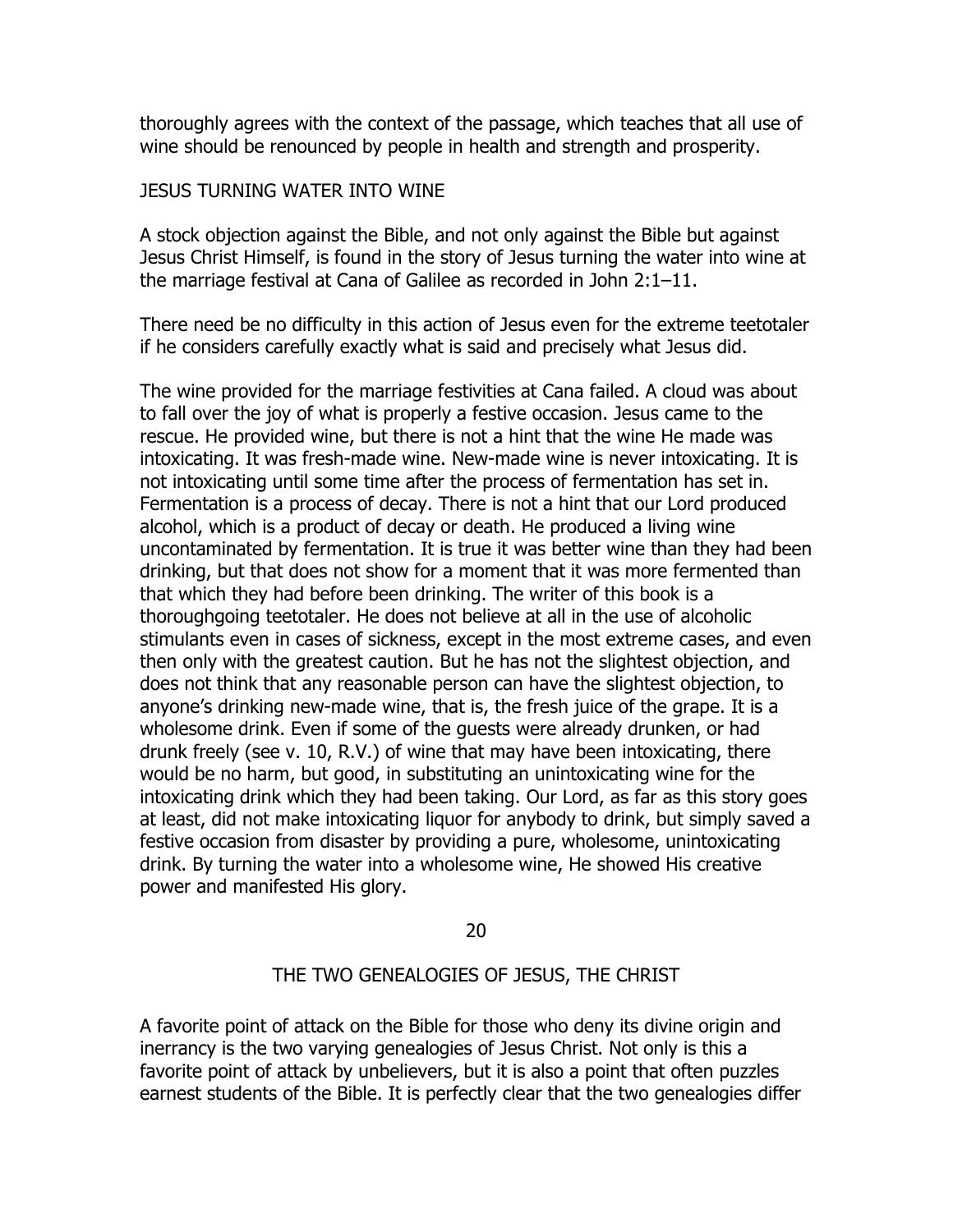widely from one another, and yet each is given as the genealogy of Christ. How can they by any possibility both be true?

There is a very simple answer to this apparently difficult question.

1. The genealogy given in Matthew is the genealogy of Joseph, the reputed father of Jesus, his father in the eyes of the law. The genealogy given in Luke is the genealogy of Mary, the mother of Jesus, and is the human genealogy of Jesus Christ in actual fact. The gospel of Matthew was written for Jews. All through it Joseph is prominent, Mary is scarcely mentioned. In Luke, on the other hand, Mary is the chief personage in the whole account of the Saviour's conception and birth. Joseph is brought in only incidentally and because he was Mary's husband. In all of this there is a deep significance.

2. In Mathew Jesus appears as the Messiah. In Luke He appears as "the Son of man," our Brother and Redeemer, who belongs to the whole race and claims kindred with all kinds and conditions of men. So in Matthew the genealogy descends from Abraham to Joseph and Jesus, because all the predictions and promises touching the Messiah are fulfilled in Him. But in Luke the genealogy ascends from Jesus to Adam, because the genealogy is being traced back to the head of the whole race and shows the relation of the second Adam to the first.

3. Joseph's line in Matthew is the strictly royal line from David to Joseph. In Luke, though the line of descent is from David, it is not the royal line. In this Jesus is descended from David through Nathan, David's son indeed, but not in the royal line, and the list follows a line quite distinct from the royal line.

4. The Messiah, according to prediction, was to be the actual son of David according to the flesh (2 Samuel 7:12–19; Psalm 89:3–4, 34–37; 132:11; Acts 2:30; 13:22–23; Romans 1:3; 2 Timothy 2:8). These prophecies are fulfilled by Jesus being the son of Mary, who was a lineal descendant of David, though not in the royal line. Joseph, who was of the royal line, was not His father according to the flesh, but was His father in the eyes of the law.

5. Mary was a descendant of David through her father, Heli. It is true that Luke 3:23 says that Joseph was the son of Heli. The simple explanation of this is that according to Jewish usage Mary's name, being a woman, could not appear in the genealogy, males alone forming the line. So Joseph's name is introduced in place of Mary's, he being Mary's husband. Heli was his father-in-law, and so Joseph is called the son of Heli, and the line is thus completed. While Joseph was son-inlaw of Heli, according to the flesh he was in actual fact the son of Jacob (Matthew 1:16).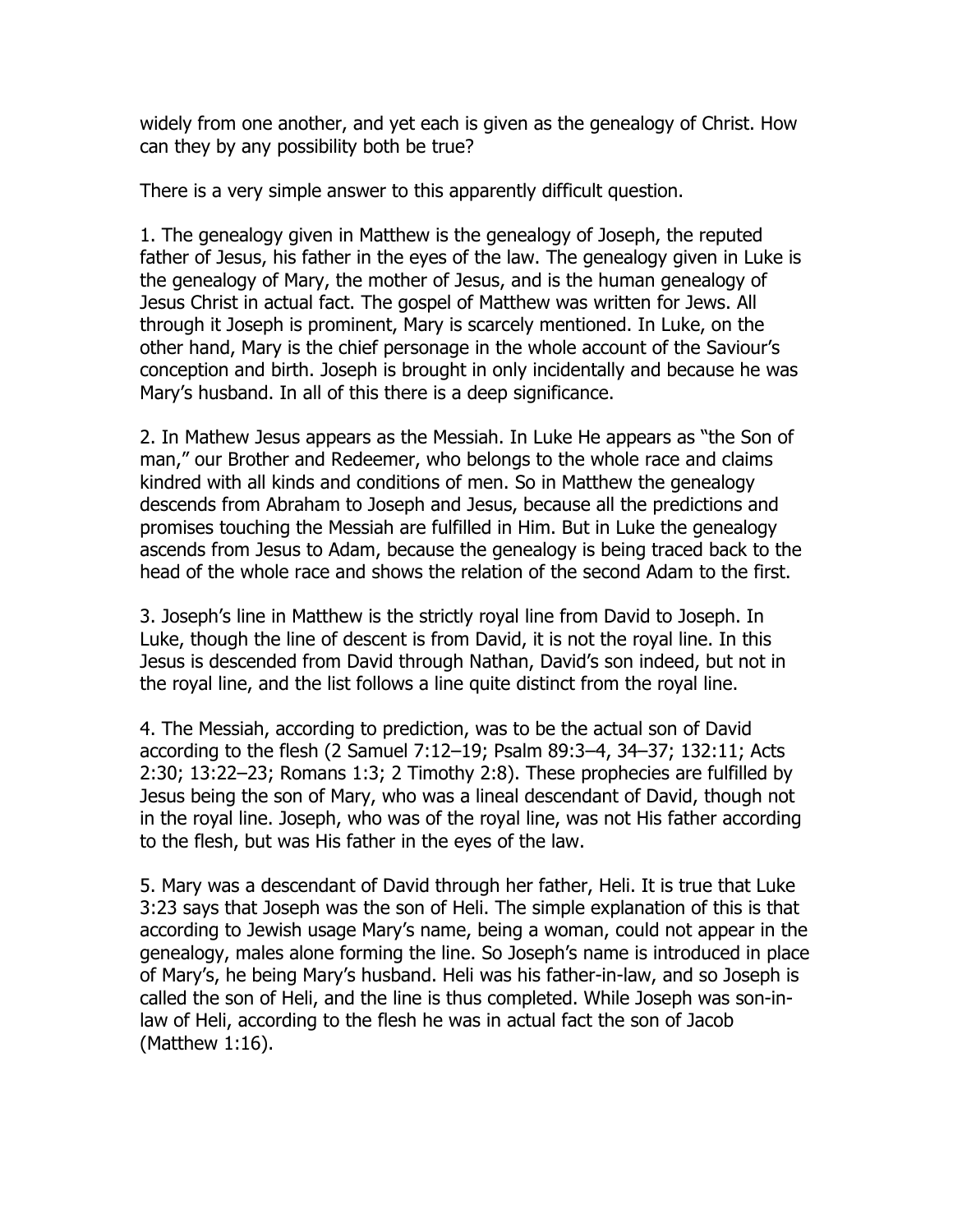6. Two genealogies are absolutely necessary to trace the lineage of our Lord and Saviour Jesus Christ, the royal and legal, and the natural and literal. We find the legal and royal genealogy in Matthew's gospel, the gospel of law and kingship; the natural and literal in Luke's, the gospel of humanity.

7. We are told in Jeremiah 22:30 that any descendant of Jeconiah could not come to the throne of David. Joseph was of this line, and while Joseph's genealogy furnishes the royal line for Jesus, his son under the law, nevertheless Jeremiah's prediction is fulfilled to the very letter, for Jesus (strictly speaking) was not Joseph's descendant and therefore was not of the seed of Jeconiah. If Jesus had been the son of Joseph in reality, He could not have come to the throne, but He is Mary's son through Nathan and can come to the throne legally by her marrying Joseph and so clearing His way legally to it.

As we study these two genealogies of Jesus carefully and read them in the light of Old Testament prediction, we find that far from constituting a reason for doubting the accuracy of the Bible they are rather a confirmation of the minutest accuracy of that Book. It is amazing how one part of the Bible fits into another part when we study it thus minutely. We need no longer stumble over the fact of two genealogies, but discover and rejoice in the deep meaning of the fact.

### 21

## WAS JESUS REALLY THREE DAYS AND THREE NIGHTS IN THE HEART OF THE EARTH?

Matthew reports Jesus as saying, "As Jonah was three days and three nights in the belly of the whale ("sea monster," RV marg.), so shall the Son of man be three days and three nights in the heart of the earth" (12:40). According to the commonly accepted tradition of the church Jesus was crucified on Friday, dying at 3:00 p.m., or somewhere between 3:00 p.m. and sundown, and was raised from the dead very early in the morning of the following Sunday. Many readers of the Bible are puzzled to know how the interval between late Friday afternoon and early Sunday morning can be figured out to be three days and three nights. It seems rather to be two nights, one day and a very small portion of another day.

The solution of this apparent difficulty proposed by many commentators is that "a day and a night" is simply another way of saying "a day," and that the ancient Jews reckoned a fraction of a day as a whole day, so they say there was a part of Friday (a very small part), or a day and a night; all of Saturday, another day, or a day and a night; part of Sunday (a very small part), another day, or a day and a night.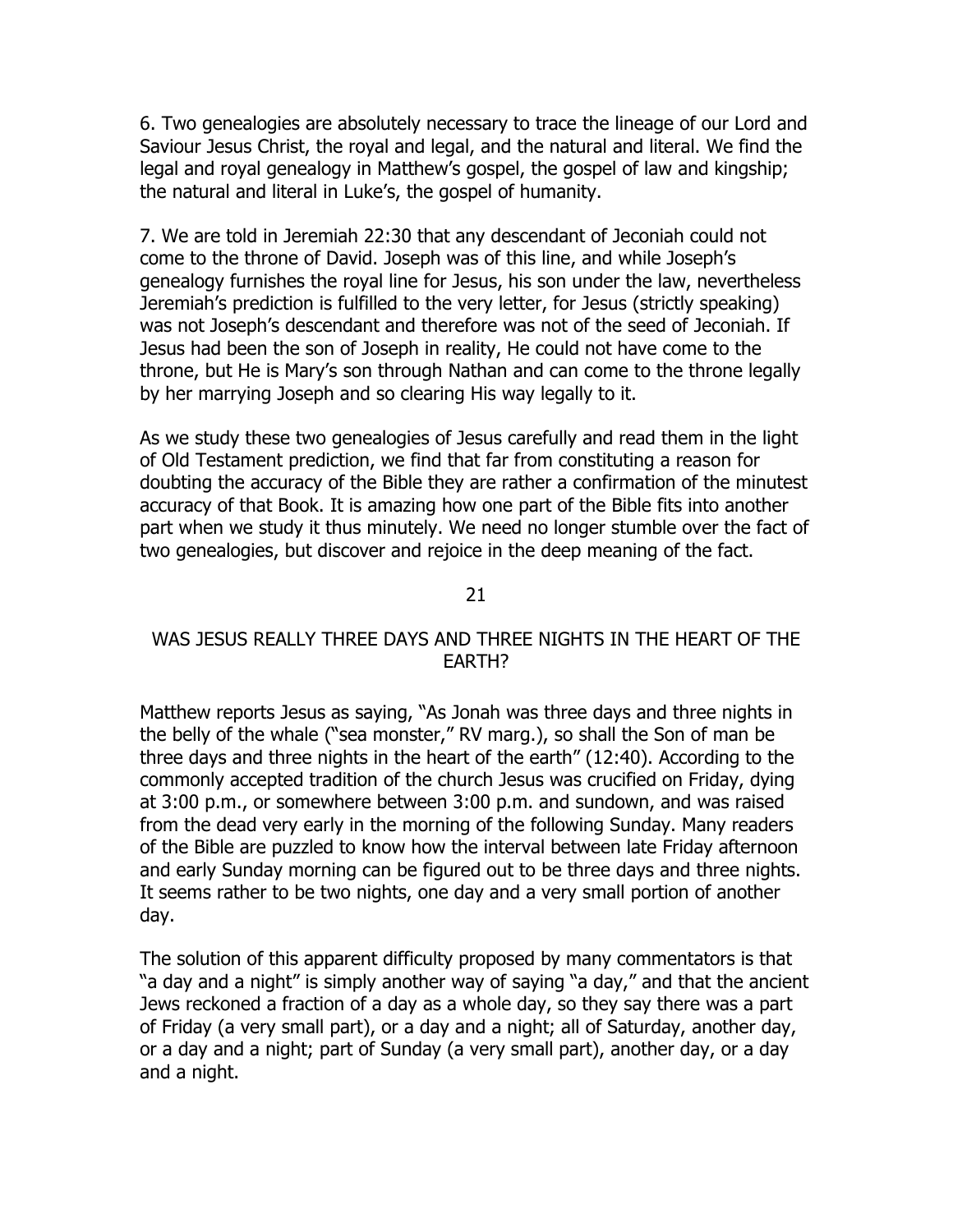There are many persons whom this solution does not altogether satisfy, and the writer confesses it does not satisfy him at all. It seems to him to be a makeshifts very weak makeshift.

Is there any solution that is altogether satisfactory? There is.

The first fact to be noticed in the proper solution is that the Bible nowhere says or implies that Jesus was crucified and died on Friday. It is said that Jesus was crucified on "the day before the sabbath" (Mark 15:42). As the Jewish weekly Sabbath came on Saturday, beginning at Sunset the evening before, the conclusion is naturally drawn that as Jesus was crucified the day before the Sabbath He must have been crucified on Friday. But it is a well-known fact, to which the Bible bears abundant testimony, that the Jews had other Sabbaths beside the weekly Sabbath which fell on Saturday. The first day of Passover week, no matter upon what day of the week it came, was always a Sabbath (Exodus 12:16; Leviticus 23:7; Numbers 28:16–18). The question therefore arises whether the Sabbath that followed Christ's crucifixion was the weekly Sabbath (Saturday) or the Passover Sabbath, falling on the 15th of Nisan, which came that year on Thursday. Now the Bible does not leave us to speculate in regard to which Sabbath is meant in this instance, for John tells us in so many words, in John 19:14, that the day on which Jesus was tried and crucified was "the preparation *of the Passover*" (RV), that is, it was not the day before the weekly Sabbath (Friday) but it was the day before the Passover Sabbath, which came that year on Thursday. That is to say, the day on which Jesus Christ was crucified was Wednesday. John makes this as clear as day.

The gospel of John was written later than the other gospels, and scholars have for a long time noticed that in various places there was an evident intention to correct false impressions that one might get from reading the other gospels. One of these false impressions was that Jesus ate the Passover with His disciples at the regular time of the Passover. To correct this false impression John clearly states that He ate it the evening before, and that He himself died on the cross at the very moment the Passover lambs were being slain "between the two evenings" on the 14th of Nisan (Exodus 12:6, Hebrew; cf. RV marg.). God's real Paschal Lamb, Jesus, of whom all other Paschal lambs offered through the centuries were only types, was therefore slain at the very time appointed of God.

Everything about the Passover lamb was fulfilled in Jesus. (1) He was the Lamb without blemish and without spot (Exodus 12:5). (2) He was chosen on the 10th of Nisan (Exodus 12:3), for it was on the tenth day of the month, the preceding Saturday, that the triumphal entry into Jerusalem was made, since they came from Jericho to Bethany six days before the Passover (John 12:1—that would be six days before Thursday, which would be Friday); and it was on the next day that entry into Jerusalem was made (John 12:12 ff.), that is, on Saturday, the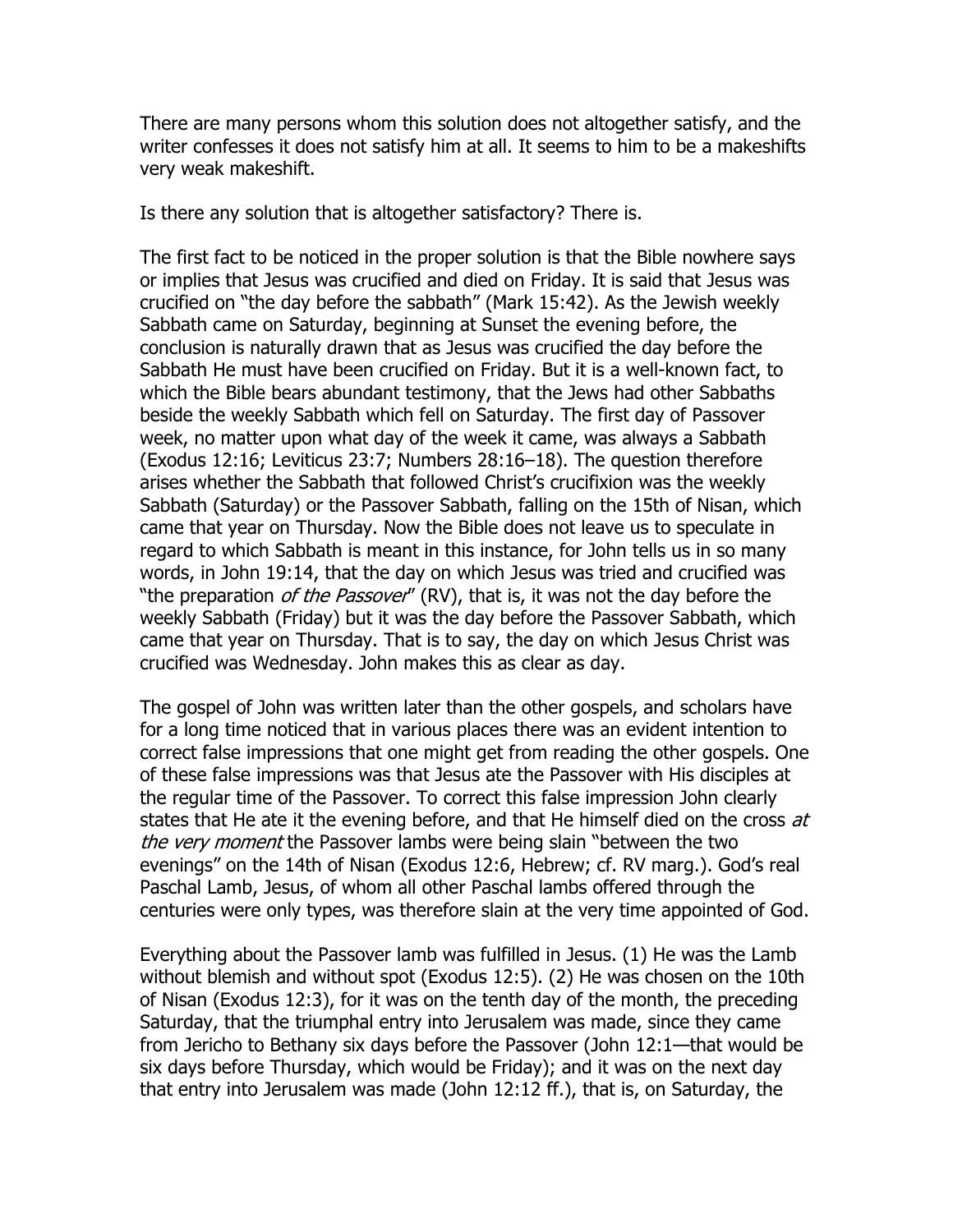10th of Nisan. It was also on this same day that Judas went to the chief priests and offered to betray Jesus for thirty pieces of silver (Matthew 26:6–16; Mark 14:3–11). As it was after the supper in the house of Simon the leper, and as the supper occurred late on Friday, that is, after sunset, or early on Saturday, "after" the supper would necessarily be on the 10th of Nisan. This being the price set on Him by the chief priests, it was the buying or taking to them of a lamb which according to law must occur on the 10th of Nisan. Furthermore, they put the exact value on the lamb that Old Testament prophecy predicted (Matthew 26:15; cf. Zechariah 11:12). (3) Not a bone of Him was broken when He was killed (John 19:36; cf. Exodus 12:46; Numbers 9:12; Psalm 34:20). (4) And He was killed on the 14th of Nisan between the evenings, just before the beginning of the 15th of Nisan at sundown (Exodus 12:6, RV marg.).

If we take just exactly what the Bible says, that Jesus was slain before the Passover Sabbath, the type is marvelously fulfilled in every detail; but if we accept the traditional theory that Jesus was crucified on Friday, the type fails at many points.

Furthermore, if we accept the traditional view that Jesus was crucified on Friday and ate the Passover on the regular day of the Passover, then the journey from Jericho to Bethany, which occurred six days before the Passover (John 12:1), would fall on a Saturday, that is, the Jewish Sabbath. Such a journey on the Jewish Sabbath would be contrary to the Jewish law. Of course it was impossible for Jesus to take such a journey on the Jewish Sabbath. In reality His triumphal entry into Jerusalem was on the Jewish Sabbath, Saturday. This was altogether possible, for the Bible elsewhere tells us that Bethany was a Sabbath day's journey from Jerusalem (Acts 1:12; cf. Luke 24:50).

It has been figured out by the astronomers that in the year 30 A.D., which is the commonly accepted year of the crucifixion of our Lord, the Passover was kept on Thursday, April 6, the moon being full that day. The chronologists who have supposed that the crucifixion took place on Friday have been greatly perplexed by this fact that in the year 30 A.D., the Passover occurred on Thursday. One writer in seeking a solution of the difficulty suggests that the crucifixion may have been in the year 33 A.D., for although the full moon was on a Thursday that year also, yet as it was within two and half hours of Friday, he thinks that perhaps the Jews may have kept it that day. But when we accept exactly what the Bible says, namely, that Jesus was not crucified on the Passover day but on "the preparation of the Passover," and that He was to be three days and three nights in the grave, and as "the preparation of the Passover" that year would be Wednesday and His resurrection early on the first day of the week, this allows exactly three days and three nights in the grave.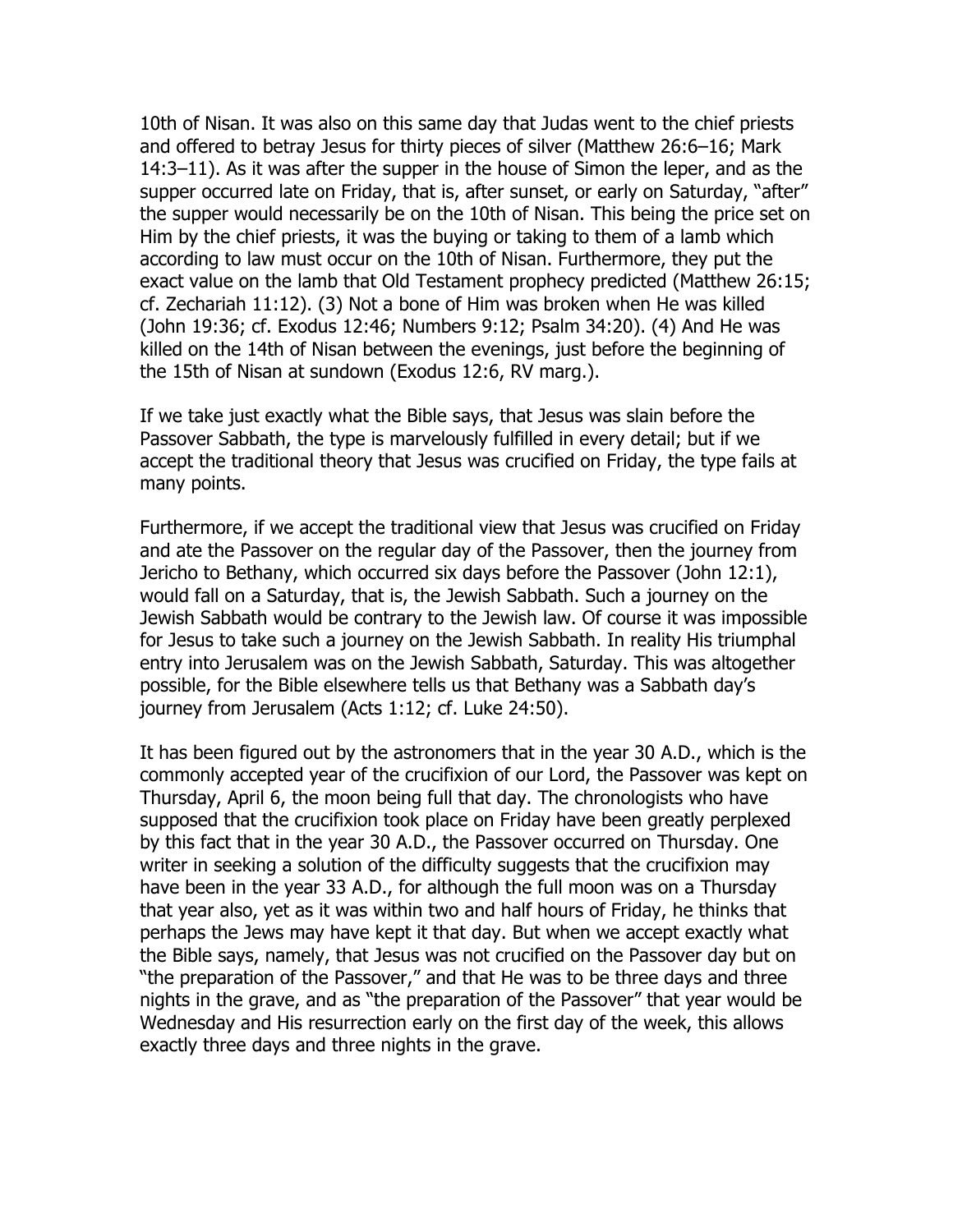To sum it all up, Jesus died about sunset on Wednesday. Seventy-two hours later, exactly three days and three nights, at the beginning of the first day of the week (Saturday at sunset), He arose again from the grave. When the women visited the tomb just before dawn the next morning, they found the grave already empty. So we are not driven to any such makeshift solution as that any small portion of a day is reckoned as a whole day and night, but we find that the statement of Jesus was literally true. Three days and three nights His body was dead and lay in the sepulcher. While His body lay dead, He Himself, being quickened in the spirit (1 Peter 3:18), went into the heart of the earth and preached to the spirits which were in prison (1 Peter 3:19).

This supposed difficulty solves itself, as do so many other difficulties in the Bible, when we take the Bible as meaning exactly what it says.

It is sometimes objected against the view here advanced that the two on the way to Emmaus early on the first day of the week (that is, Sunday) said to Jesus in speaking of the crucifixion and events accompanying it, "Besides all this, today is the third day since these things were done" (Luke 24:21); and it is said that if the crucifixion took place on Wednesday, Sunday would be the fourth day since these things were done. But the answer is very simple. These things were done just as Thursday was beginning at sunset on Wednesday. They were therefore completed on Thursday, and the first day since Thursday would be Friday, the second day since Thursday would be Saturday, and "the third day since" Thursday would be Sunday, the first day of the week. So the supposed objection in reality supports the theory. On the other hand, if the crucifixion took place on Friday, by no manner of reckoning could Sunday be made "the third day since" these things were done.

There are many passages in Scripture that support the theory advanced above and make it necessary to believe that Jesus died late on Wednesday. Some of them are as follows: "For as Jonah was three days and three nights in the whale's belly, so shall the Son of man be *three days and three nights* in the heart of the earth" (Matthew 12:40). "This fellow said, I am able to destroy the temple of God and to build it in *three days*" (Matthew 26:61). "Thou that destroyest the temple and buildest it in *three days,* save thyself" (Matthew 27:40). "Sir, we remember that that deceiver said, while he was yet alive, After three days I will rise again" (Matthew 27:63). "The Son of man must suffer many things, and be killed, and *after three days* rise again" (Mark 8:31). "They shall kill him, and when he is killed, *after three days* he shall rise again" (Mark 9:31, RV). "They shall scourge him, and shall kill him, and *after three days* he shall rise again" (Mark 10:34, RV) "Destroy this temple that is made with hands, and in three days I will build another made without hands" (Mark 14:58, RV). "Ah, thou that destroyest the temple and buildest it in *three days*, save thyself!" (Mark 15:29). "Besides all this, today is *the third day since* these things were done" (Luke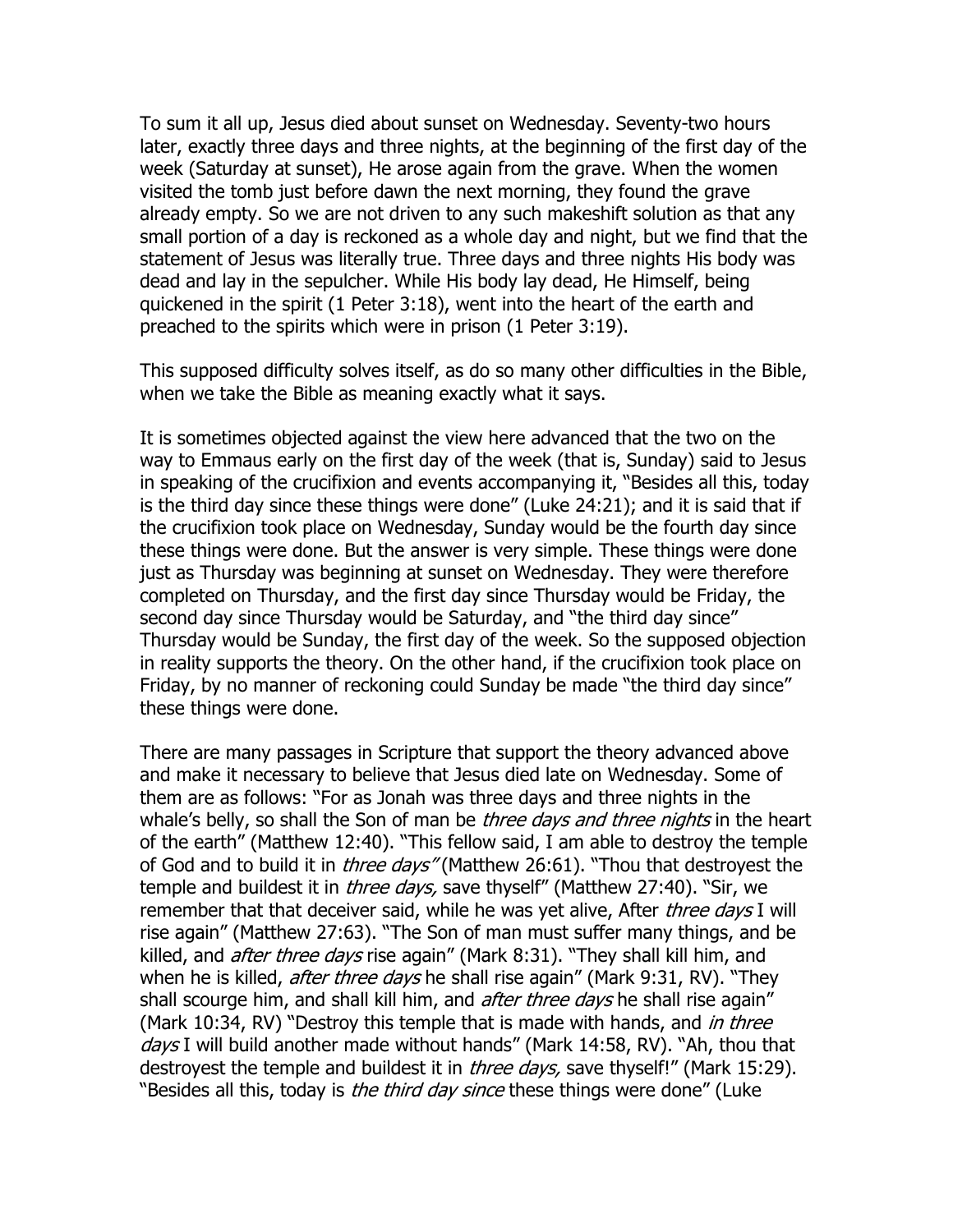24:21). "Jesus answered and said unto them, Destroy this temple, and in *three* days I will raise it up. Then said the Jews, Forty and six years was this temple in building, and wilt thou raise it up in *three days?* But he spake of the temple of his body. When therefore he was risen from the dead, his disciples remembered that he had said this, and they believed the Scripture and the word which Jesus had said" (John 2:19–22).

There is absolutely nothing in favor of Friday crucifixion, but everything in the Scripture is perfectly harmonized by Wednesday crucifixion. It is remarkable how many prophetical and typical passages of the Old Testament are fulfilled and how many seeming discrepancies in the gospel narratives are straightened out when we once come to understand that Jesus died on Wednesday and not on Friday.

22

## HOW COULD JESUS COMMEND THE ACTION OF THE UNRIGHTEOUS STEWARD?

A very puzzling passage in the Bible to many is the story of the unrighteous steward recorded in Luke 16:1–14. Once when this passage was assigned by the International Sunday School Committee, a lady told me that she had made up her mind not to teach it. She said, "The three points of difficulty are first, that Jesus should hold this dishonest scoundrel up for our imitation; second, that the rich man should commend his unrighteous steward; and third, that Jesus should command the disciples to make themselves friends of the mammon of unrighteousness."

We will take up these three points in order. By noticing exactly what is said, we will soon see that in each point, if we adhere strictly to the very words of Jesus, the difficulty will disappear, and the incident instead of staggering us will be profoundly instructive along the line where instruction is greatly needed today.

1. Why did Jesus hold this "dishonest scoundrel" up for our imitation?

The answer is found in the text itself. Jesus did not hold him up for imitation.

He held him up, first of all, as a warning of what would overtake unfaithful stewards, how they would be called to give account of their stewardship, and their stewardship be taken from them.

Having taught this solemn and salutary lesson, one that is much needed today, Jesus went on to show how "the sons of this world are *for their own generation* wiser than the sons of the light" (v. 8, RV). They are wiser at this point, for they use their utmost ingenuity and put forth their utmost effort to make present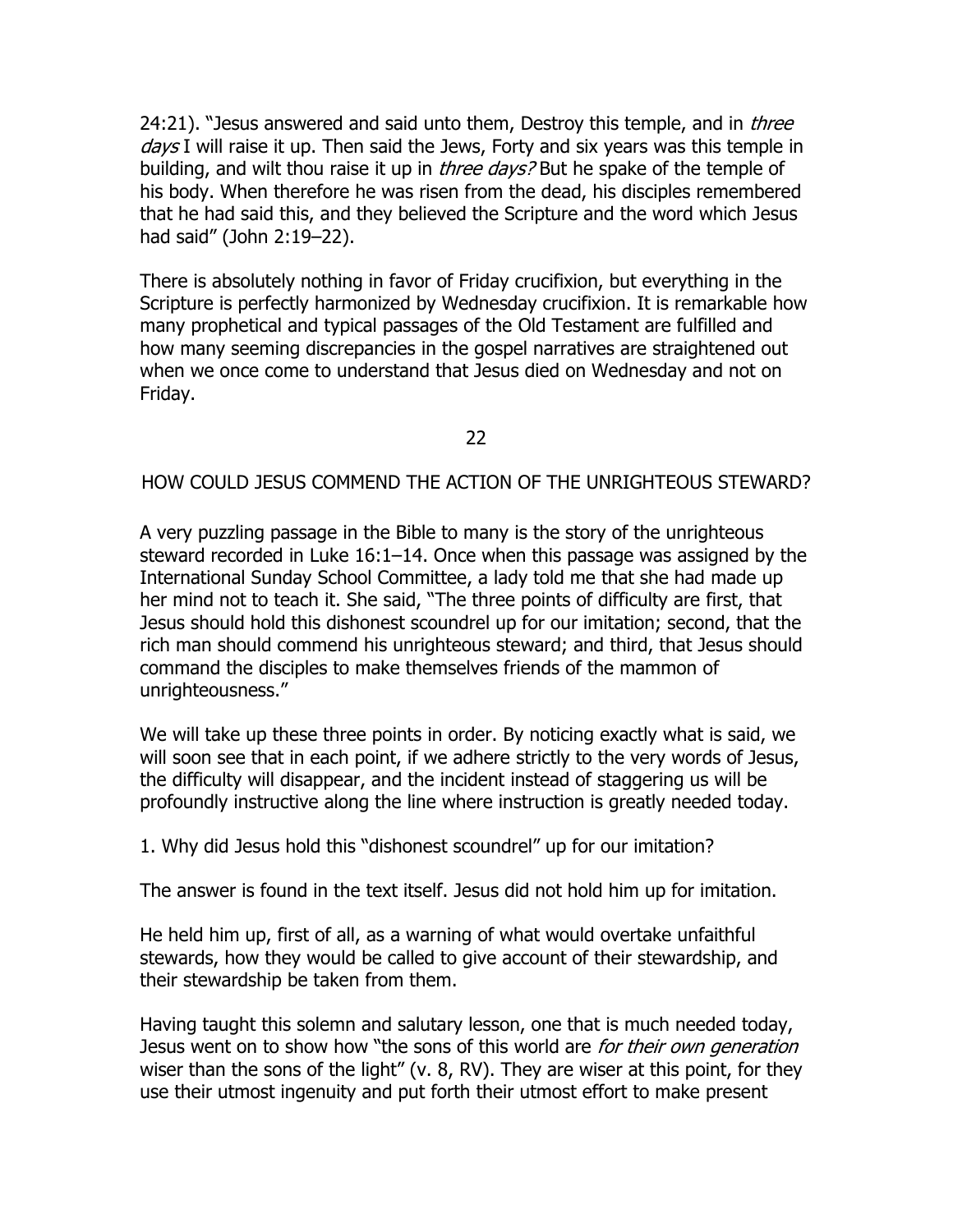opportunities count for the hour of future need. "The sons of light" often do not do that. Indeed, how many twentieth century sons of light, who profess to believe that eternity is all and time is nothing in comparison, are using their utmost ingenuity and putting forth their utmost efforts to make the opportunity of the present life count most for the needs of the great eternity which is to follow?

The average professed Christian today uses the utmost ingenuity and puts forth his utmost effort to bring things to pass in business and other affairs of this brief present world. But when it comes to matters that affect eternity he is content with the exercise of the least possible amount of ingenuity and with the putting forth of the smallest effort that will satisfy his conscience.

Jesus did not point to the steward's dishonesty to stir our emulation—He plainly rebuked his dishonesty, but He did point to his common sense in using the opportunity of the present to provide for the necessities of the future, and would have us learn to use the opportunities of the present to provide for the necessities of the future, the eternal future. Even in pointing out his common sense, Jesus carefully guarded His statement by saying that the unjust steward was "wiser for his own generation. "He knew only the life that now is, and from that narrow and imperfect standpoint he was wiser than "the sons of light" from their broad and true standpoint of knowing eternity.

There are other utterances of our Lord and Saviour, where wicked and selfish men are held up by way of contrast to show how much more godly men, or even God Himself, may be expected to act in the way suggested (e.g., Luke 18:6–7; 11:5–8; Matthew 12:11–12).

The first difficulty then in the passage has disappeared upon careful scrutiny of exactly what is said.

2. Why did the Lord commend the unrighteous steward?

The answer to this too is very simple. The Lord Jesus did not commend the unrighteous steward.

This is evident by a single glance at the Revised Version of verse 8. The Authorized Version, it is true, reads, "The Lord commended the unrighteous steward." Now if we were to leave it standing that way there might be some possible doubt as to whether the "lord" was the lord of the steward, or whether it was the Lord Jesus, who relates the parable. The Revised Version removes this possible ambiguity by translating it "his lord" (that is, the steward's lord) who commended the unrighteous steward. It was not the Lord Jesus who commended him, but his own lord, and he only commended his shrewdness.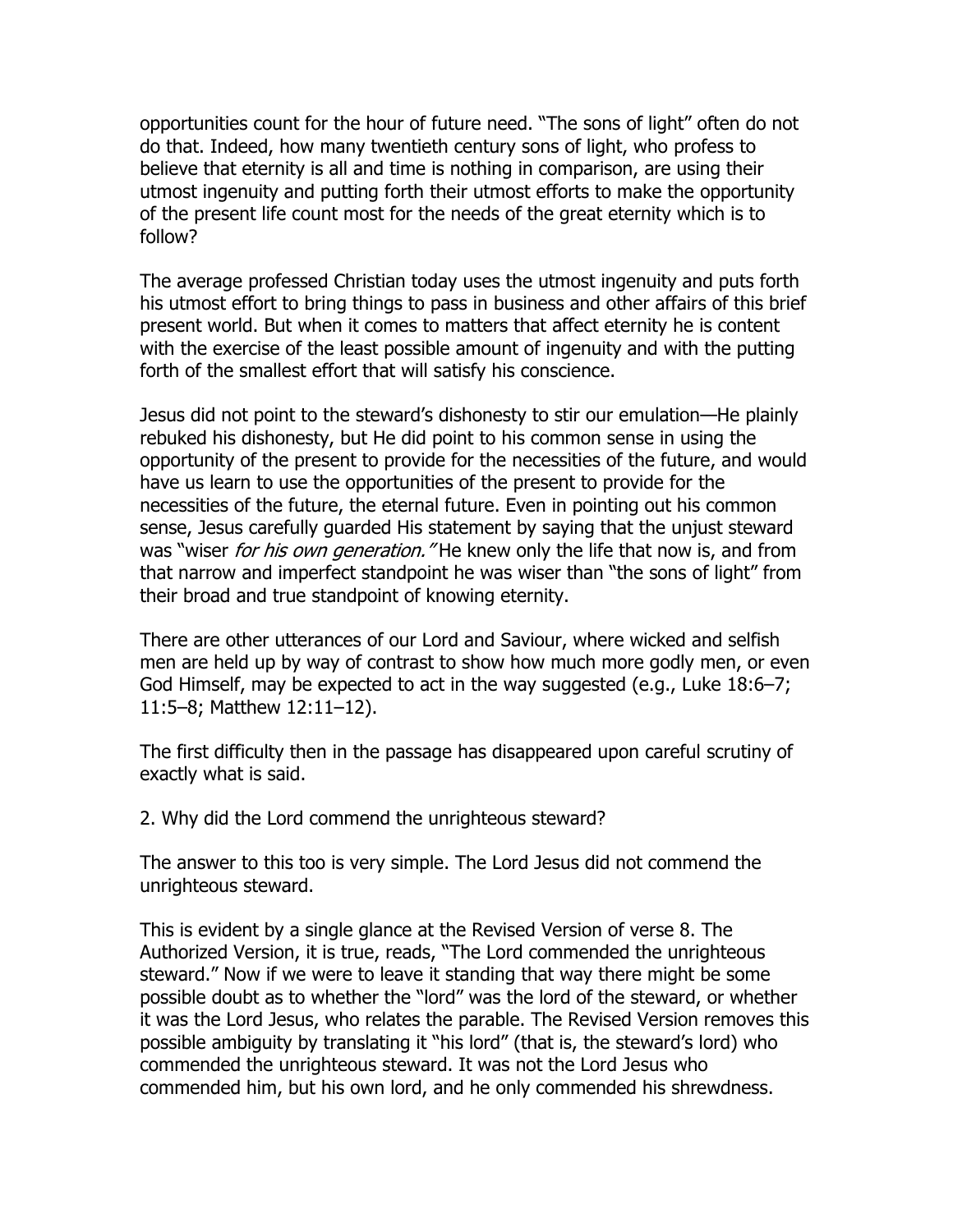That the interpretation of the Revised Version is the correct interpretation of the verse is beyond dispute, for the Lord Jesus is the speaker, and it is He that speaks about the one who does the commending as "the lord," evidently not speaking about Himself, but about the lord of the unjust steward. It is only by careless reading of the passage that anyone could make "the lord" of this passage the Lord Jesus. The Lord Jesus, far from commending him, flatly calls him "the unrighteous steward," and furthermore warns against unfaithfulness in stewardship (vv. 10–11).

So the second difficulty entirely disappears on a careful noticing of what is said.

3. Why did Jesus command His disciples to make themselves friends of the mammon of unrighteousness?

This difficulty disappears when we get the correct and exact biblical definitions of the terms used.

First of all, what does "the mammon of unrighteousness" mean? It means nothing more or less than money. Money is called "the mammon of unrighteousness" because it is such a constant temptation to sin and selfishness (e.g., the case of the scoundrel above mentioned), and because "the love of money is a root of all kinds of evil" (1 Timothy 6:9–10, RV). Jesus in passing would lift a word of warning against the perils of money by speaking of it as "the mammon of unrighteousness." He often packed a whole sermon into a single phrase.

In the second place, what does "of" mean when our Lord tells us to make ourselves friends "of" the mammon of unrighteousness?

The answer to this question is found in the Revised Version, where "of" is properly rendered "by means of." So then what Jesus bade His disciples do (and what He bids us do) was to make friends by means of money; that is to say, to so use the money God entrusted to them in the present life as to make friends for themselves by their use of it, and (as the context shows) to make these friends among God's poor and needy ones, who would go to the eternal "tabernacles" (v. 9, RV) and be ready to give their benefactors, who had used money to bless them, a royal welcome when their life here on earth was ended and their money had failed. In other words, Jesus simply put into a new and striking form His oft-repeated teaching, not to keep our money hoarded, not to spend it on ourselves, but to spend it in doing good, especially to God's needy ones, and so invest it in heavenly and abiding securities (cf. Matthew 6:19, 21; 19:21, 29; 25:40; 1 Timothy 6:17–19; Proverbs 19:17).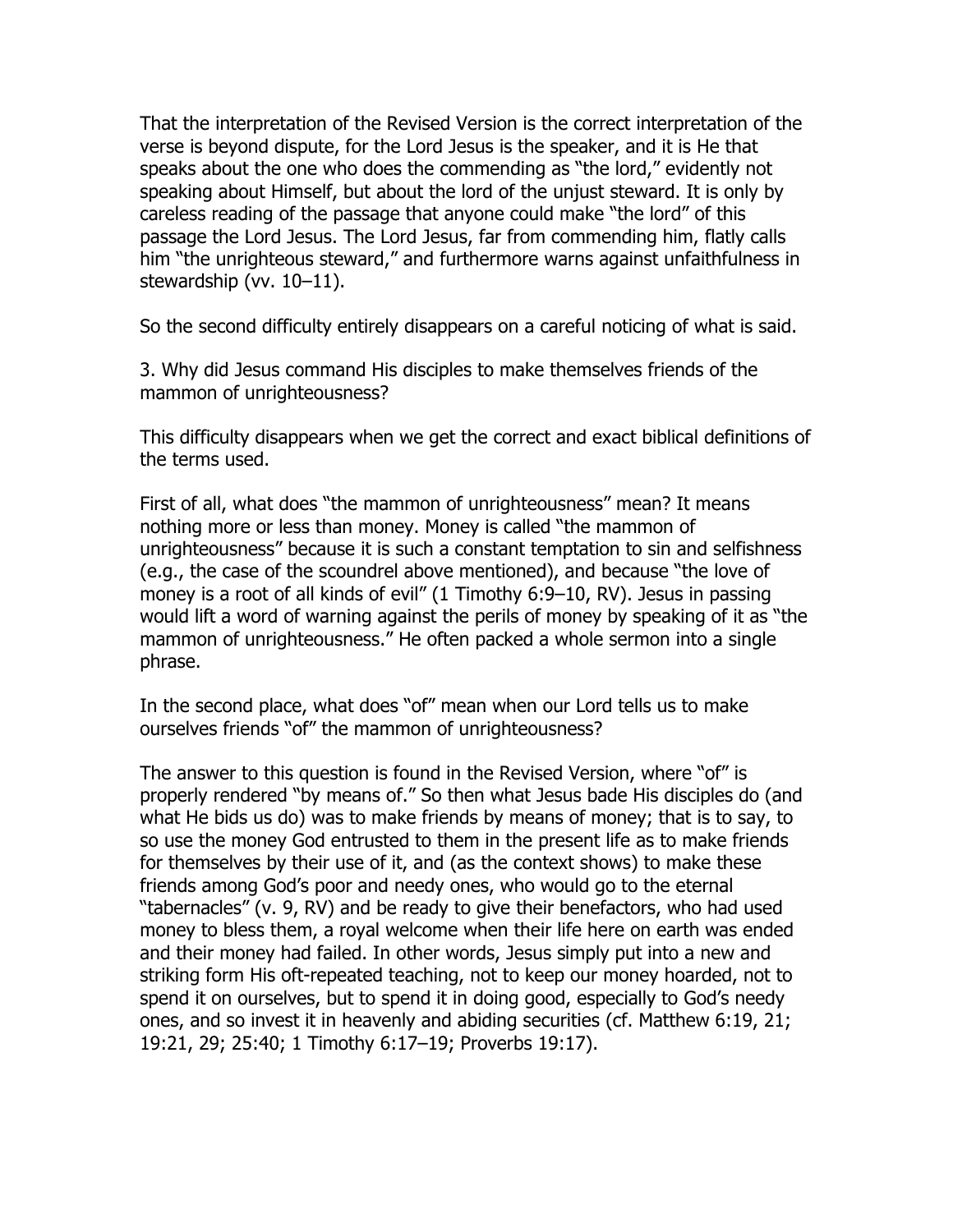That this teaching of Jesus was clearly understood by His hearers is proved by verse 14 (RV), where we are told that the Pharisees, "who were lovers of money, heard all these things, and they scoffed at him" (RV).

So the third and last difficulty has disappeared, and this passage stands out in glorious light, teaching with great force a lesson that our day greatly needs to learn. Money is a stewardship, and he who seeks to enjoy it in the brief present, and not rather so to expend it that it will bring him interest for all eternity, is a fool. Even the petty shrewdness of "the sons of this world" rebukes him.

## 23

## WERE JESUS AND PAUL MISTAKEN AS TO THE TIME OF OUR LORD'S RETURN?

It is constantly taught not only by unbelievers but even in many Christian pulpits and in some of our theological seminaries that Jesus and Paul were mistaken as to the time of our Lord's return. In an interesting little pamphlet published by the American Unitarian Association, five ministers, once preaching in orthodox churches but now Unitarians, tell how they became Unitarians.

One writer says, "In a lecture one day on Thessalonians, our professor remarked that Paul evidently was mistaken as to the time of the coming of Christ. I was thunderstruck, and stared rigidly at the speaker, while my pencil dropped from my fingers. It was true, then, after all the denunciation of the preachers. Higher criticism was not the false, shallow thing that it was made out to be. I can hear yet, after many years, the echo of that slamming book and that cedar pencil clattering to the floor."

Evidently this young man was easily shaken. If a professor in a theological seminary said anything, that settled it for him. The professor must certainly be correct, and all other professors who taught differently, and all others who studied the Bible for themselves, must be wrong. The fact that the professor made such a remark as this was proof positive that higher criticism was not "the false, shallow thing it was made out to be." I do not wonder that such a young man should wind up as a Unitarian preacher. But even theological professors are sometimes mistaken, and this one was. The mistake was altogether the professor's, and not at all Paul's, as we shall see in a few moments.

Let us begin with Jesus, and not with Paul. Was Jesus mistaken as to the time of His own return? In proof that He was, Matthew 24:34 and parallel passages in the other gospels (Mark 13:30; Luke 21:32) are constantly cited. Our Lord is here reported as saying, "Verily, verily, I say unto you, This generation shall not pass away until all these things be accomplished" (Matthew 24:34, RV). And it is held that Jesus here plainly taught that the generation living on earth at the time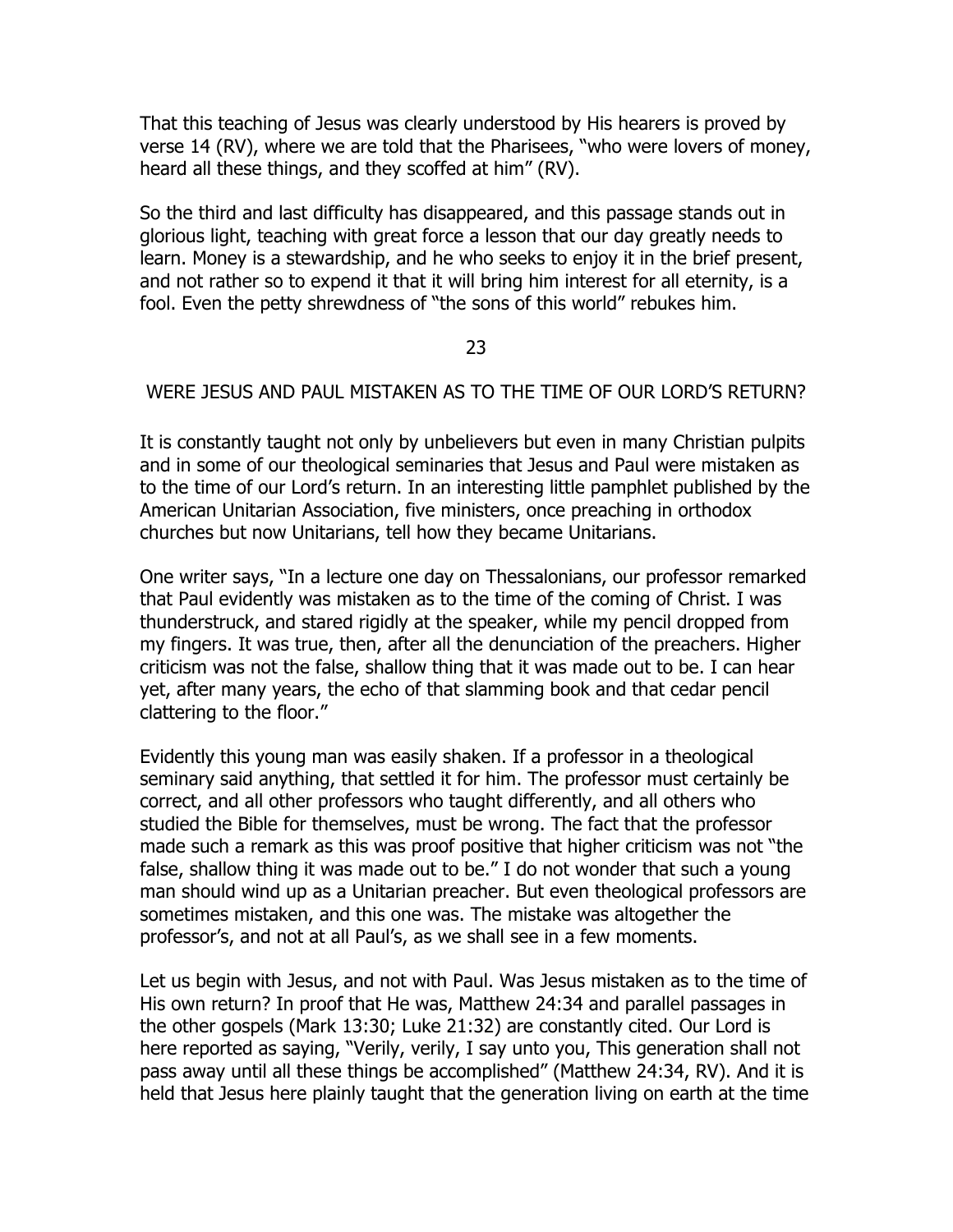that He spoke these words would not have passed away before all the things recorded in the preceding verses had come to pass; and of course this would be a mistake.

But if anybody will read the entire passage carefully, he will see that Jesus here taught nothing of the kind. In the context He was teaching how rapidly things will culminate at the end; that when certain signs begin to appear events will ripen so fast that the generation then living will not have passed away until all things belonging to that particular epoch shall have come to be. These signs mentioned as indicating the speedy close of the age are found in verse 29—the sun darkened, the moon not giving her light, stars falling from heaven, and the powers of heaven shaken. These signs did not occur while our Lord was on earth, nor in that generation, but when they do occur, things will ripen so fast that the sign of the Son of man shall be seen in heaven; and the Son of Man shall come in clouds with power and great glory before the generation then existing passes away.

That this is the true interpretation of the passage is evident from verse 33, where Jesus said distinctly, "*When ye see all these things,* know ye that he is nigh, even at the doors" (RV). Here Jesus taught that just as the putting forth of tender shoots and young leaves is an indication that summer is near, so the appearing of these signs will be an indication that the Lord is near, so near that that generation will not pass away until the Lord actually comes. And "this generation" of verse 34 clearly refers, if taken in context, to the generation existing when these signs shall appear.

The connection is just the same in Mark 13, where similar words are found. If possible, it is even clearer in Luke 21:25–32, where the words are found again. So the whole difficulty is not with what Jesus actually said, but with the failure of expositors to carefully notice exactly what the thought in mind was when Jesus uttered the words to which objection has been made.

Another interpretation of this verse has been offered which is full of suggestion, namely, that the word rendered "generation" in this passage often means "race" or "family," "men begotten of the same stock," and this doubtless is the meaning of the word used. In fact, this is the meaning given as the second meaning of the word in Thayer's *Greek-English Lexicon of the New Testament*, and the meaning of age (or generation) is the fourth meaning given. Taking this as the meaning of the word, the passage is interpreted to mean that "this race" or generation (that is, the Jewish race) shall not pass away (that is, shall maintain its race identity) until the coming of the Lord. It is a remarkable fact—indeed, one of the most remarkable facts of history—that though the Jews have for centuries been driven from their native land and scattered throughout all the nations, they have always retained their race identity. This thought may also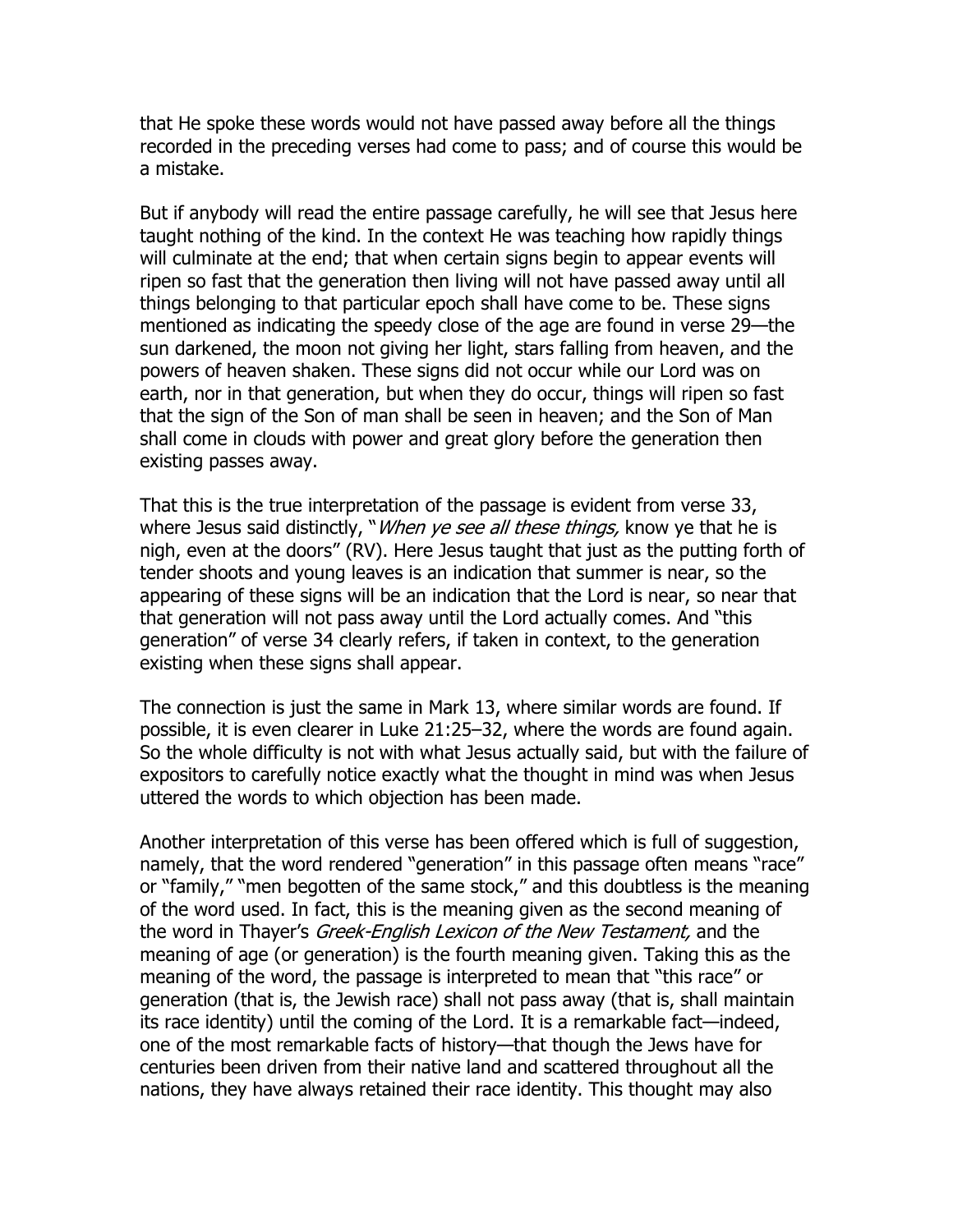have been in Jesus' mind, and the utterance pregnant with a fullness of meaning that cannot be exhausted by one interpretation. But from the context, the primary meaning seems to be the one given in the first explanation above.

Another passage urged to show that Jesus was mistaken about the time of His return is Matthew 16:28: "Verily, I say unto you, there be some standing here that shall not taste of death till they see the Son of man coming in his kingdom (see also the parallel passages, Mark 9:1; Luke 9:27). It is held that in this passage Jesus taught that His coming again would be before some of those standing there should die.

But here again in the context is found the entire solution of the difficulty. There ought to be no chapter division where Matthew 17 begins (the chapter divisions are not a part of the original Scriptures). We should read right on as we do in the parallel passages in Mark and Luke, and if we read right on and notice what is said, the meaning of Jesus' words becomes as clear as day. The words were spoken as a prophecy of the transfiguration, the account of which immediately follows with the closely connecting article "and." Three of those standing with Jesus when He spoke the words were to go up with Him into the mount, and there in the mount they were to see His true glory shining forth in His face, in His person, in the very clothes He wore (Matthew 17:2). They were to hear the Father declare, "This is my beloved Son, in whom I am well pleased" (v. 6). In all this they saw "the Son of man coming in his kingdom." If events had been allowed to take their natural course, Jesus then and there would have been manifested to the world as He was to the disciples, as King; but Jesus chose rather, in order that men might be saved, to go down from this mount of transfiguration where He was manifested in His glory as coming in His kingdom, where the kingdom of God came with power (Mark 9:1), where Peter and James and John saw the kingdom of God (Luke 9:27), to die as an atoning sacrifice on the cross of Calvary. It is a significant fact in this connection that the subject of which Moses and Elijah, who appeared talking with Him in the mount, spoke was the decease which He should accomplish at Jerusalem (Luke 9:31).

Here again we see that the mistake was not on Jesus' part, but arises from the carelessness of the interpreter in overlooking the context in which the words of Jesus are found, and the interpretation that is put upon the words by the writers themselves immediately after they have recorded them. So all these arguments of the destructive critics built upon our Lord's being mistaken as to the time of His own return, fall to the ground.

But was not Paul mistaken? It is said over and over again that Paul evidently was mistaken in his early writings as to the time of the coming of Christ. In defense of this contention the words of Paul contained in 1 Thessalonians 4:15–18 (RV), are brought forward: "For this we say unto you by the word of the Lord, that we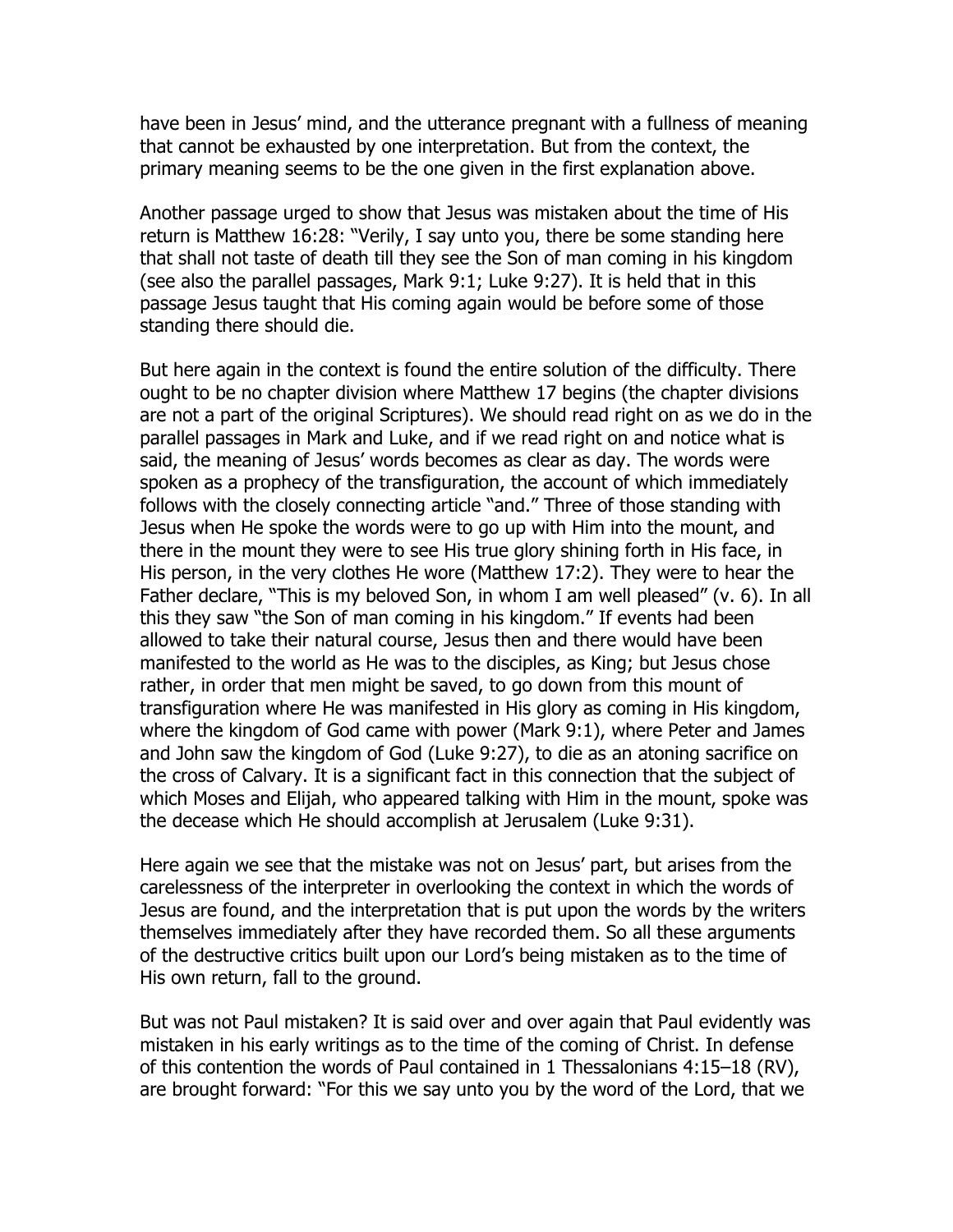which are alive and remain unto the coming of the Lord shall in no wise precede them that are fallen asleep." It is said that these words make it evident that Paul expected to be alive when the Lord came.

What Paul may have expected I do not know. Very likely he did hope to be alive when the Lord came, but he certainly did not teach that he would be alive, and no one holds any theory of inspiration that maintains that the Bible writers did not entertain mistaken hopes. The one who contends for the plenary theory of inspiration and absolute veracity and accuracy of Bible teaching holds that the Bible writers nowhere teach error. No one questions that they may have entertained erroneous notions on a great many things. All that is maintained is that if they had such erroneous notions, the Holy Spirit kept them from teaching them.

Paul certainly does not teach here that he would be alive when the Lord came. He does teach that some persons would have fallen asleep and others would be alive. As he was still alive, he naturally put himself in the class to which he belonged at the time of writing, "those which are alive" (that are left). He certainly was alive at the time. He certainly was one of those left at that time. He does not say that he should continue to be alive. Very likely he hoped to be. Every believer who has a true understanding of the doctrine of the coming of the Lord naturally entertains a hope that he may be alive when the Lord comes. I hope that I may be, but not for a moment do I venture to teach that I will be. I do know that I am alive at this moment. I know that I am not one of those who have as yet fallen asleep, and if I were differentiating between the two classes, those who are alive and those who are fallen asleep, I should certainly put myself with those who are alive, and would not be mistaken in so doing. Paul knew perfectly well that the Lord Himself had taught long before he wrote these words to the Thessalonians that it is not for us to know times or seasons which the Father has set within His own authority (Acts 1:7, RV). He did not attempt to know times or seasons which His Master had so distinctly taught it was not for him, or for us, to know; but he did teach by "the word of the Lord" Himself that "the Lord Himself shall descend from heaven with a shout, with the voice of the archangel, and with the trump of God: and the dead in Christ shall rise first: then we which are alive and remain shall be caught up together with them in the clouds, to meet the Lord in the air: and so shall we ever be with the Lord." In the context of verses 13 and 14, Paul is urging those who are alive (and are left) at that time not to sorrow over those who have already fallen asleep. And as he was among the class that were alive (that were left) up to that time, he naturally and correctly put himself with them, and not with those over whom they were not to sorrow, namely, those who had already fallen asleep.

So in this passage instead of finding that the Holy Spirit allowed Paul to make mistakes, in point of fact the Holy Spirit kept him from making a mistake even in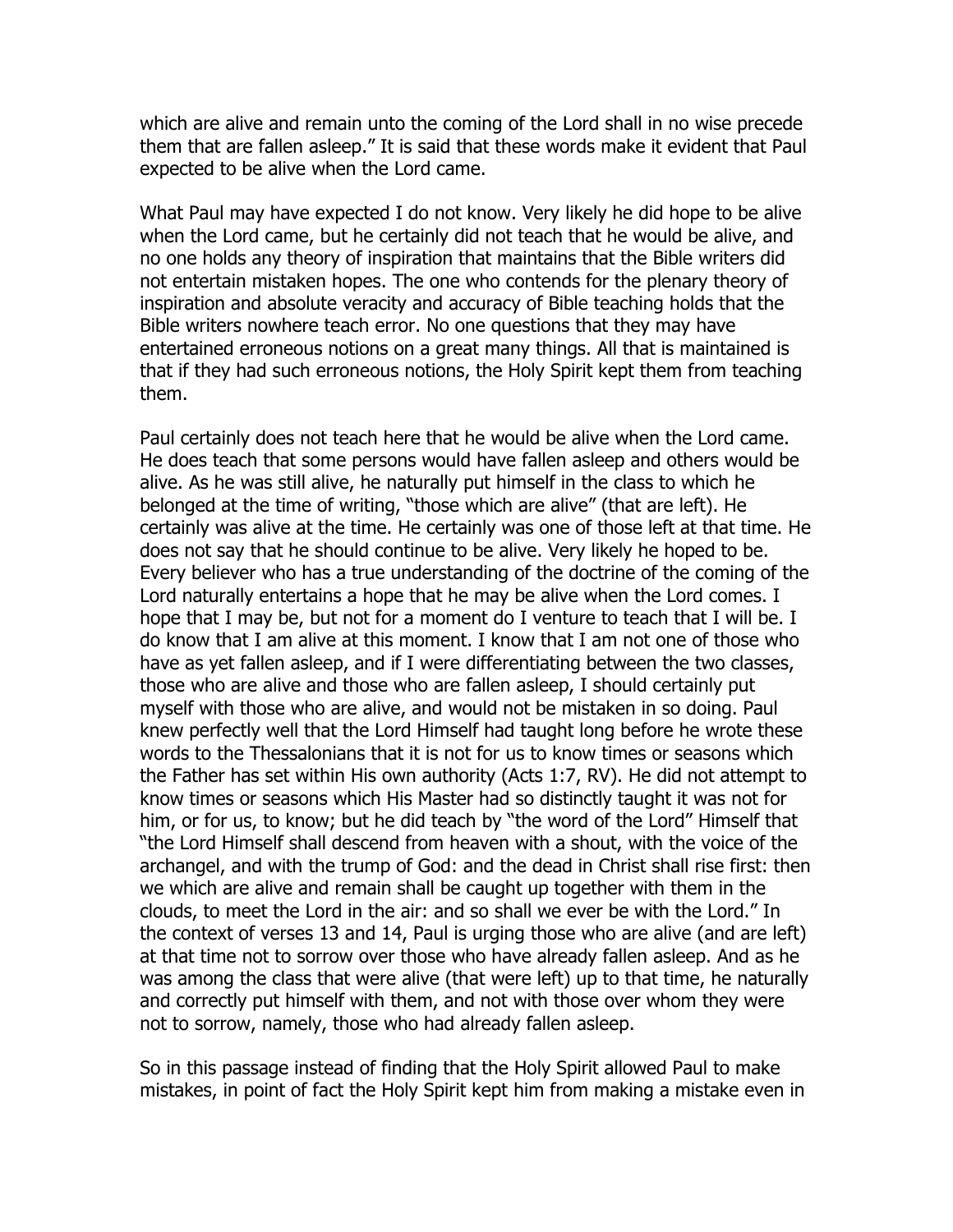regard to the matter about which, in his own longing, he might have entertained a mistaken hope. The whole passage then, instead of being an argument against the verbal accuracy of the Scriptures, is an argument for it, and shows how the men whom the Holy Spirit chose to be the vehicles of His revelation to us were kept absolutely from putting into their teaching any mistaken hope which they might have entertained.

24

## DID JESUS GO INTO THE ABODE OF THE DEAD AND PREACH TO THE SPIRITS IN PRISON?

## IS THERE ANOTHER PROBATION AFTER DEATH?

What does 1 Peter 3:18–20 mean when it says that Jesus went and preached to the spirits in prison?

A very simple answer to this question is that it means exactly what it says. But let us notice carefully what it does say: "Because Christ also suffered for sins once, the righteous for the unrighteous, that he might bring us to God; being put to death in the flesh, but quickened in the spirit; in which also he went and preached unto the spirits in prison, which aforetime were disobedient, when the long-suffering of God waited in the days of Noah, while the ark was a preparing, wherein few, that is, eight souls, were saved through water" (RV).

The point of difficulty with this passage is the thought that seems to be conveyed that Jesus actually went into the abode of the dead and there preached to spirits in prison; and this would seem to imply to many that there is an opportunity for repentance after death.

Many, in order to avoid this conclusion, have attempted to explain the verses by saying that the spirit in which Jesus was quickened is the Holy Spirit, and that in the Holy Spirit Jesus Christ preached, through Noah while the ark was preparing, to the spirits which were then disobedient and who consequently are now in prison.

One writer has argued for this interpretation with a great deal of ability and skill and with a large display of knowledge of Greek grammar. But nonetheless I think he fails to prove his case. After all has been said, it seems to me this interpretation is an evasion.

"The spirit" in verse 18 cannot mean the Holy Spirit.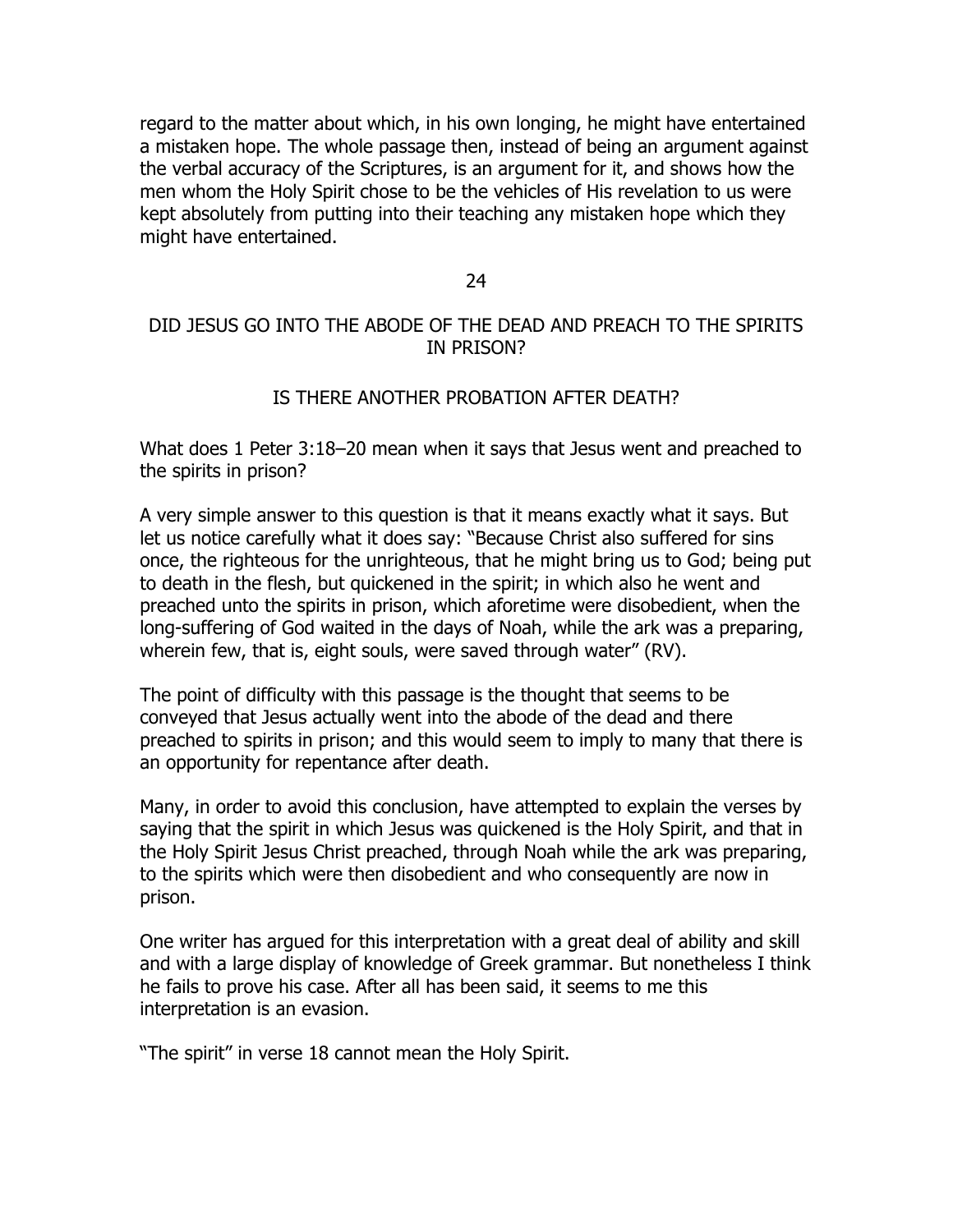A contrast is being drawn between the two parts of Christ's nature, the flesh in which He was put to death and the spirit in which He was quickened (that is, made alive) at the time He was put to death in the flesh. In His spirit in which He was made alive, while the body lay motionless in death, He went and preached to the spirits in prison. It seems to me that this is the only fair interpretation.

But does not this involve a second probation for those who have died in disobedience to God and who consequently have gone to the place of penalty and suffering? Even if it did, we ought not to dodge it on that account. We ought to be fair with the Scriptures whether they conform to our theories or not. But in point of fact, this does not in any way involve a second probation for those who have died in disobedience and who consequently have gone to the place of penalty and suffering.

This is apparent if we notice three things: to whom Jesus preached, what He preached, and the results of His preaching.

First of all, to whom did Jesus preach? To "the spirits in prison." But who were these spirits in prison? Were they the spirits of departed wicked men? There is nothing whatever to indicate that they were. The word "spirits" is never used in this unqualified way of the spirits of departed men, but it is used constantly of angelic or supernatural beings (Hebrews 1:7, 14; Matthew 10:1; Mark 3:11; Luke 6:18; 7:21; Acts 19:12; 1 John 4:1; etc.). The only place in Scripture where "spirits" is used of men in any way analogous to this is Hebrews 12:23. The constant use is of angels or other supernatural beings. If we so interpret it here, the preaching was not at all to men who had been wicked in the days of Noah but to supernatural beings who had been disobedient in the days of Noah and who were now in prison in consequence of this disobedience. Are there any Scripture passages that hint that there were supernatural beings who were disobedient in the days of Noah and who were consequently in prison? There are. In Genesis 6:1 we are told that "the sons of God saw the daughters of men that they were fair, and they took them wives of all which they chose." Many commentators understand the descendants of Seth, a godly man, to be "the sons of God" in this passage. But if we are to interpret scripture by scripture they seem rather to have been angelic beings. There seems to be a clear reference to this passage in Jude 6, where we are told of "angels which kept not their own principality but left their proper habitation" and in consequence were kept in everlasting chains in darkness until the judgment of the great day (RV). And in the next verse we are told that Sodom and Gomorrah in like manner with these (that is, these angels) gave themselves over to fornication and went after strange flesh (RV). From this it seems clear that the sin of the angels was going after strange flesh, the very sin mentioned in Genesis 6:2. Furthermore, we read in 2 Peter that "God spared not the angels that sinned, but cast them down to hell, and committed them to darkness, to be reserved unto judgment" (2 Peter